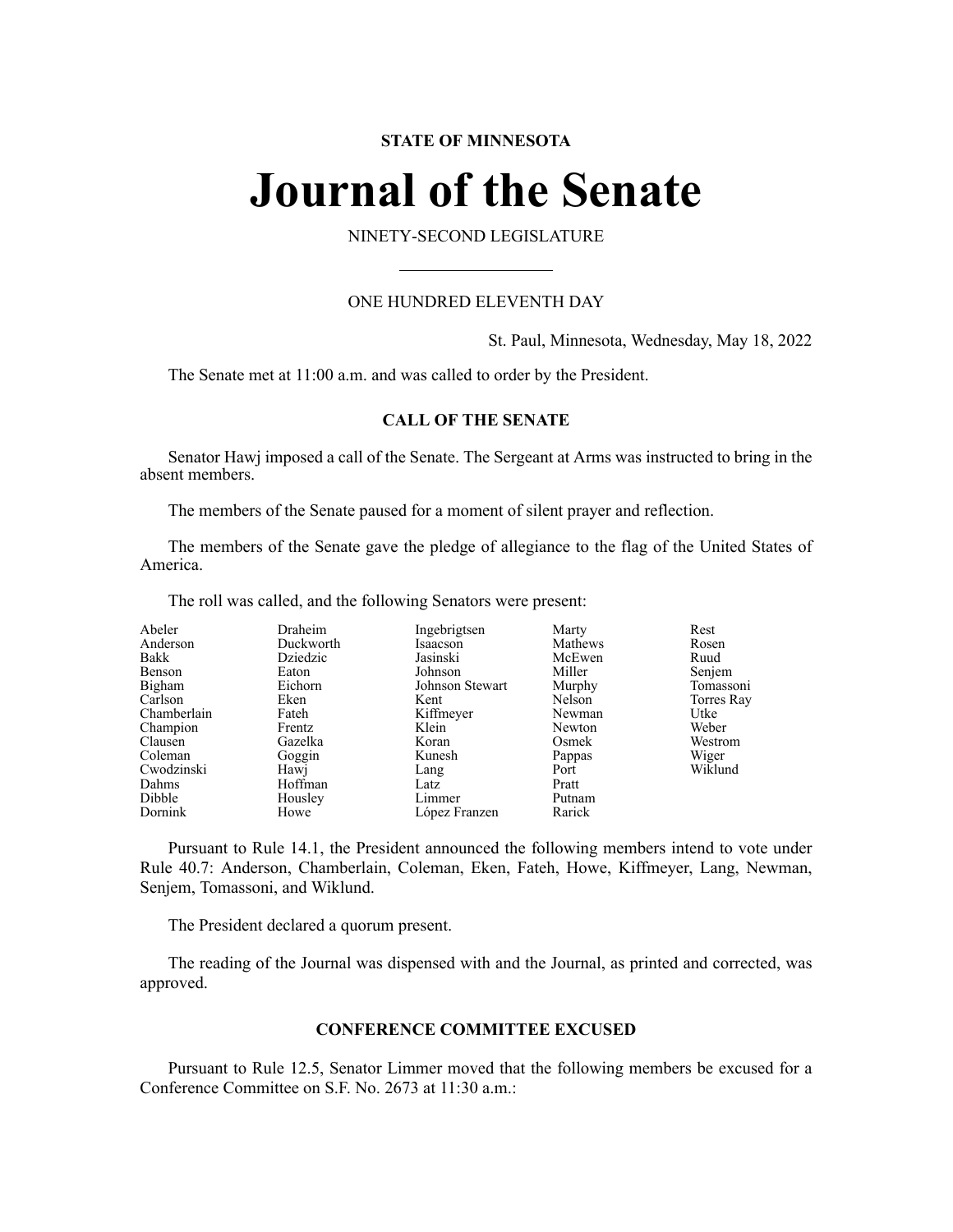8486 **JOURNAL OF THE SENATE** [111TH DAY

Senators Limmer, Osmek, Mathews, Latz, and Bigham. The motion prevailed.

#### **MESSAGES FROM THE HOUSE**

Mr. President:

I have the honor to announce the passage by the House of the following Senate Files, herewith returned: S.F. Nos. 1391 and 3850.

Patrick D. Murphy, Chief Clerk, House of Representatives

Returned May 17, 2022

Mr. President:

I have the honor to announce the passage by the House of the following Senate File, AS AMENDED by the House, in which amendments the concurrence of the Senate is respectfully requested:

**S.F. No. 2922:** A bill for an act relating to commerce; modifying provisions governing licensure and registration of collection agencies; amending Minnesota Statutes 2020, section 332.33, subdivision 3, by adding a subdivision.

Senate File No. 2922 is herewith returned to the Senate.

Patrick D. Murphy, Chief Clerk, House of Representatives

Returned May 17, 2022

#### **CONCURRENCE AND REPASSAGE**

Senator Housley moved that the Senate concur in the amendments by the House to S.F. No. 2922 and that the bill be placed on its repassage as amended. The motion prevailed.

**S.F. No. 2922:** A bill for an act relating to commerce; modifying provisions governing licensure and registration of collection agencies; requiring the commissioner of commerce to collect and maintain certain information regarding credit counseling services; amending Minnesota Statutes 2020, section 332.33, subdivision 3, by adding a subdivision; proposing coding for new law in Minnesota Statutes, chapter 332.

S.F. No. 2922 was read the third time, as amended by the House, and placed on its repassage.

The question was taken on the repassage of the bill, as amended.

The roll was called, and there were yeas 63 and nays 0, as follows:

Dibble Dornink Draheim Duckworth Dziedzic Eaton

Those who voted in the affirmative were:

| Abeler        |  |
|---------------|--|
| Anderson      |  |
| <b>Bakk</b>   |  |
| <b>Benson</b> |  |
| Bigham        |  |
| Carlson       |  |

Chamberlain Champion Clausen Coleman Cwodzinski Dahms

Eichorn Eken Fateh Frentz Gazelka Goggin

Hawj Hoffman Housley Howe Ingebrigtsen Isaacson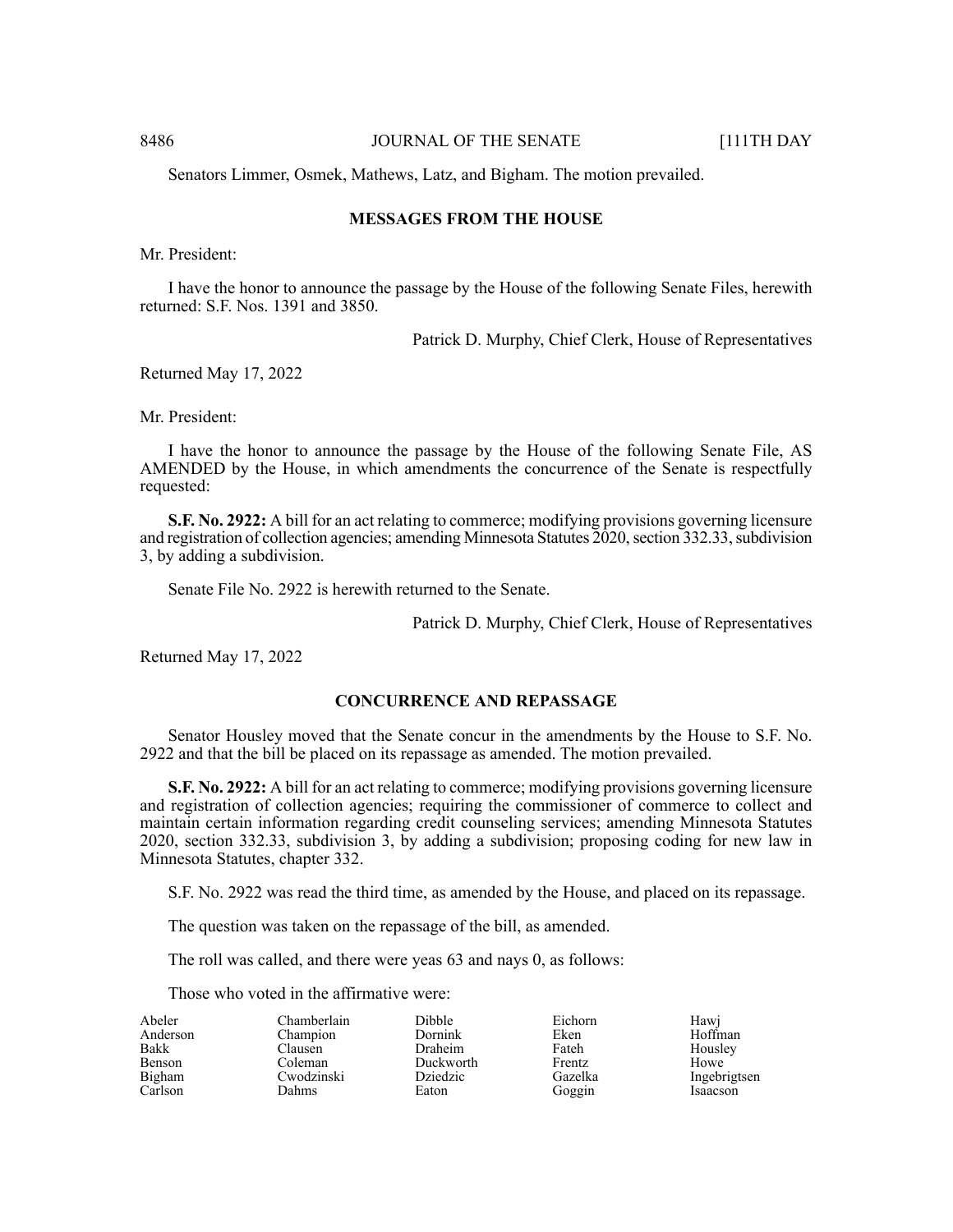#### 111TH DAY] WEDNESDAY, MAY 18, 2022 8487

| Jasinski        | Kunesh        | McEwen | Port      | Torres Ray |
|-----------------|---------------|--------|-----------|------------|
| Johnson         | Lang          | Miller | Putnam    | Utke       |
| Johnson Stewart | Latz          | Murphy | Rarick    | Weber      |
| Kent            | Limmer        | Nelson | Rest      | Wiger      |
| Kiffmeyer       | López Franzen | Newman | Rosen     | Wiklund    |
| Klein           | Marty         | Newton | Senjem    |            |
| Koran           | Mathews       | Osmek  | Tomassoni |            |

Pursuant to Rule 40, Senator Jasinski cast the affirmative vote on behalf of the following Senators: Abeler, Anderson, Chamberlain, Coleman, Howe, Kiffmeyer, Lang, Newman, Senjem, and Tomassoni.

Pursuant to Rule 40, Senator Frentz cast the affirmative vote on behalf of the following Senators: Eken, Fateh, Latz, McEwen, and Wiklund.

So the bill, as amended, was repassed and its title was agreed to.

#### **MESSAGES FROM THE HOUSE - CONTINUED**

Mr. President:

I have the honor to announce that the House refuses to concur in the Senate amendments to House File No. 961:

**H.F. No. 961:** A bill for an act relating to labor; adding a supervisory law enforcement unit; appropriating money; amending Minnesota Statutes 2020, section 179A.10, subdivisions 2, 3.

The House respectfully requests that a Conference Committee of 3 members be appointed thereon.

Ecklund, Greenman and Novotny have been appointed as such committee on the part of the House.

House File No. 961 is herewith transmitted to the Senate with the request that the Senate appoint a like committee.

Patrick D. Murphy, Chief Clerk, House of Representatives

Transmitted May 17, 2022

Senator Miller, for Senator Howe, moved that the Senate accede to the request of the House for a Conference Committee on H.F. No. 961, and that a Conference Committee of 3 members be appointed by the Subcommittee on Conference Committees on the part of the Senate, to act with a like Conference Committee appointed on the part of the House. The motion prevailed.

Mr. President:

I have the honor to announce the passage by the House of the following House Files, herewith transmitted: H.F. Nos. 1829, 2354, and 2665.

Patrick D. Murphy, Chief Clerk, House of Representatives

Transmitted May 17, 2022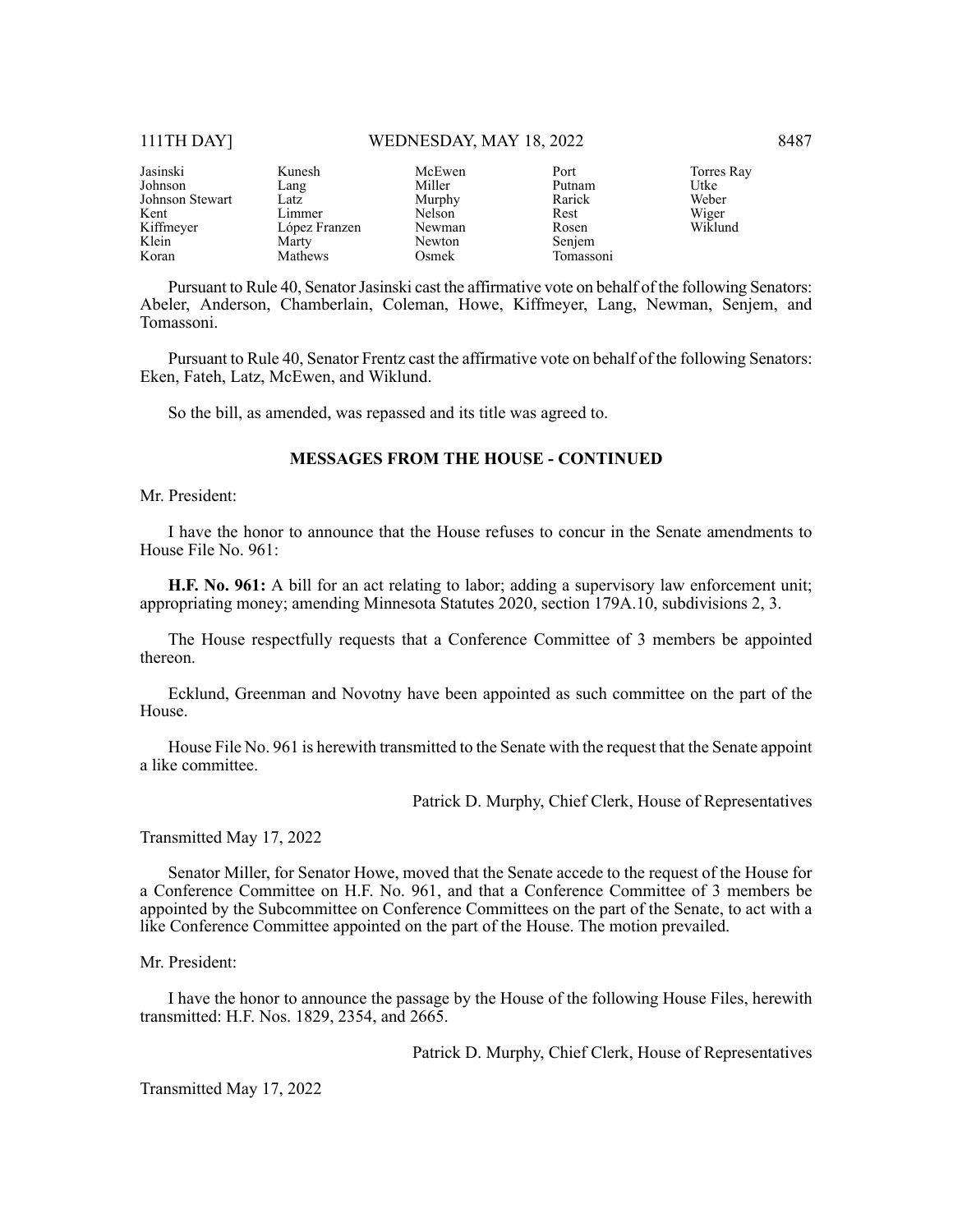#### 8488 **JOURNAL OF THE SENATE** [111TH DAY

#### **FIRST READING OF HOUSE BILLS**

The following bills were read the first time.

**H.F. No. 1829:** A bill for an act relating to commerce; prohibiting discrimination against organ or bone marrow donors by certain insurers; amending Minnesota Statutes 2020, section 72A.20, by adding a subdivision.

Referred to the Committee on Rules and Administration for comparison with S.F. No. 1450, now on General Orders.

**H.F. No. 2354:** A bill for an act relating to judgments; enacting the Uniform Registration of Canadian Money Judgments Act adopted and recommended for passage by the National Conference of Commissioners on Uniform State Laws; proposing coding for new law in Minnesota Statutes, chapter 548.

Referred to the Committee on Rules and Administration for comparison with S.F. No. 2352, now on General Orders.

**H.F. No. 2665:** A bill for an act relating to courts; permitting certain emancipated minors to seek harassment restraining orders on their own behalf; amending Minnesota Statutes 2020, section 609.748, subdivision 2.

Referred to the Committee on Rules and Administration for comparison with S.F. No. 3853, now on General Orders.

#### **REPORTS OF COMMITTEES**

Senator Miller moved that the Committee Report at the Desk be now adopted. The motion prevailed.

#### **Senator Miller, from the Committee on Rules and Administration, to which was referred**

**H.F. No. 4030** for comparison with companion Senate File, reports the following House File was found identical and recommends the House File be given its second reading and substituted for its companion Senate File as follows:

| <b>GENERAL ORDERS</b> |          | <b>CONSENT CALENDAR</b> |            | <b>CALENDAR</b> |          |
|-----------------------|----------|-------------------------|------------|-----------------|----------|
| H.F. No.              | S.F. No. | H.F. No.                | - S.F. No. | <b>H.F. No.</b> | S.F. No. |
| 4030                  | 4345     |                         |            |                 |          |

and that the above Senate File be indefinitely postponed.

Pursuant to Rule 45, this report was prepared and submitted by the Secretary of the Senate on behalf of the Committee on Rules and Administration. Report adopted.

#### **SECOND READING OF HOUSE BILLS**

H.F. No. 4030 was read the second time.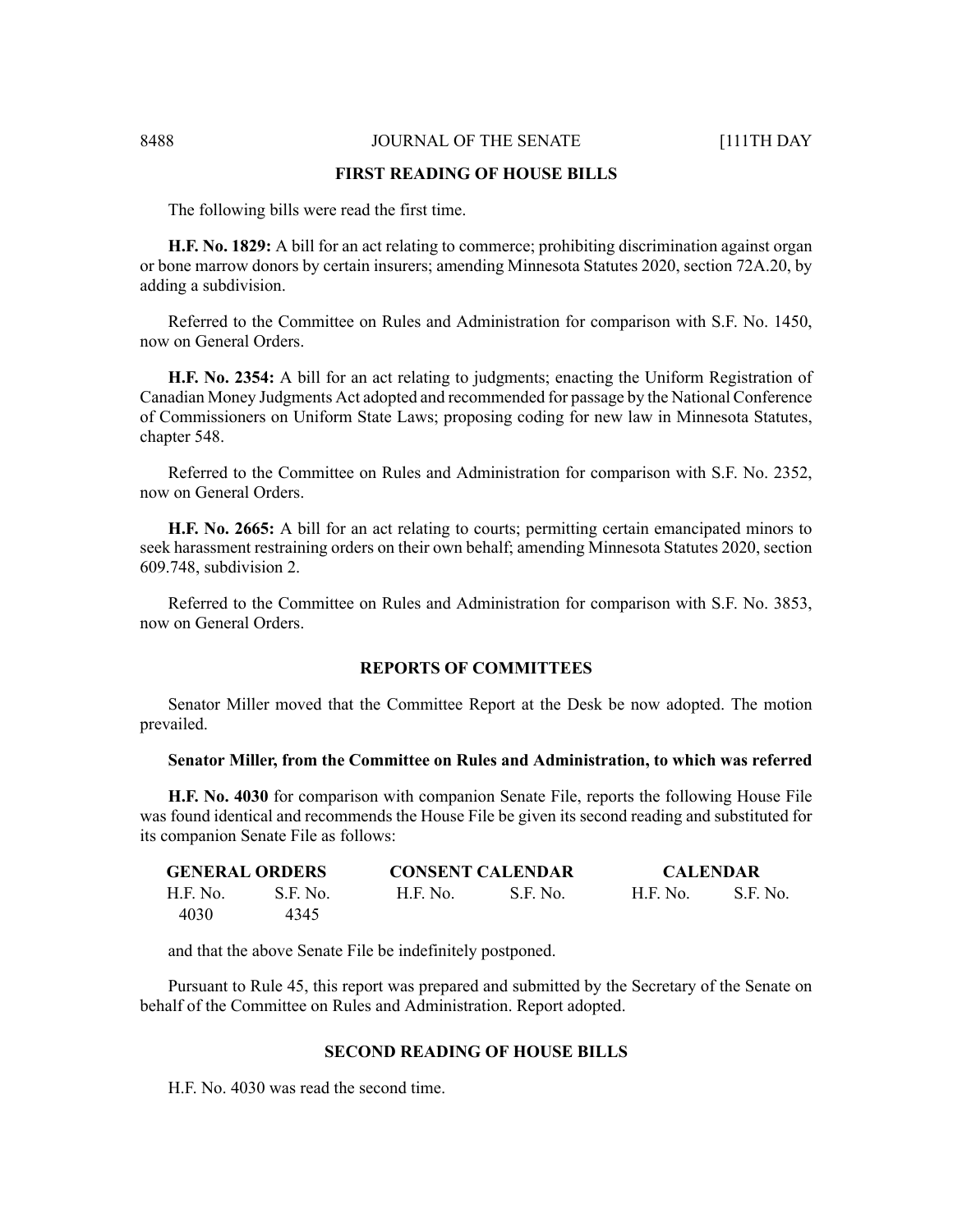#### **INTRODUCTION AND FIRST READING OF SENATE BILLS**

The following bills were read the first time.

#### **Senators Hoffman, Abeler, and Newton introduced--**

**S.F. No. 4598:** A bill for an act relating to state government; requiring coverage forself-measured blood pressure monitoring devices; requiring related reimbursement for recipients and providers; requiring commissioner of human services to create medical assistance data practices and clinical oversight policy; amending Minnesota Statutes 2021 Supplement, section 256B.0625, subdivision 31; proposing coding for new law in Minnesota Statutes, chapter 62Q.

Referred to the Committee on Health and Human Services Finance and Policy.

#### **Senators Ingebrigtsen and Jasinski introduced--**

**S.F. No. 4599:** A bill for an act relating to waters; appropriating money for local grants for impaired waters.

Referred to the Committee on Environment and Natural Resources Finance.

#### **Senator Howe introduced--**

**S.F. No. 4600:** A bill for an act relating to local government; appropriating money to study collaborative delivery methods for municipal wastewater construction projects.

Referred to the Committee on State Government Finance and Policy and Elections.

#### **Senators Koran and Hoffman introduced--**

**S.F. No. 4601:** A bill for an act relating to health occupations; requiring health care providers to obtain a direct secure messaging address; proposing coding for new law in Minnesota Statutes, chapters 62J; 214.

Referred to the Committee on Health and Human Services Finance and Policy.

#### **MOTIONS AND RESOLUTIONS**

#### **Senators Miller and López Franzen introduced --**

**Senate Resolution No. 142:** A Senate resolution commemorating the lives and work of deceased Senators.

| The Honorable John J. Bernhagen, | The Honorable Patricia "Pat" Pariseau, |
|----------------------------------|----------------------------------------|
| 1973-1992                        | 1989-2010                              |
| The Honorable Robert J. Brown,   | The Honorable James C. "Jim" Pehler,   |
| 1967-1976                        | 1981-1990                              |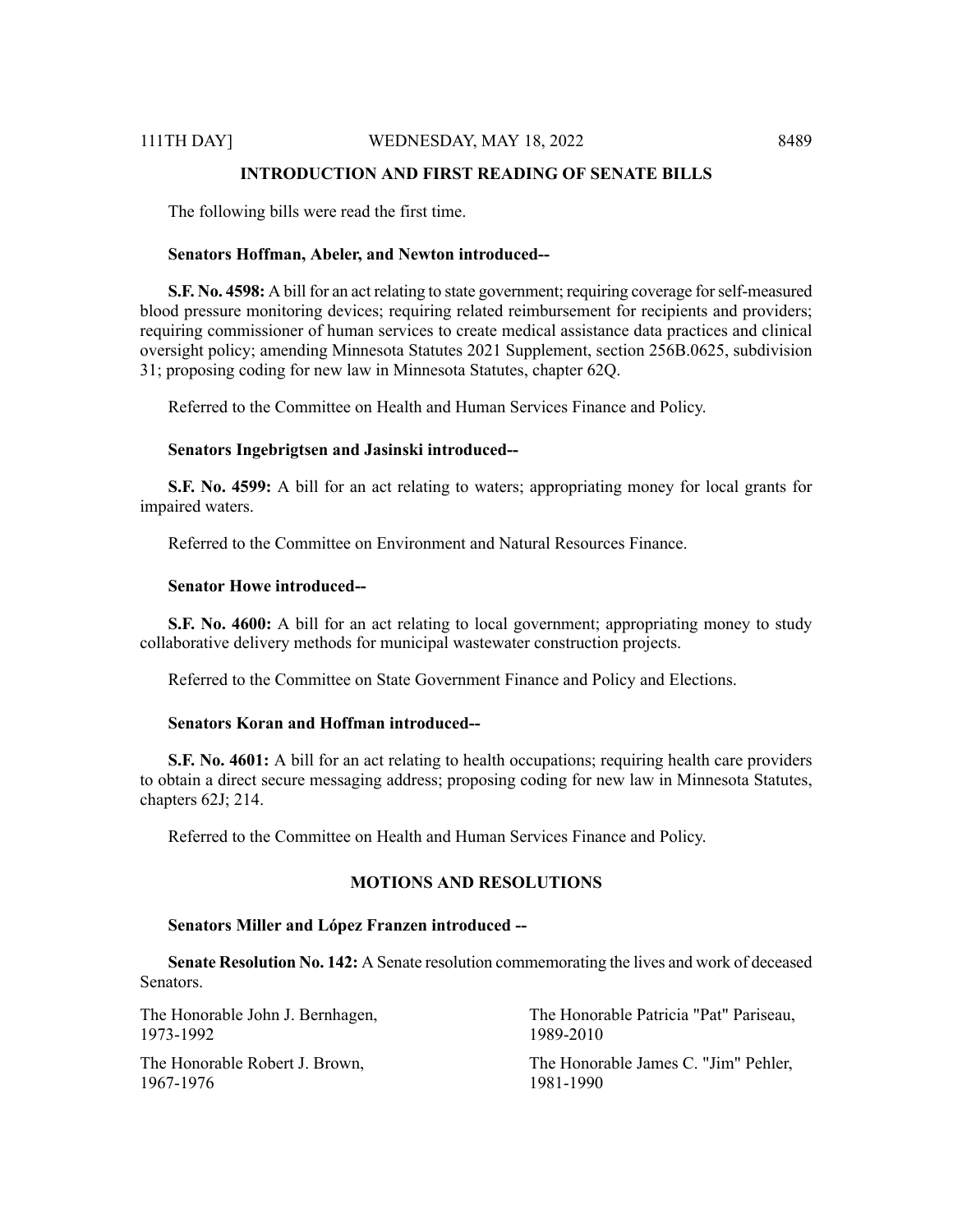#### 8490 **JOURNAL OF THE SENATE** [111TH DAY

The Honorable A.W. "Bill" Diessner, 1983-1990

The Honorable Ralph R. Doty, 1971-1976

The Honorable Keith Hughes, 1965-1972

The Honorable A.M. "Sandy" Keith, 1959-1962

The Honorable William W. "Bill" McCutcheon, 1971-1980

The Honorable Thomas M. Neuville, 1991-2008

The Honorable Joseph T. "Joe" O'Neill, 1971-1976

The Honorable Paul Overgaard, 1971-1972

The Honorable Jim Ramstad, 1981-1990

The Honorable Mady Reiter, 2001-2006

The Honorable Jerry Relph, 2017-2020

The Honorable Earl W. Renneke, 1969-1992

The Honorable Bev Scalze, 2013-2016

The Honorable Anne K. Stokowski, 1979-1982

The Honorable Jim Vickerman, 1987-2010

**WHEREAS,** those in public office need an uncommon dedication to meet the demands upon their time, resources, and talents; and

**WHEREAS,** in the history of the Minnesota Senate, there have been countless Senators who have left a heritage of noble deeds, thoughts, and acts; and

**WHEREAS,** in their endeavors to legislate for the public good of this state, they strove to represent fairly the rights of the people; and

**WHEREAS,** their spirits continually challenge, enlighten, and encourage those who remain to honestly and diligently exercise the work of the government for the public good; and

**WHEREAS,** Senators of today take courage and inspiration from those noble servants of another time who believed it was better to serve than to be served; and

**NOW, THEREFORE, BE IT RESOLVED** by the Senate of the State of Minnesota that it recognizes the tremendous contributions of the following deceased Senators: the Honorable John J. Bernhagen, 1973-1992, the Honorable Robert J. Brown, 1967-1976, the Honorable A.W. "Bill" Diessner, 1983-1990, the Honorable Ralph R. Doty, 1971-1976, the Honorable Keith Hughes, 1965-1972, the Honorable A.M. "Sandy" Keith, 1959-1962, the Honorable William W. "Bill" McCutcheon, 1971-1980, the Honorable Thomas M. Neuville, 1991-2008, the Honorable Joseph T. "Joe" O'Neill, 1971-1976, the Honorable Paul Overgaard, 1971-1972, the Honorable Patricia "Pat" Pariseau, 1989-2010, the Honorable James C. "Jim" Pehler, 1981-1990, the Honorable Jim Ramstad, 1981-1990, the Honorable Mady Reiter, 2001-2006, the Honorable Jerry Relph, 2017-2020, the Honorable Earl W. Renneke, 1969-1992, the Honorable Bev Scalze, 2013-2016, the Honorable Anne K. Stokowski, 1979-1982, and the Honorable Jim Vickerman, 1987-2010. Their dedication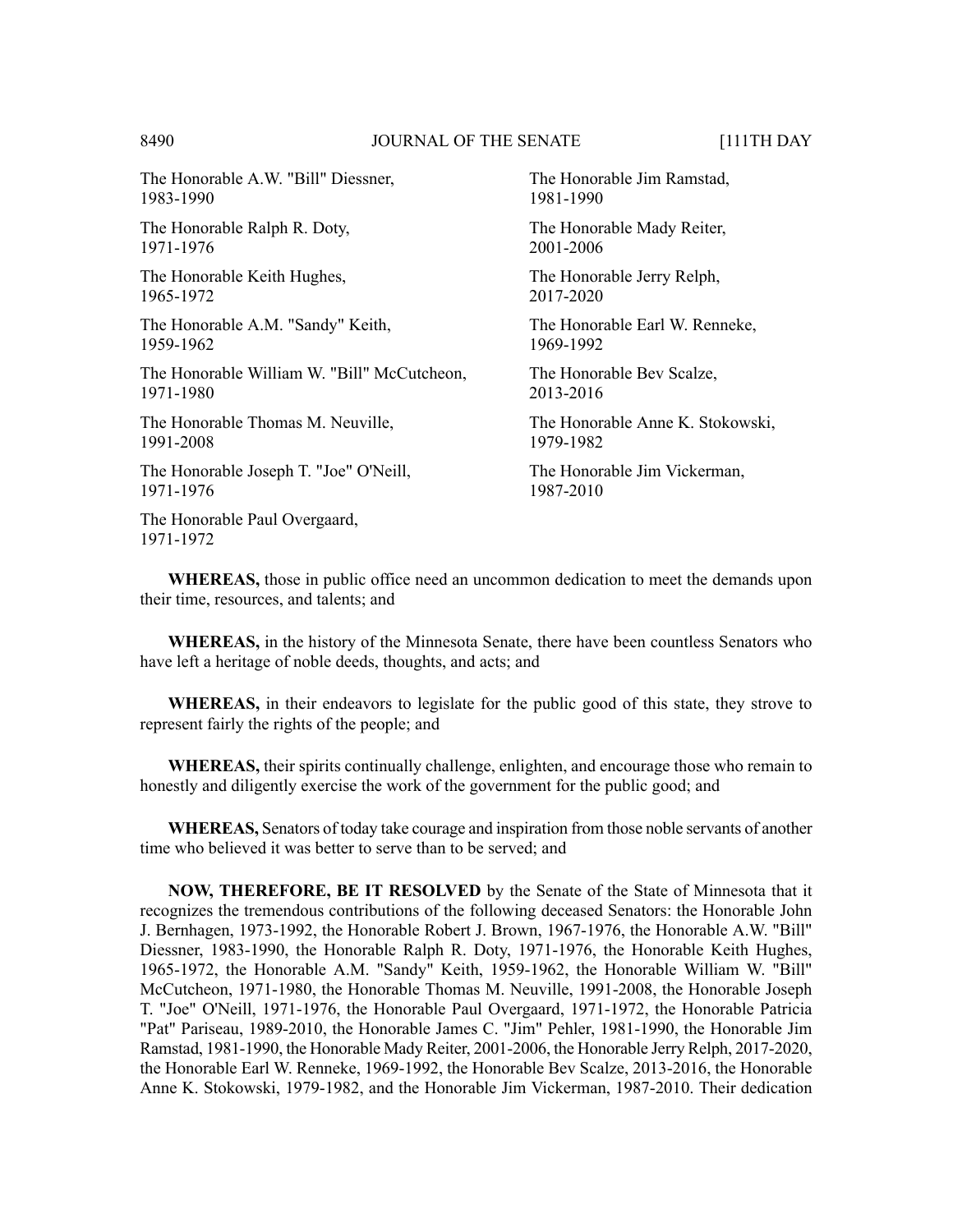to the public good is a source of inspiration to, and is worthy of emulation by, their present-day colleagues.

**BE IT FURTHER RESOLVED** that the Secretary of the Senate is directed to prepare an enrolled copy of this resolution, to be authenticated by the Secretary's signature and that of the Chair of the Senate Rules and Administration Committee, and transmit it to appropriate relatives of those commemorated by this resolution.

Senator Miller moved the adoption of the foregoing resolution. The motion prevailed. So the resolution was adopted.

The members of the Senate paused for a moment of silence in memory of the deceased Senators.

Senator Johnson moved that S.F. No. 4476 be taken from the table. The motion prevailed.

**S.F. No. 4476:** A bill for an act relating to redistricting; adjusting the district boundaries of Senate Districts 15 and 16; adjusting the house of representatives district boundaries within Senate Districts 15, 16, and 58; proposing coding for new law in Minnesota Statutes, chapter 2.

Senator Johnson moved that the Senate do not concur in the amendments by the House to S.F. No. 4476, and that a Conference Committee of 3 members be appointed by the Subcommittee on Conference Committees on the part of the Senate, to act with a like Conference Committee appointed on the part of the House. The motion prevailed.

Senator López Franzen moved that S.F. No. 757 be withdrawn from the Committee on Judiciary and Public Safety Finance and Policy, given a second reading, and placed on General Orders.

The question was taken on the adoption of the motion.

The roll was called, and there were yeas 31 and nays 33, as follows:

Those who voted in the affirmative were:

| Bigham     | Eken            | Kent          | Murphy    | Torres Ray |
|------------|-----------------|---------------|-----------|------------|
| Carlson    | Fateh           | Klein         | Newton    | Wiger      |
| Champion   | Frentz          | Kunesh        | Pappas    | Wiklund    |
| Cwodzinski | Hawi            | Latz          | Port      |            |
| Dibble     | Hoffman         | López Franzen | Putnam    |            |
| Dziedzic   | Isaacson        | Marty         | Rest      |            |
| Eaton      | Johnson Stewart | McEwen        | Tomassoni |            |

Pursuant to Rule 40, Senator Jasinski cast the affirmative vote on behalf of the following Senator: Tomassoni.

Pursuant to Rule 40, Senator Frentz cast the affirmative vote on behalf of the following Senators: Bigham, Champion, Eken, Fateh, Kunesh, Latz, McEwen, Newton, and Wiklund.

Those who voted in the negative were:

| Abeler        | ات ausen       | Duckworth | Howe         | Koran  |
|---------------|----------------|-----------|--------------|--------|
| Anderson      | Coleman        | Eichorn   | Ingebrigtsen | Lang   |
| Bakk          | Dahms.         | Gazelka   | Jasinski     | Miller |
| <b>Benson</b> | Dornink        | Goggin    | Johnson      | Nelson |
| Chamberlain   | <b>Draheim</b> | Houslev   | Kiffmever    | Newman |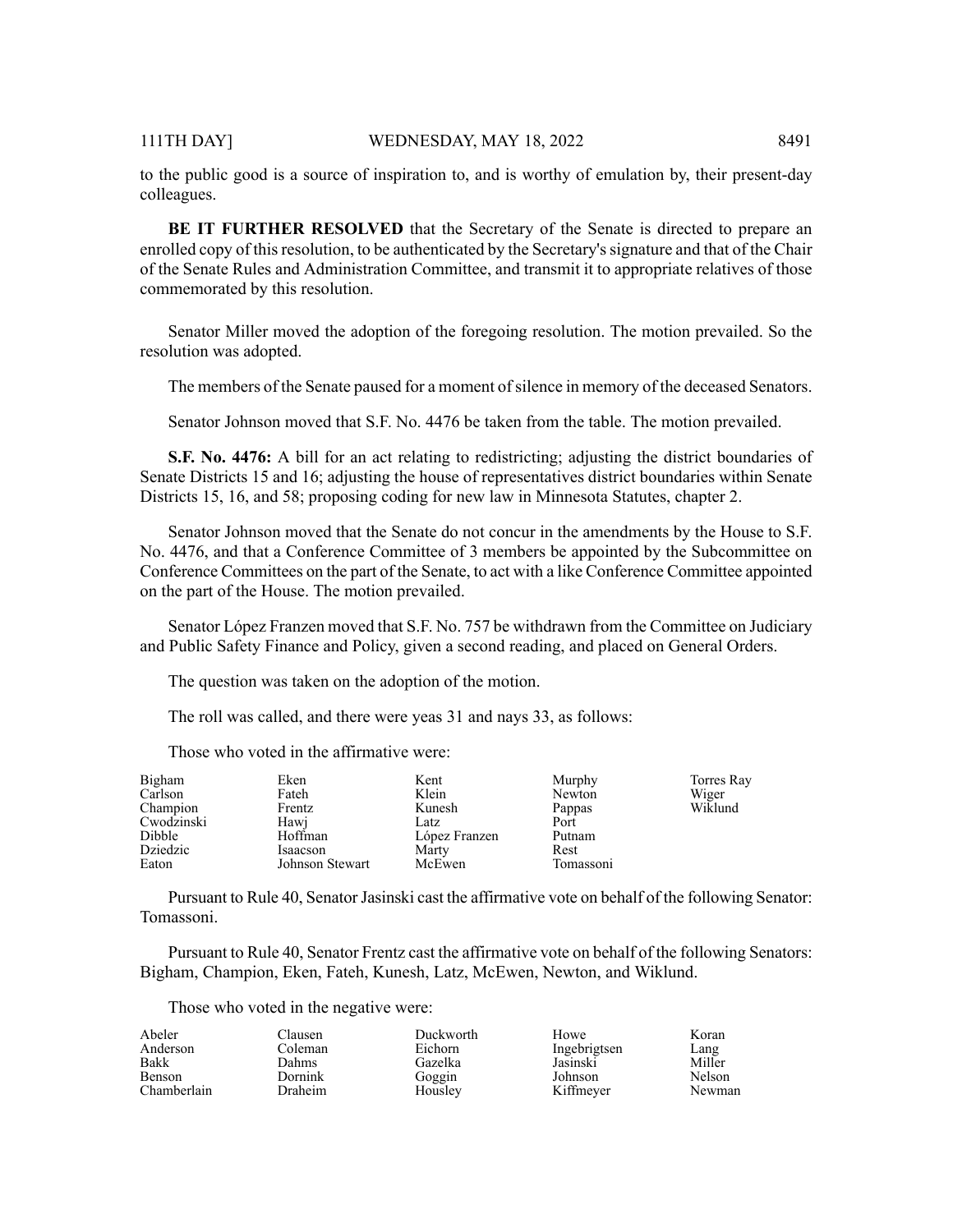| 8492   | <b>JOURNAL OF THE SENATE</b> |              | <b>F111TH DAY</b> |
|--------|------------------------------|--------------|-------------------|
| $\sim$ |                              | <b>TTT</b> 1 |                   |

Osmek Pratt Rarick Rosen Senjem Utke Weber Westrom

Pursuant to Rule 40, Senator Jasinski cast the negative vote on behalf of the following Senators: Anderson, Chamberlain, Coleman, Howe, Kiffmeyer, Lang, Newman, Pratt, Rarick, and Senjem.

The motion did not prevail.

#### **MOTIONS AND RESOLUTIONS - CONTINUED**

Without objection, remaining on the Order of Business of Motions and Resolutions, the Senate reverted to the Orders of Business of Reports of Committees and Second Reading of Senate Bills.

#### **REPORTS OF COMMITTEES**

Senator Miller moved that the Committee Report at the Desk be now adopted. The motion prevailed.

#### **Senator Rosen from the Committee on Finance, to which was referred**

**S.F. No. 3266:** A bill for an act relating to state government finance; adjusting the calculation for the stadium general reserve account; requiring the commissioner of management and budget to notify the legislature before making changes to the stadium general reserve account; establishing a stadium refinance fund; transferring money; requiring the stadium refinance fund balance be used to redeem or defease the stadium appropriation bonds; proposing coding for new law in Minnesota Statutes, chapter 16A.

Reports the same back with the recommendation that the bill be amended as follows:

Page 2, after line 8, insert:

"Subd. 4. **Investment of funds.** The commissioner of management and budget shall coordinate with the state board of investment to ensure that the balance in the stadium refinance fund is invested in a manner that does not generate any penalties under section 148 of the federal Internal Revenue Code of 1986."

Renumber the subdivisions in sequence

Page 2, after line 18, insert:

#### "Sec. 2. **REFINANCED BONDS; REDUCED PAYMENTS.**

If the original bonds issued under Minnesota Statutes, section 16A.965, are refunded, the legislature should consult with the commissioner of management and budget and consider reducing payments required by the city of Minneapolis under Minnesota Statutes, section 297A.994, subdivision 4, to reflect any reduced payments that the state of Minnesota must make for new bonds issued for the same purpose.

**EFFECTIVE DATE.** This section is effective the day following final enactment."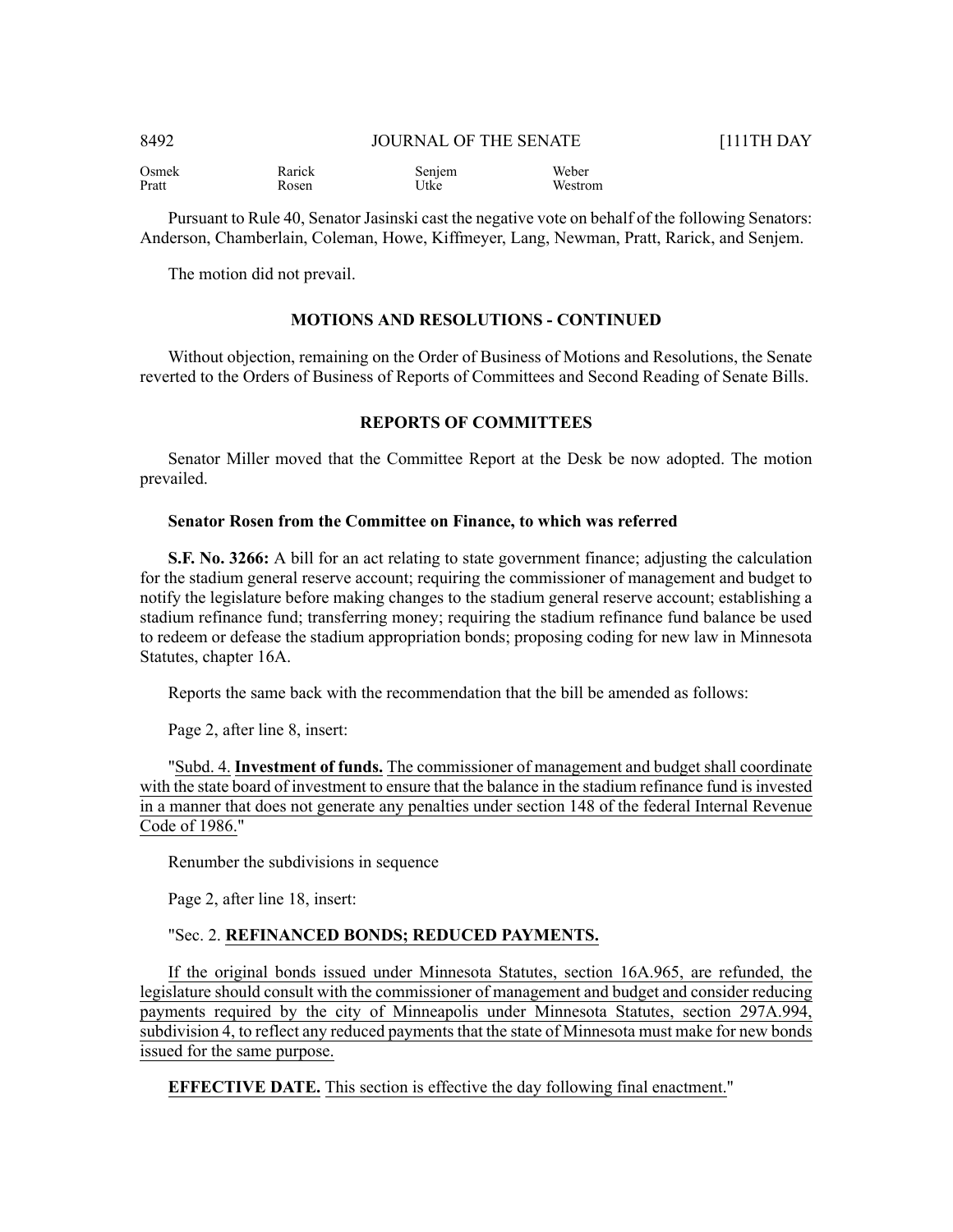Renumber the sections in sequence

Amend the title accordingly

And when so amended the bill do pass. Amendments adopted. Report adopted.

#### **SECOND READING OF SENATE BILLS**

S.F. No. 3266 was read the second time.

#### **RECESS**

Senator Miller moved that the Senate do now recess subject to the call of the President. The motion prevailed.

After a brief recess, the President called the Senate to order.

#### **CALL OF THE SENATE**

Senator Dibble imposed a call of the Senate. The Sergeant at Arms was instructed to bring in the absent members.

#### **APPOINTMENTS**

Senator Miller from the Subcommittee on Conference Committees recommends that the following Senators be and they hereby are appointed as a Conference Committee on:

S.F. No. 4476: Senators Johnson, Kiffmeyer, and Isaacson.

H.F. No. 961: Senators Howe, Duckworth, and Dziedzic.

Senator Miller moved that the foregoing appointments be approved. The motion prevailed.

#### **CONFERENCE COMMITTEE EXCUSED**

Pursuant to Rule 12.5, Senator Kiffmeyer moved that the following members be excused for a Conference Committee on H.F. No. 4293 at 1:00 p.m.:

Senators Kiffmeyer, Newman, Howe, Jasinski, and Dibble. The motion prevailed.

#### **MOTIONS AND RESOLUTIONS - CONTINUED**

Without objection, remaining on the Order of Business of Motions and Resolutions, the Senate reverted to the Order of Business of Reports of Committees.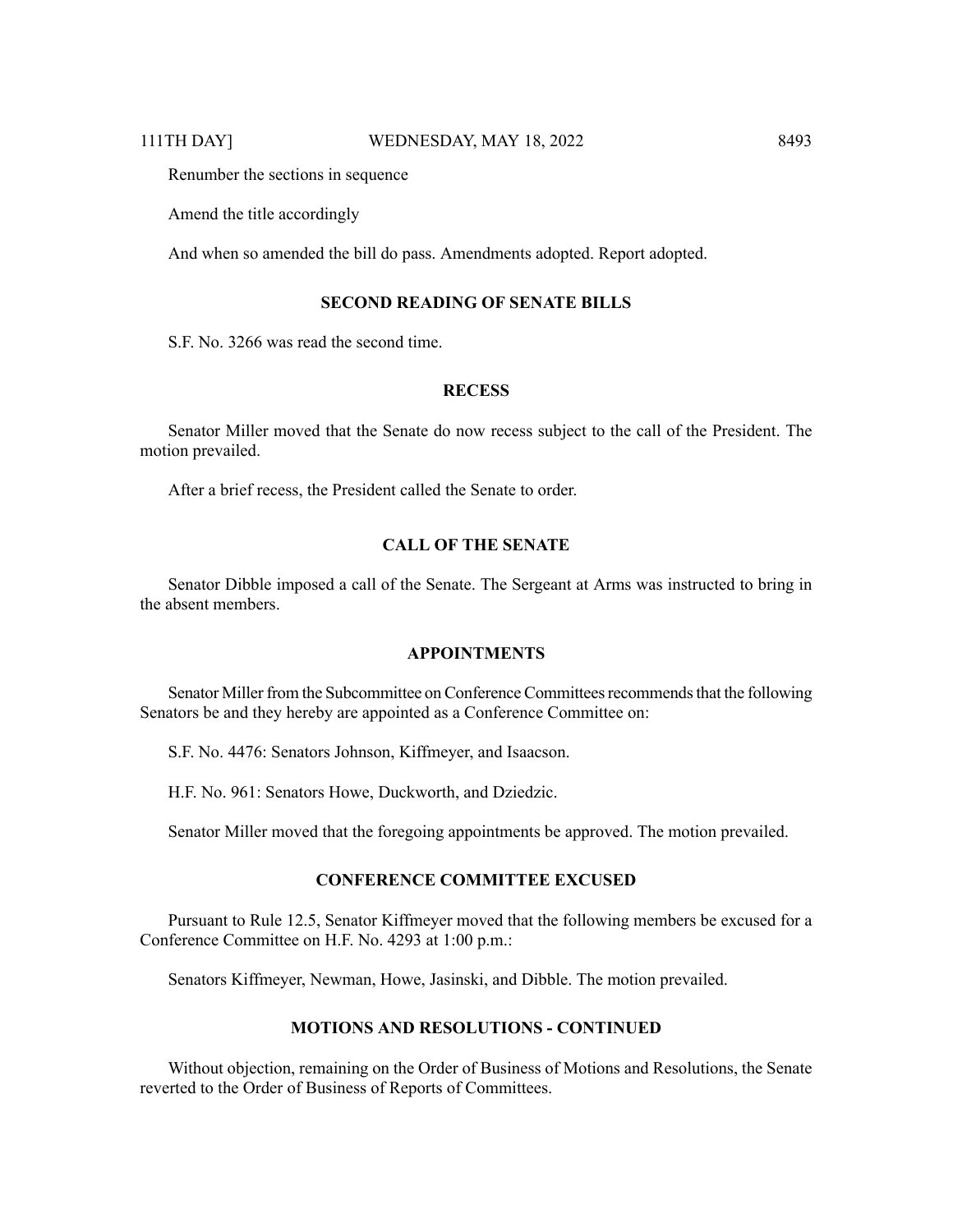#### 8494 **JOURNAL OF THE SENATE** [111TH DAY

#### **REPORTS OF COMMITTEES**

Senator Miller moved that the Committee Reports at the Desk be now adopted. The motion prevailed.

#### **Senator Miller from the Committee on Rules and Administration, to which was referred under Joint Rule 2.03, together with the committee report thereon,**

**S.F. No. 3541:** A bill for an act relating to retirement; establishing a work group to study member communications by the statewide pension systems; requiring a report.

Reports the same back with the recommendation that Joint Rule 2.03 be suspended for all further proceedings on S.F. No. 3541 and that the report from the Committee on State Government Finance and Policy and Elections, shown in the Journal for May 17, 2022, be adopted; that committee recommendation being:

"the bill be amended and when so amended the bill do pass and be re-referred to the Committee on Finance". Amendments adopted. Report adopted.

#### **Senator Miller from the Committee on Rules and Administration, to which was referred under Joint Rule 2.03, together with the committee report thereon,**

**H.F. No. 3346:** A bill for an act relating to state government; ratifying certain labor agreements and compensation plans; ratifying certain memorandums of understanding.

Reports the same back with the recommendation that Joint Rule 2.03 be suspended for all further proceedings on H.F. No. 3346 and that the report from the Committee on State Government Finance and Policy and Elections, shown in the Journal for May 17, 2022, be adopted; that committee recommendation being:

"the bill be amended and when so amended the bill do pass and be re-referred to the Committee on Finance". Amendments adopted. Report adopted.

#### **MOTIONS AND RESOLUTIONS - CONTINUED**

#### **SPECIAL ORDERS**

Pursuant to Rule 26, Senator Miller, Chair of the Committee on Rules and Administration, designated the following bills a Special Orders Calendar to be heard immediately:

S.F. No. 2678, H.F. Nos. 3765, 4221, S.F. No. 4082, H.F. No. 2919, S.F. Nos. 908, and 2861.

#### **SPECIAL ORDER**

**S.F. No. 2678:** A bill for an act relating to health occupations; allowing pharmacists to administer drugs through intramuscular and subcutaneous administration; allowing pharmacists to place drug monitoring devices; amending Minnesota Statutes 2020, section 151.01, subdivision 27.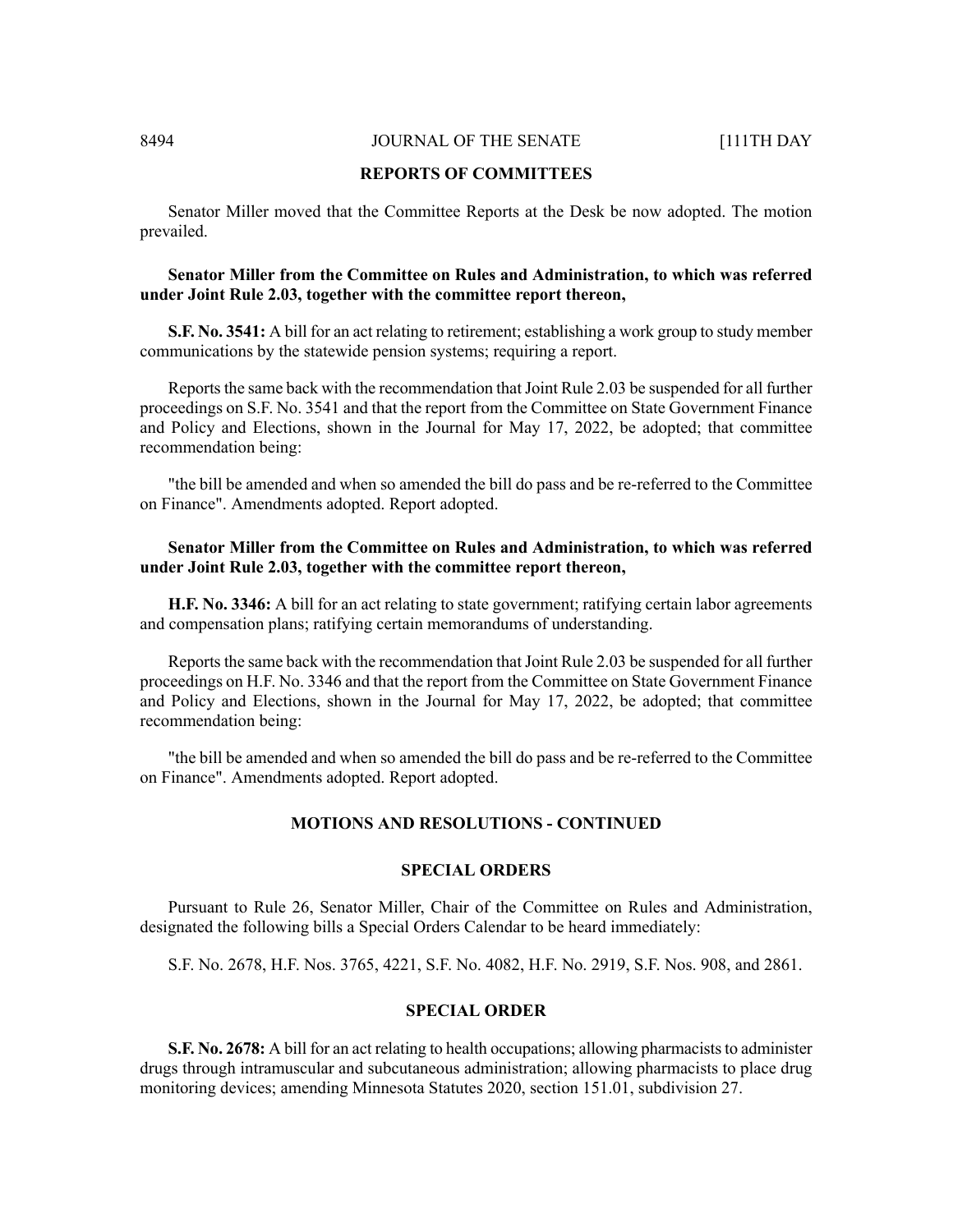S.F. No. 2678 was read the third time and placed on its final passage.

The question was taken on the passage of the bill.

The roll was called, and there were yeas 66 and nays 0, as follows:

Those who voted in the affirmative were:

| Abeler<br>Anderson | Draheim<br>Duckworth | Ingebrigtsen<br>Isaacson | Marty<br>Mathews | Rest<br>Rosen |
|--------------------|----------------------|--------------------------|------------------|---------------|
| Bakk               | Dziedzic             | Jasinski                 | McEwen           |               |
|                    |                      |                          |                  | Senjem        |
| Benson             | Eaton                | Johnson                  | Miller           | Tomassoni     |
| Bigham             | Eichorn              | Johnson Stewart          | Murphy           | Torres Ray    |
| Carlson            | Eken                 | Kent                     | Nelson           | Utke          |
| Chamberlain        | Fateh                | Kiffmeyer                | Newman           | Weber         |
| Champion           | Frentz               | Klein                    | Newton           | Westrom       |
| Clausen            | Gazelka              | Koran                    | Osmek            | Wiger         |
| Coleman            | Goggin               | Kunesh                   | Pappas           | Wiklund       |
| Cwodzinski         | Hawj                 | Lang                     | Port             |               |
| Dahms              | Hoffman              | Latz                     | Pratt            |               |
| Dibble             | Housley              | Limmer                   | Putnam           |               |
| Dornink            | Howe                 | López Franzen            | Rarick           |               |

Pursuant to Rule 40, Senator Duckworth cast the affirmative vote on behalf of the following Senators: Anderson, Chamberlain, Coleman, Howe, Jasinski, Kiffmeyer, Lang, Newman, Pratt, Rarick, Senjem, and Tomassoni.

Pursuant to Rule 40, Senator Frentz cast the affirmative vote on behalf of the following Senators: Eken, Fateh, Hoffman, Latz, McEwen, Putnam, and Wiklund.

So the bill passed and its title was agreed to.

#### **SPECIAL ORDER**

**H.F. No. 3765:** A bill for an act relating to natural resources; appropriating money from environment and natural resources trust fund; providing extensions.

Senator Westrom moved to amend H.F. No. 3765, the unofficial engrossment, as follows:

Page 17, delete lines 21 to 31

Page 18, delete lines 18 to 27

Page 18, line 28, delete "(d)" and insert "(c)"

Page 19, line 1, delete "(e)" and insert "(d)"

Page 19, line 11, delete "(f)" and insert "(e)"

Page 19, line 24, delete " $(g)$ " and insert " $(f)$ "

Page 20, delete lines 1 to 27

Page 20, line 28, delete "(j)" and insert " $(g)$ "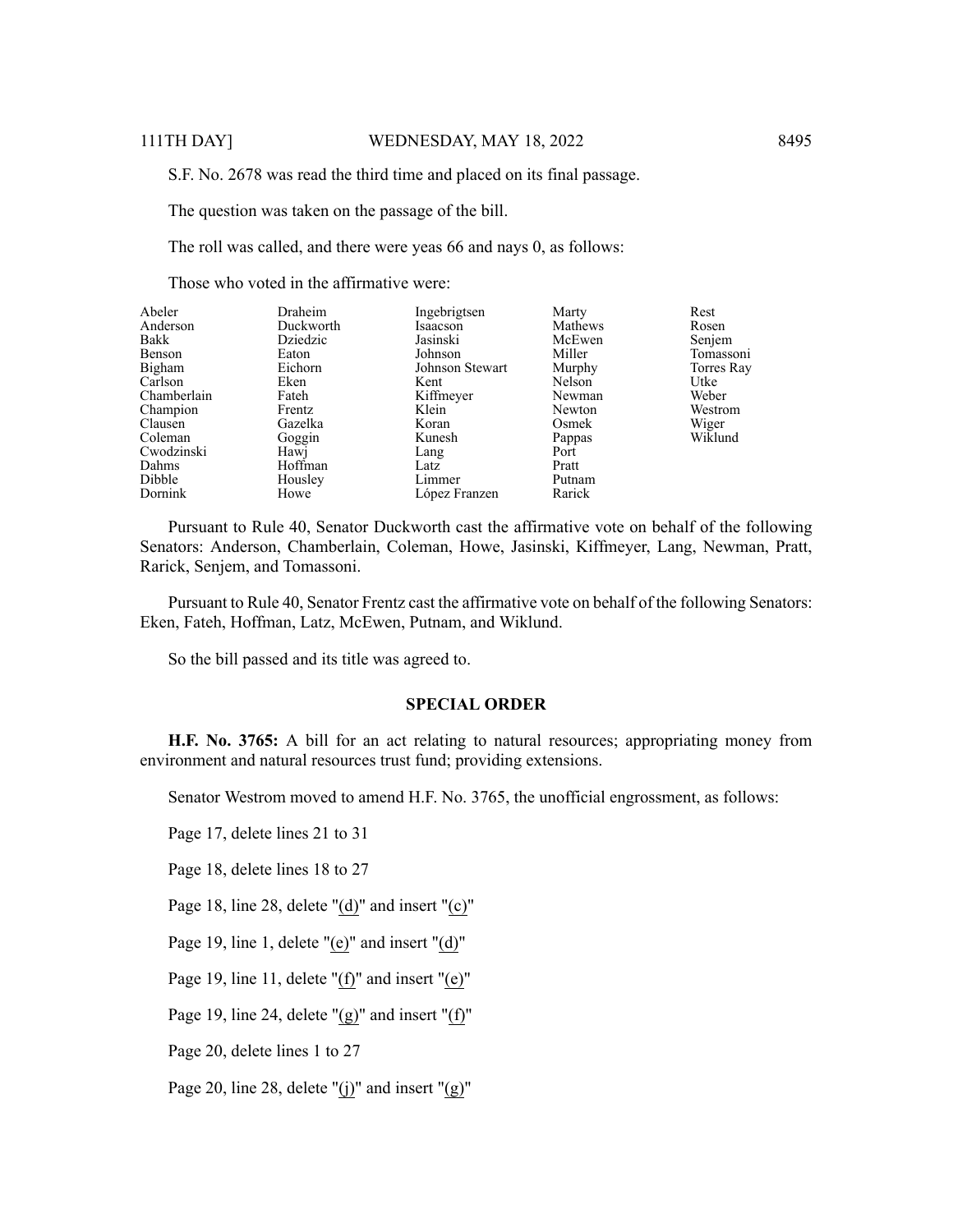- Page 21, line 3, delete "(k)" and insert "(h)"
- Page 21, line 10, delete "(l)" and insert "(i)"
- Page 21, line 22, delete "(m)" and insert "(j)"
- Page 21, delete lines 30 to 34
- Page 22, delete lines 1 to 16
- Page 22, line 17, delete "(o)" and insert " $(k)$ "
- Page 22, delete lines 26 to 35
- Page 23, line 1, delete "(q)" and insert "(l)"
- Page 23, line 20, delete "(r)" and insert "(m)"
- Page 23, line 27, delete "(s)" and insert "(n)"
- Page 27, line 4, delete "\$1,500,000" and insert "\$5,000,000"
- Page 28, line 2, delete "\$2,000,000" and insert "\$4,000,000"
- Page 28, line 23, delete "\$2,000,000" and insert "\$2,700,000"
- Page 30, line 11, delete "\$500,000" and insert "\$1,204,000"
- Page 43, after line 3, insert:
- "Sec. 4. Minnesota Statutes 2020, section 116P.08, subdivision 2, is amended to read:
- Subd. 2. **Exceptions.** Money from the trust fund may not be spent for:
- (1) purposes of environmental compensation and liability under chapter 115B and response actions under chapter 115C;
- (2) purposes of municipal water pollution control in municipalities with a population of 5,000 or more under the authority of chapters 115 and 116;
	- (3) costs associated with the decommissioning of nuclear power plants;
	- (4) hazardous waste disposal facilities;
	- $(5)$  solid waste disposal facilities;  $\theta$
	- (6) projects or purposes inconsistent with the strategic plan; or
- (7) acquiring property by eminent domain, unless the owner requests that the owner's property be acquired by eminent domain.
	- Sec. 5. Minnesota Statutes 2020, section 116P.15, is amended by adding a subdivision to read: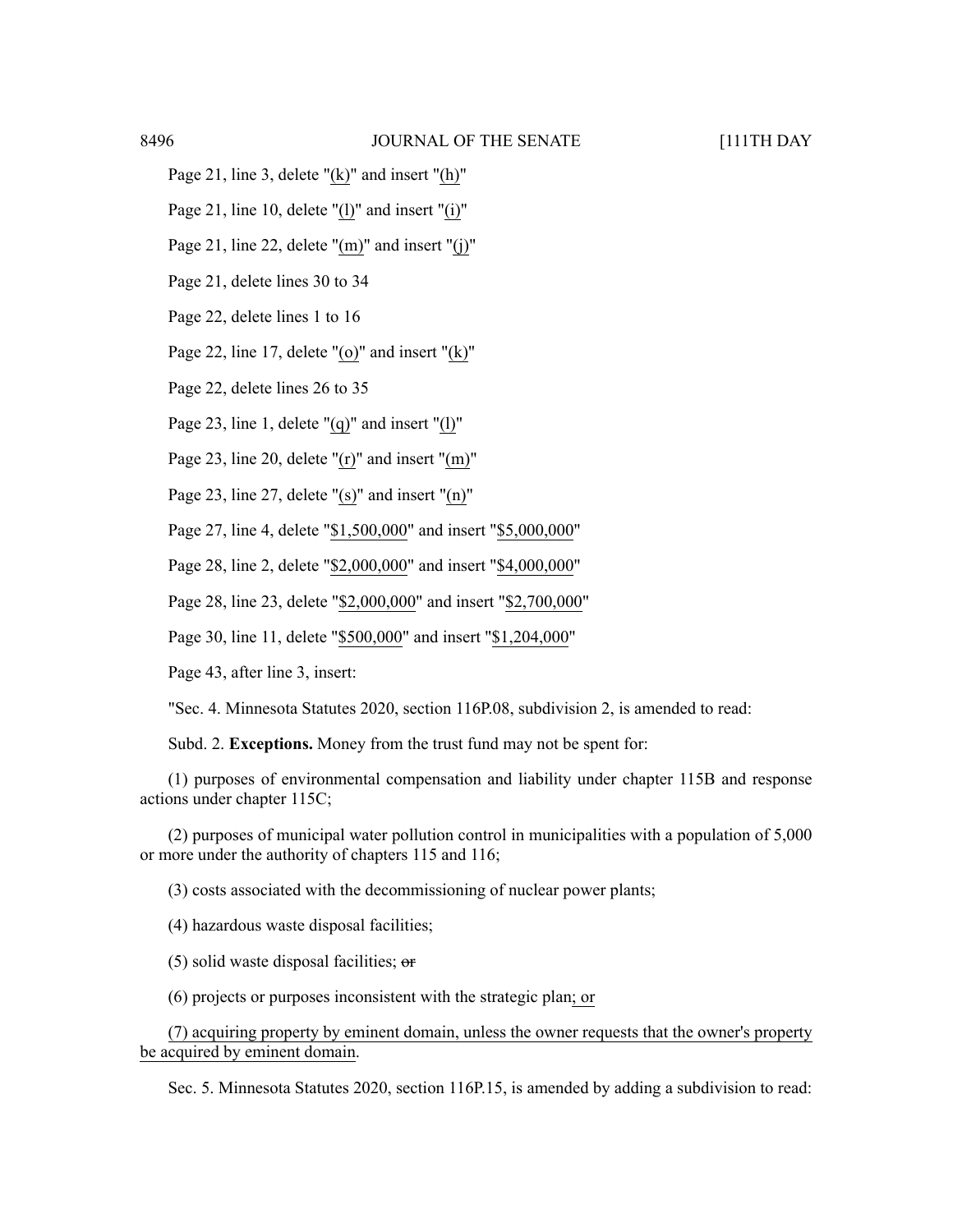Subd. 3. **County approval required for fee title acquisitions.** Notwithstanding any provision of this chapter to the contrary, money appropriated from the trust fund may not be used to acquire fee title to property unless each county in which part or all of the land resides approves the acquisition. A copy of each county approval must be filed with the Legislative-Citizen Commission on Minnesota Resources within 15 days of adoption."

Correct the subdivision and section totals and the appropriations by fund

Amend the title accordingly

The question was taken on the adoption of the amendment.

The roll was called, and there were yeas 33 and nays 32, as follows:

Those who voted in the affirmative were:

| Anderson    | Draheim   | Ingebrigtsen | Mathews | Senjem    |
|-------------|-----------|--------------|---------|-----------|
| Bakk        | Duckworth | Jasinski     | Miller  | Tomassoni |
| Benson      | Eichorn   | Johnson      | Newman  | Utke      |
| Chamberlain | Gazelka   | Kiffmeyer    | Osmek   | Weber     |
| Coleman     | Goggin    | Koran        | Pratt   | Westrom   |
| Dahms       | Housley   | Lang         | Rarick  |           |
| Dornink     | Howe      | Limmer       | Rosen   |           |

Pursuant to Rule 40, Senator Jasinski cast the affirmative vote on behalf of the following Senators: Anderson, Chamberlain, Coleman, Dahms, Lang, Newman, Rarick, Senjem, and Tomassoni.

Those who voted in the negative were:

| Abeler     | Dziedzic | Isaacson        | Marty  | Rest       |
|------------|----------|-----------------|--------|------------|
| Bigham     | Eaton    | Johnson Stewart | McEwen | Torres Ray |
| Carlson    | Eken     | Kent            | Murphy | Wiger      |
| Champion   | Fateh    | Klein           | Newton | Wiklund    |
| Clausen    | Frentz   | Kunesh          | Pappas |            |
| Cwodzinski | Hawj     | Latz            | Port   |            |
| Dibble     | Hoffman  | López Franzen   | Putnam |            |

Pursuant to Rule 40, Senator Frentz cast the negative vote on behalf of the following Senators: Eken, Fateh, Latz, Putnam, and Wiklund.

The motion prevailed. So the amendment was adopted.

Senator Bakk moved to amend H.F. No. 3765, the unofficial engrossment, as follows:

Page 43, after line 3, insert:

"Sec. 4. Laws 2017, chapter 96, section 2, subdivision 9, as amended by Laws 2019, First Special Session chapter 4, article 2, section 4, and Laws 2021, First Special Session chapter 6, article 5, section 3, is amended to read:

| Subd. 9. Land Acquisition,     |         |            |       |
|--------------------------------|---------|------------|-------|
| <b>Habitat, and Recreation</b> | 999,000 | 13,533,000 | $-()$ |

(a) **Metropolitan Regional Parks System Land Acquisition**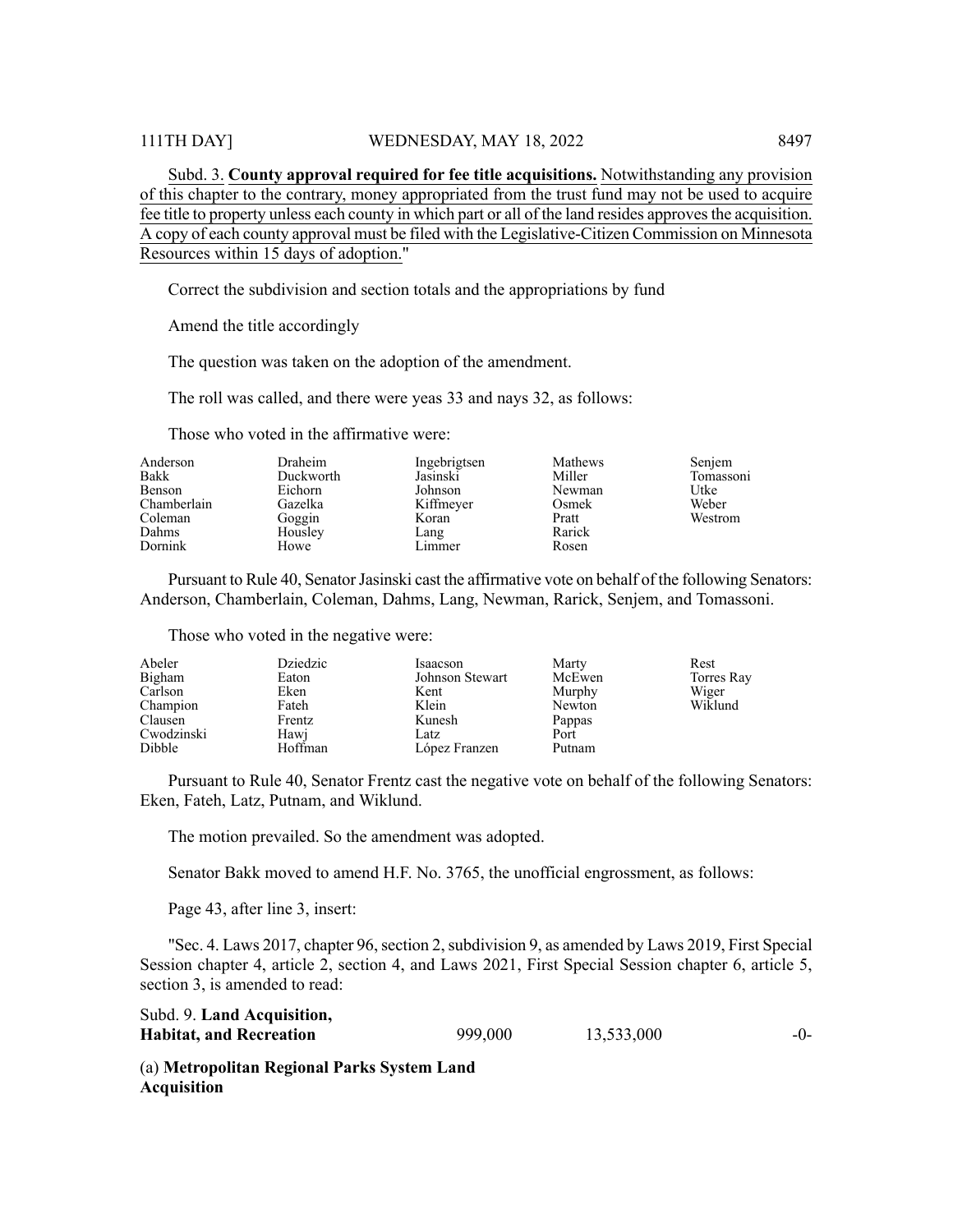\$1,500,000 the first year is from the trust fund to the Metropolitan Council for grants to acquire approximately 70 acres of land within the approved park boundaries of the metropolitan regional park system. This appropriation may not be used to purchase habitable residential structures. A list of proposed fee title acquisitions must be provided as part of the required work plan. This appropriation must be matched by at least 40 percent of nonstate money that must be committed by December 31, 2017. This appropriation is available until June 30, 2020, by which time the project must be completed and final products delivered.

#### (b) **Scientific and Natural Areas Acquisition and Restoration, Citizen Science, and Engagement**

\$2,500,000 the first year is from the trust fund to the commissioner of natural resources to acquire land with high-quality native plant communities and rare features to be established as scientific and natural areas as provided in Minnesota Statutes, section 86A.05, subdivision 5, restore and improve scientific and natural areas, and provide technical assistance and outreach, including site steward events. At least one-third of the appropriation must be spent on restoration activities. A list of proposed acquisitions and restorations must be provided as part of the required work plan. Land acquired with this appropriation must be sufficiently improved to meet at least minimum management standards, as determined by the commissioner of natural resources. When feasible, consideration must be given to accommodate trails on lands acquired. This appropriation is available until June 30, 2020, by which time the project must be completed and final products delivered.

#### (c) **Minnesota State Parks and State Trails Land Acquisition**

\$1,500,000 the first year is from the trust fund to the commissioner of natural resources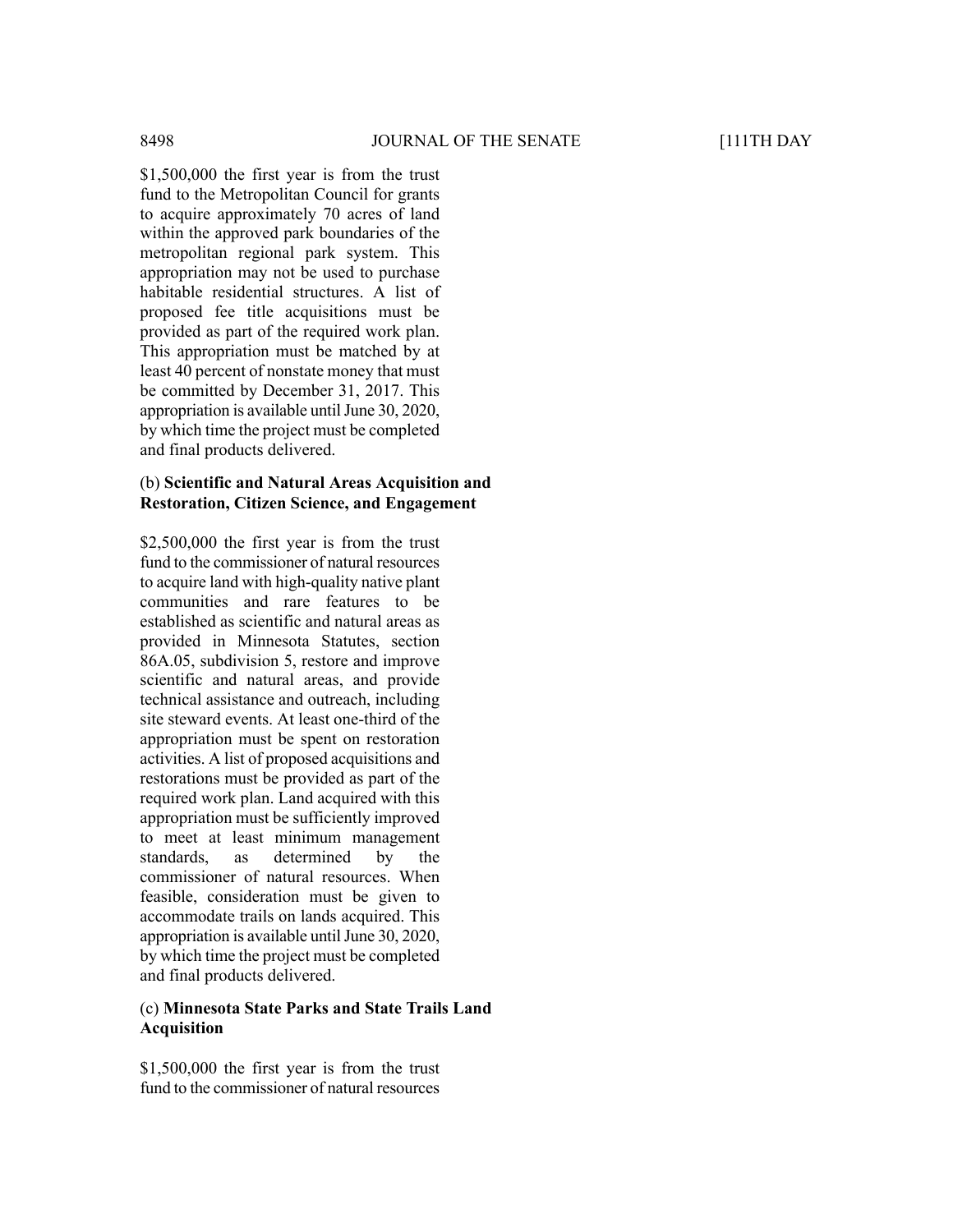to acquire approximately 373 acres from willing sellers for authorized state trails and critical parcels within the statutory boundaries of state parks. State park land acquired with this appropriation must be sufficiently improved to meet at least minimum management standards, as determined by the commissioner of natural resources. A list of proposed acquisitions must be provided as part of the required work plan. This appropriation is available until June 30, 2020, by which time the project must be completed and final products delivered.

#### (d) **Minnesota State Trails Acquisition, Development, and Enhancement**

\$999,000 in fiscal year 2017 and \$39,000 the first year are from the trust fund to the commissioner of natural resources for state trail acquisition, development, and enhancement in southern Minnesota. A proposed list of trail projects on authorized state trails must be provided as part of the required work plan. This appropriation is available until June 30, 2020, by which time the project must be completed and final products delivered.

#### (e) **Native Prairie Stewardship and Prairie Bank Easement Acquisition**

\$2,675,000 the first year is from the trust fund to the commissioner of natural resources to acquire native prairie bank easements in accordance with Minnesota Statutes, section 84.96, on approximately 250 acres, prepare baseline property assessments, restore and enhance native prairie sites, and provide technical assistance to landowners. Of this amount, up to \$132,000 may be deposited in a conservation easement stewardship account. Deposits into the conservation easement stewardship account must be made upon closing on conservation easements or at a time otherwise approved in the work plan. A list of proposed easement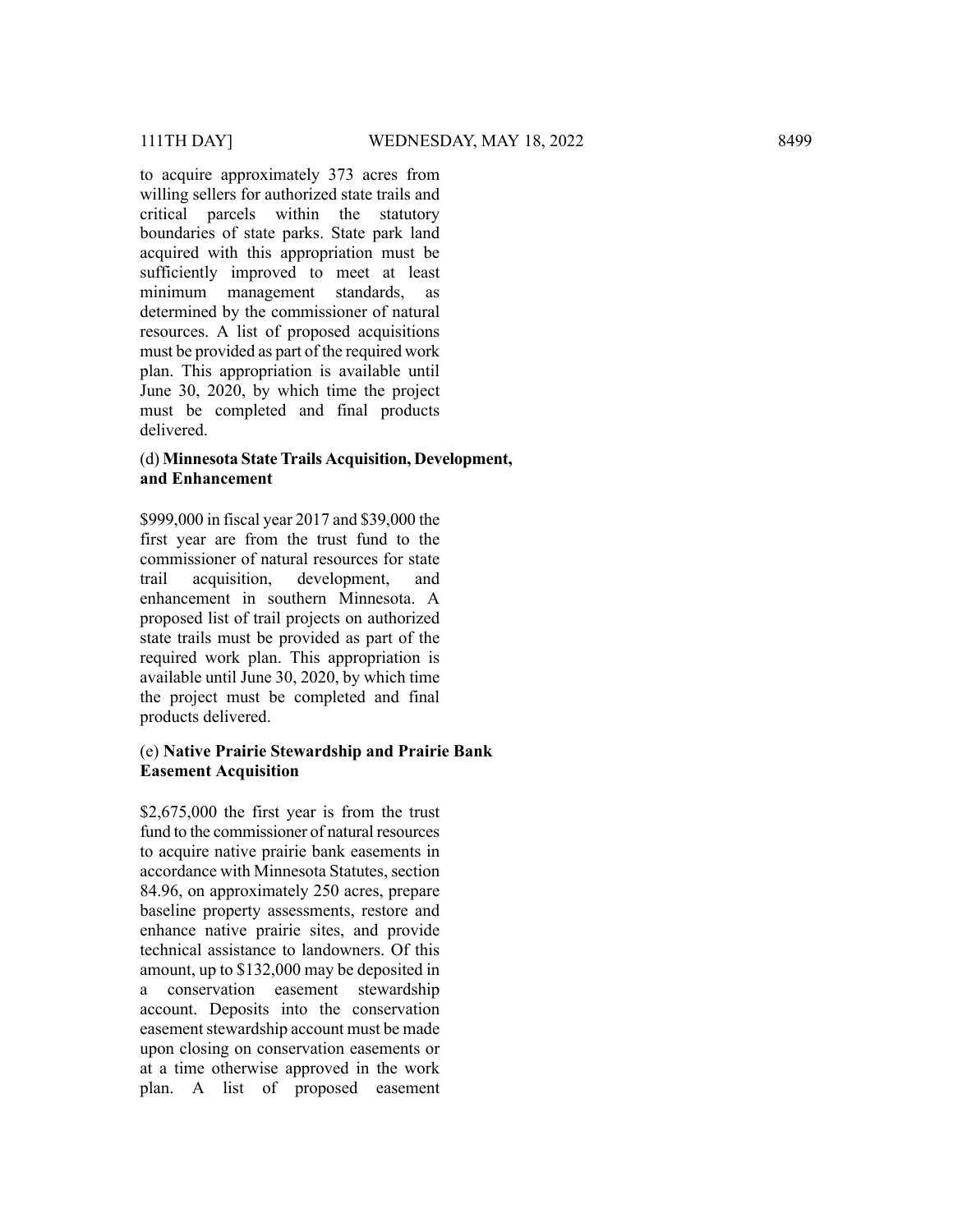acquisitions must be provided as part of the required work plan. This appropriation is available until June 30, 2020, by which time the project must be completed and final products delivered.

#### (f) **Leech Lake Acquisition**

\$1,500,000 the first year is from the trust fund to the commissioner of natural resources for an agreement with the Leech Lake Band of Ojibwe to acquire approximately 45 acres, including 0.67 miles of shoreline of high-quality aquatic and wildlife habitat at the historic meeting place between Henry Schoolcraft and the Anishinabe people. The land must be open to public use including hunting and fishing. The band must provide a commitment that land will not be put in a federal trust through the Bureau of Indian Affairs.

#### (g) **Mesabi Trail Development**

\$2,269,000 the first year is from the trust fund to the commissioner of natural resources for an agreement with the St. Louis and Lake Counties Regional Railroad Authority for engineering and constructing segments of the Mesabi Trail. This appropriation is available until June 30,  $2020$ , by which time the project must be completed and final products delivered.

#### (h) **Tower Trailhead Boat Landing and Habitat Improvement - Phase II**

\$600,000 the first year is from the trust fund to the commissioner of natural resources for an agreement with the city of Tower to construct a trailhead, trail connection to the Mesabi Trail, and boat landing and to restore vegetative habitat on city-owned property. Plant and seed materials must follow the Board of Water and Soil Resources' native vegetation establishment and enhancement guidelines. This appropriation is available until June 30,  $2023$ , by which time the project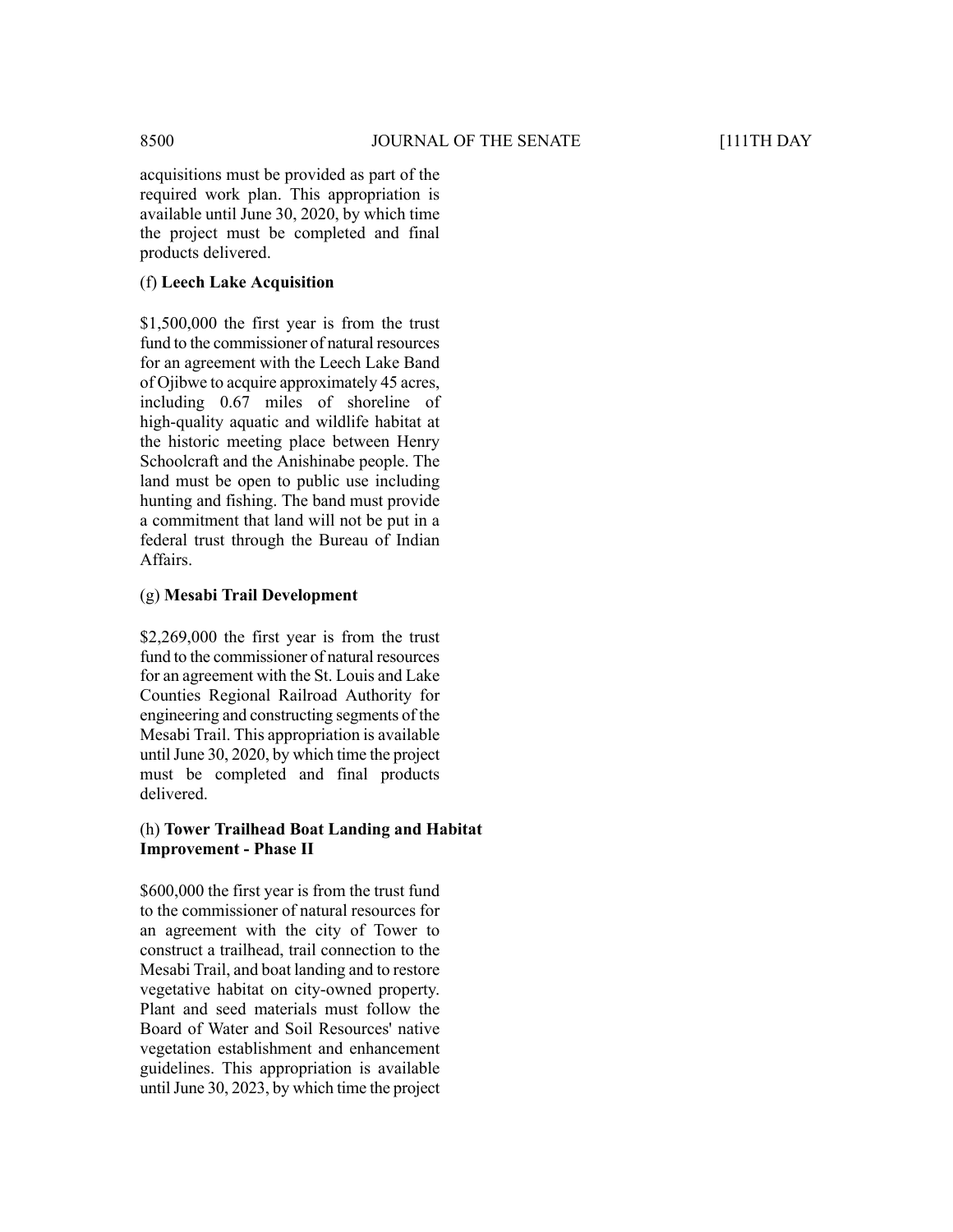must be completed and final products delivered.

#### (i) **Land Acquisition for Voyageurs National Park Crane Lake Visitors Center**

\$950,000 the first year is from the trust fund to the commissioner of natural resources for an agreement with the town of Crane Lake, in partnership with Voyageurs National Park and the Department of Natural Resources, to acquire approximately 30 acres to be used for a visitor center and campground. Income generated by the campground may be used to support the facility. The town of Crane Lake may convey interests in a common interest community that exists on property acquired under this paragraph to a unit owner in order to facilitate the termination of the common interest community. Minnesota Statutes, sections 116P.10, paragraph (c), and 116P.15, do not apply to a conveyance for this purpose.

**EFFECTIVE DATE.** Thissection is effective day after the governing body of the city of Crane Lake and its chief clerical officer timely complete their compliance with Minnesota Statutes, section 645.021, subdivisions 2 and 3."

Amend the title accordingly

The motion prevailed. So the amendment was adopted.

Senator Dziedzic moved to amend H.F. No. 3765, the unofficial engrossment, as follows:

Delete everything after the enacting clause and insert:

#### "Section 1. **APPROPRIATIONS.**

The sums shown in the columns marked "Appropriations" are appropriated to the agencies and for the purposes specified in this act. The appropriations are from the environment and natural resources trust fund and are available for the fiscal years indicated for each purpose. The figures "2022" and "2023" used in this act mean that the appropriations listed under them are available for the fiscal year ending June 30, 2022, or June 30, 2023, respectively. "The first year" is fiscal year 2022. "The second year" is fiscal year 2023. "The biennium" is fiscal years 2022 and 2023. Any unencumbered balance remaining in the first year does not cancel and is available for the second year or until the end of the appropriation. These are onetime appropriations.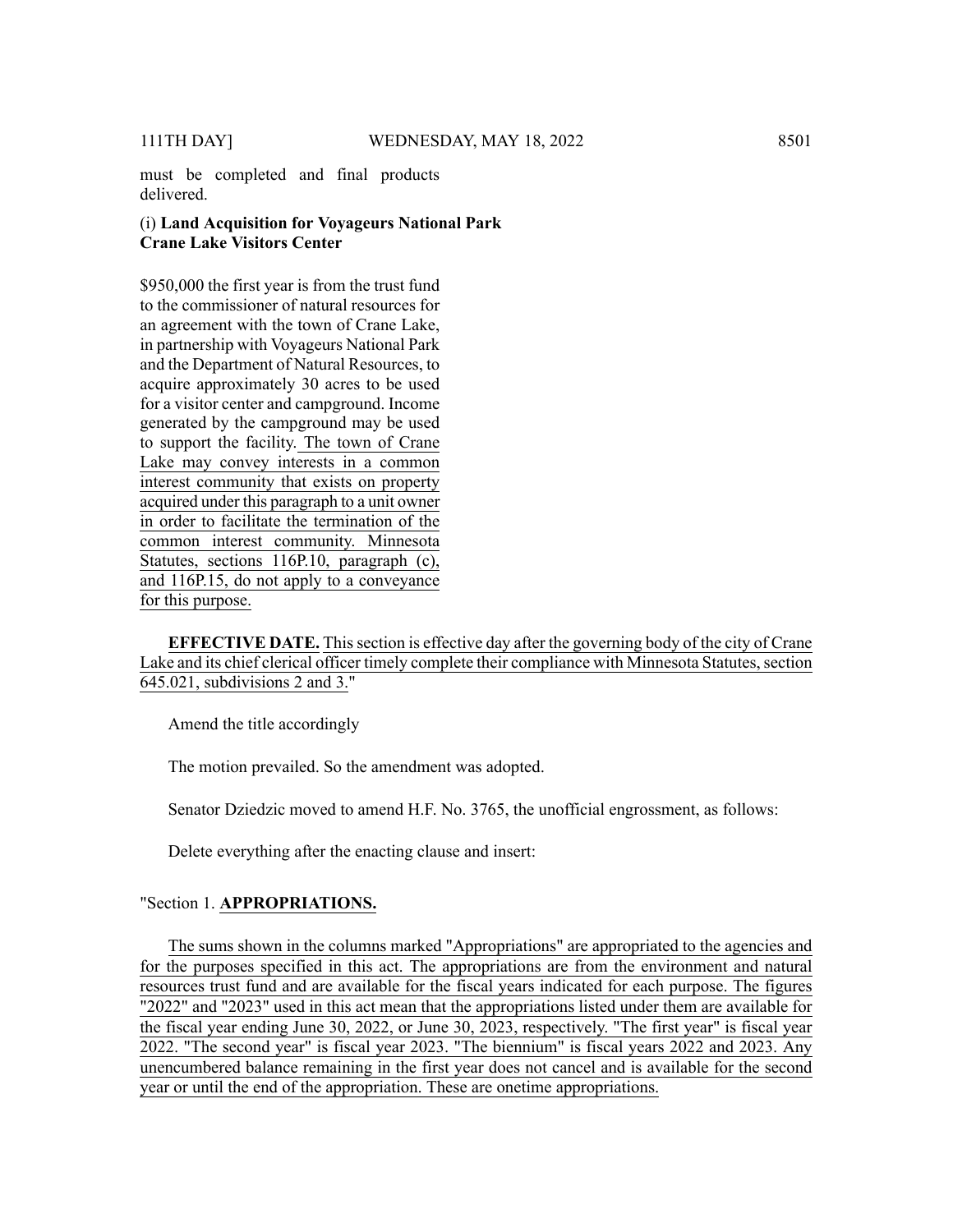|                                                                                                                                                                                                                                                                                                                                                             |                         | <b>APPROPRIATIONS</b><br><b>Available for the Year</b><br><b>Ending June 30</b> |          |  |            |
|-------------------------------------------------------------------------------------------------------------------------------------------------------------------------------------------------------------------------------------------------------------------------------------------------------------------------------------------------------------|-------------------------|---------------------------------------------------------------------------------|----------|--|------------|
|                                                                                                                                                                                                                                                                                                                                                             |                         | 2022                                                                            |          |  | 2023       |
| Sec. 2. MINNESOTA RESOURCES                                                                                                                                                                                                                                                                                                                                 |                         |                                                                                 |          |  |            |
| Subdivision 1. Total Appropriation                                                                                                                                                                                                                                                                                                                          | $\overline{\mathbf{E}}$ |                                                                                 | $-0-$ \$ |  | 70,881,000 |
| This appropriation is from the environment<br>and natural resources trust fund. The amounts<br>that may be spent for each purpose are<br>specified in the following subdivisions.                                                                                                                                                                           |                         |                                                                                 |          |  |            |
| Subd. 2. Definition                                                                                                                                                                                                                                                                                                                                         |                         |                                                                                 |          |  |            |
| "Trust fund"<br>the<br>means<br>Minnesota<br>environment and natural resources trust fund<br>established under the Minnesota Constitution,<br>article XI, section 14.                                                                                                                                                                                       |                         |                                                                                 |          |  |            |
| Subd. 3. Foundational Natural Resource Data and<br><b>Information</b>                                                                                                                                                                                                                                                                                       |                         |                                                                                 | $-0-$    |  | 9,727,000  |
| (a) Efficacy of Urban Archery Hunting to Manage<br><b>Deer</b>                                                                                                                                                                                                                                                                                              |                         |                                                                                 |          |  |            |
| \$201,000 the second year is from the trust<br>fund to the Board of Trustees of the<br>Minnesota State Colleges and Universities<br>for Bemidji State University to conduct an<br>analysis of deer survival, habitat use, and<br>hunter data in the city of Bemidji to improve<br>special archery hunt management practices<br>in urban areas of the state. |                         |                                                                                 |          |  |            |
| (b) Improving Golden-Winged Warbler<br><b>Conservation and Habitat Restoration</b>                                                                                                                                                                                                                                                                          |                         |                                                                                 |          |  |            |
| \$197,000 the second year is from the trust<br>fund to the Board of Regents of the<br>University of Minnesota for the Natural<br>Resources Research Institute in Duluth to<br>develop restoration and habitat management<br>guidelines for protecting the imperiled<br>golden-winged warbler by assessing habitat                                           |                         |                                                                                 |          |  |            |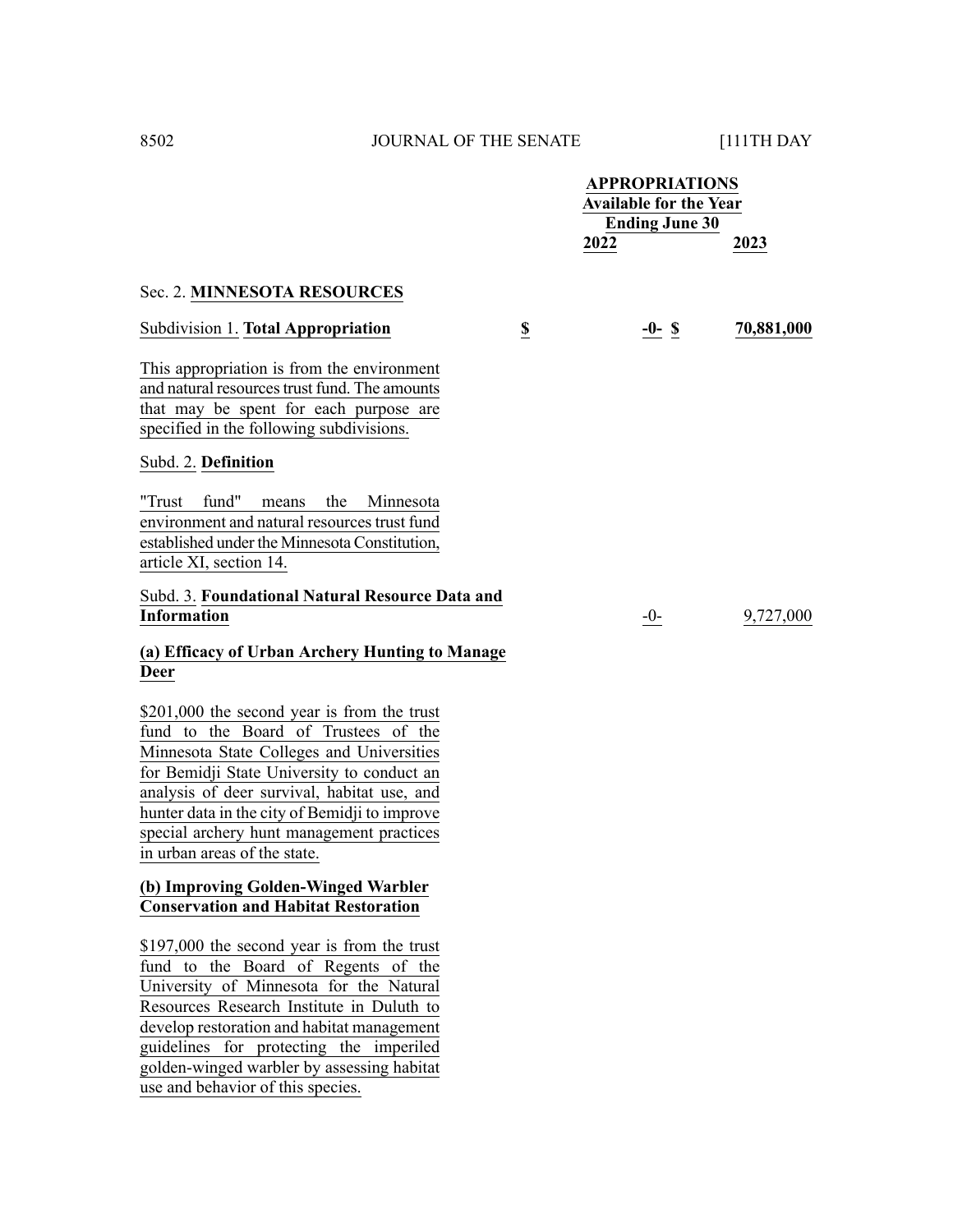#### **(c) Enhancing Natural Resource Conservation Through Species Distribution Modeling**

\$200,000 the second year is from the trust fund to the commissioner of natural resources to create distribution models for rare species in Minnesota to provide new tools for natural areas conservation.

# **(d) Modernizing Minnesota's Digital Lake Inventory**

\$535,000 the second year is from the trust fund to the commissioner of natural resources to conduct a comprehensive update of Minnesota's lake and pond GIS data to enhance lake conservation planning by state and local partners while also creating efficiencies for ongoing data maintenance.

#### **(e) Strategic Framework to Guide Local Water Storage Implementation**

\$200,000 the second year is from the trust fund to the Board of Water and Soil Resources to create a framework for prioritizing water storage projects throughout the state. The framework will use existing data and local stakeholder input, be scalable, and will emphasize projects that provide multiple benefits, including for water quality, flood control, and habitat.

# **(f) How Do Prescribed Fires Affect Native Prairie Bees?**

\$278,000 the second year is from the trust fund to the commissioner of natural resources for an agreement with Negaunee Institute for Plant Conservation Science and Action at the Chicago Horticultural Society to investigate how prescribed fire in Minnesota's tallgrass prairies affects the nesting habitat, food resources, and diversity of ground-nesting bees.

# **(g) Status of Minnesota Blueberries and Related Berry Species**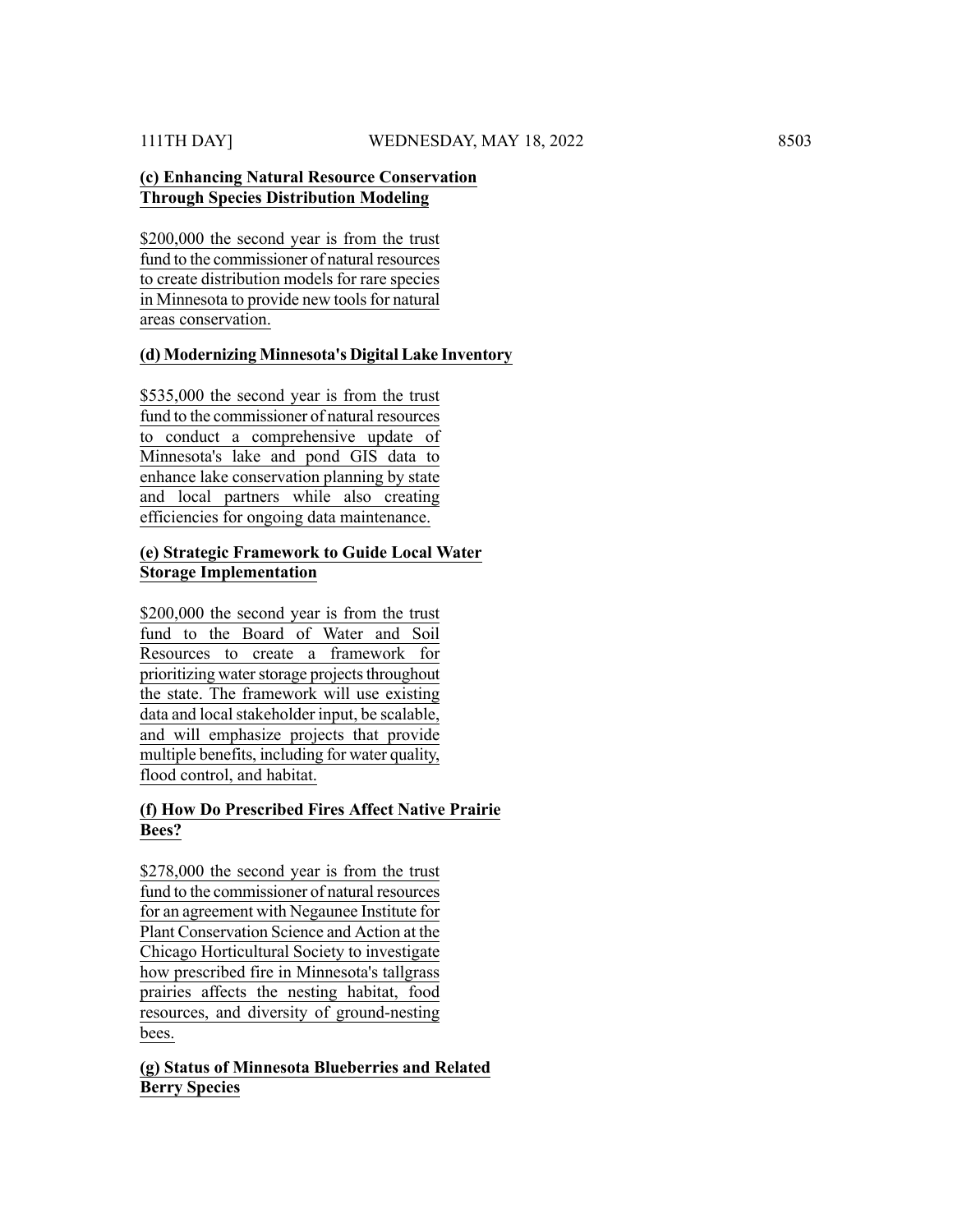\$191,000 the second year is from the trust fund to the Board of Regents of the University of Minnesota, Duluth, to assess how land management practices impact the genetic health and reproduction of several native edible blueberry and related berry species of Minnesota. This appropriation is available until June 30, 2026, by which time the project must be completed and final products delivered.

# **(h) Distribution and Movements of Fishers in Southern Minnesota**

\$212,000 the second year is from the trust fund to the Board of Regents of the University of Minnesota for the Natural Resources Research Institute in Duluth to determine the distribution, status, and habitat use of fishers in southern Minnesota to inform fisher management.

# **(i) Offal Wildlife Watching: How Do Hunters' Provisions Impact Scavengers?**

\$372,000 the second year is from the trust fund to the Board of Regents of the University of Minnesota to recruit hunters statewide and use remote cameras at field-dressed deer gut piles to study the impacts of these offal resources on scavengers and other wildlife.

#### **(j) Land-Use and Climate Impacts on Minnesota's Whitewater River**

\$199,000 the second year is from the trust fund to the Board of Regents of the University of Minnesota for the St. Anthony Falls Laboratory to augment, digitize, and disseminate unique and historic topographical survey data showing changes in the Whitewater River valley to inform future land and water management.

# **(k) Protecting Minnesota's Spruce-Fir Forests from Tree-Killing Budworm**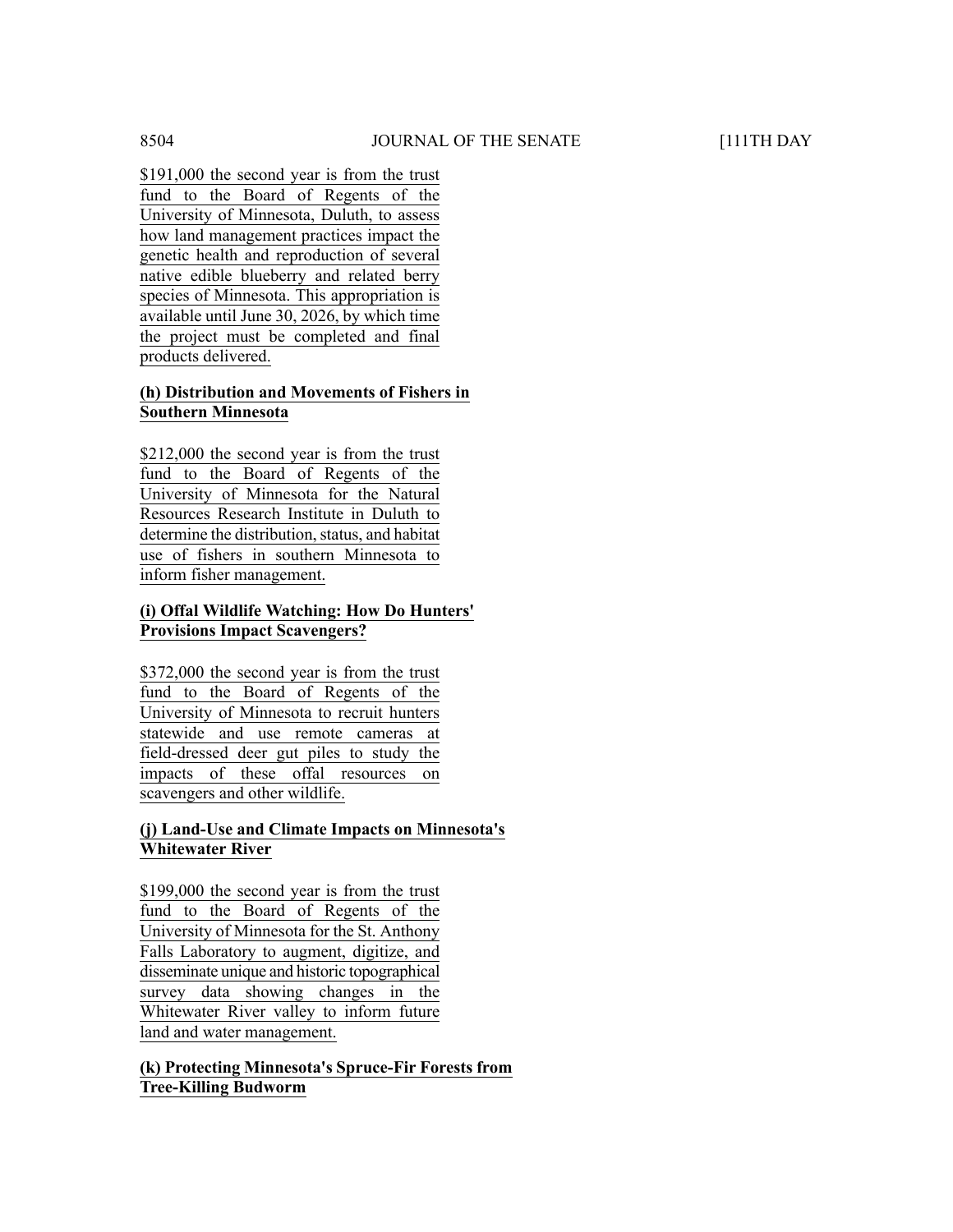\$189,000 the second year is from the trust fund to the Board of Regents of the University of Minnesota to evaluate conditions contributing to Minnesota's uniquely high population of the native and lethal spruce budworm to provide better management options for protecting the state's spruce-balsam fir forests.

# **(l) Restoration of Eastern Hemlock, Minnesota's Endangered Tree Species**

\$199,000 the second year is from the trust fund to the Board of Regents of the University of Minnesota to develop guidelines for restoring eastern hemlock, Minnesota's only endangered tree species, by testing methods and seed sources at different sites across northern Minnesota.

# **(m) Maximizing Lowland Conifer Ecosystem Services - Phase 2**

\$315,000 the second year is from the trust fund to the Board of Regents of the University of Minnesota to continue monitoring forested peatland hydrology and wildlife, conduct new wildlife and habitat surveys, and quantify carbon storage to assess trade-offs in management decisions.

# **(n) Establishing a Center for Prion Research and Outreach**

\$3,528,000 the second year is from the trust fund to the Board of Regents of the University of Minnesota to form a multidisciplinary center to perform coordinated research on the detection, prevention, and treatment of chronic wasting and other prion diseases threatening wildlife across Minnesota. Money appropriated in this paragraph may also be spent on a strategic plan, capital equipment, and staff as approved in the work plan required under Minnesota Statutes, section 116P.05. Money appropriated in this paragraph may not be 111TH DAYT 111 THE DAYT 111 THE DAYT 111 THE DAYT 111 THE DAYT 111 THE UNIT CONTROL TO THE UNIT CONTROL TO THE UNIT CONTROL TO THE UNIT CONTROL CONTROL CONTROL CONTROL CONTROL CONTROL CONTROL CONTROL CONTROL CONTROL CONTRO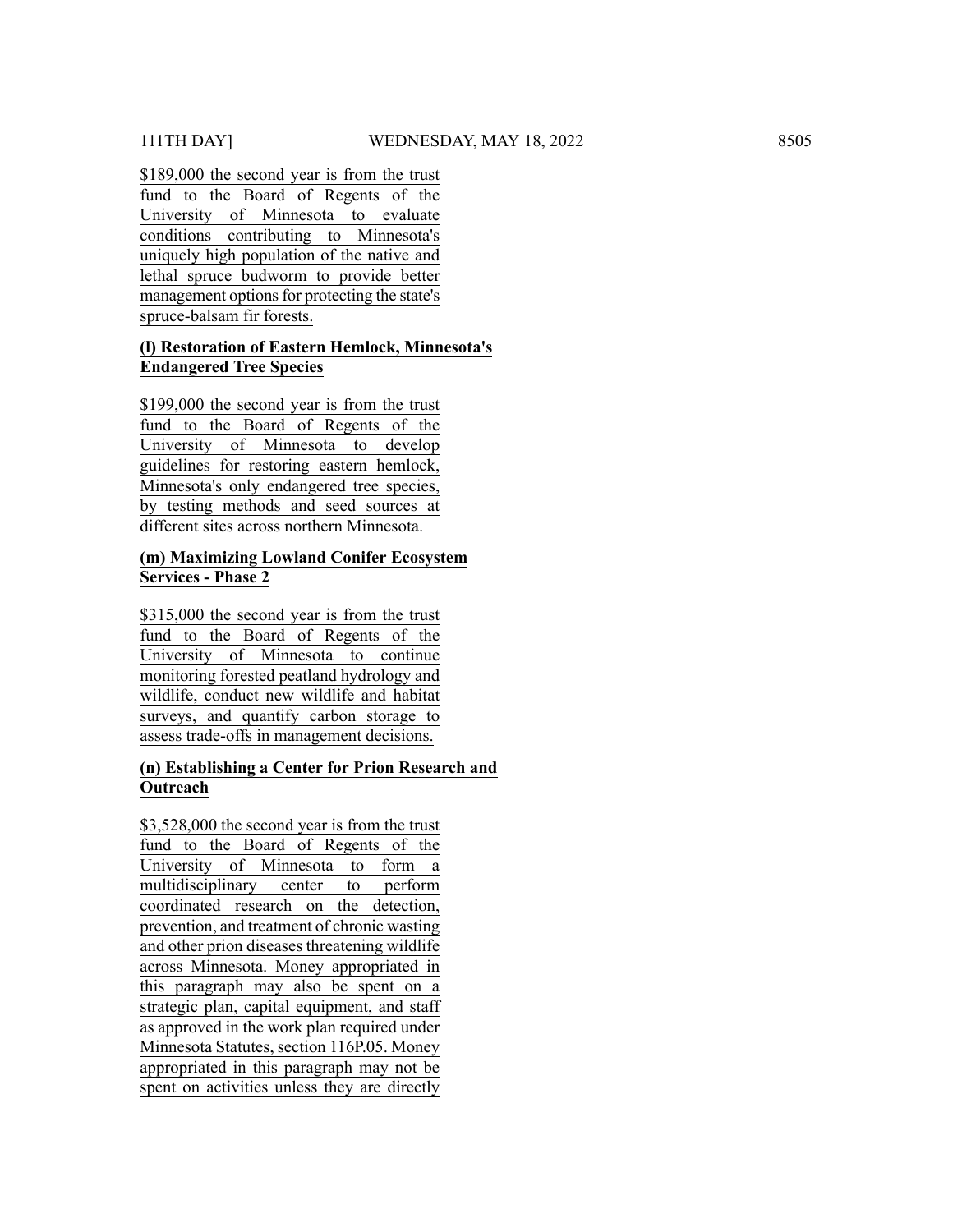related to and necessary for the purposes of this paragraph. Money appropriated in this paragraph must not be spent on indirect costs or other institutional overhead charges that are not directly related to and necessary for the purposes of this paragraph. This appropriation is subject to Minnesota Statutes, section 116P.10. This is a onetime appropriation and is available until June 30, 2026.

# **(o) Native Plant Community Data in Duluth**

\$198,000 the second year is from the trust fund to the commissioner of natural resources for an agreement with Minnesota Land Trust to develop field-verified native plant community data and maps for the city of Duluth to support conservation and restoration activities in the city and the St. Louis River estuary.

# **(p) Neonicotinoid Impacts on Minnesota Deer and Prairie Chickens**

\$700,000 the second year is from the trust fund to the commissioner of natural resources to examine impacts of neonicotinoid exposure on the reproduction and survival of Minnesota's game species, including deer and prairie chicken. This appropriation is available until June 30, 2026, by which time the project must be completed and final products delivered.

# **(q) Expanding the Minnesota Ecological Monitoring Network**

\$472,000 the second year is from the trust fund to the commissioner of natural resources to expand the Ecological Monitoring Network to inform the conservation and management of Minnesota's native forests, wetlands, and prairies.

# **(r) Minnesota Biodiversity Atlas - Phase 3**

\$356,000 the second year is from the trust fund to the Board of Regents of the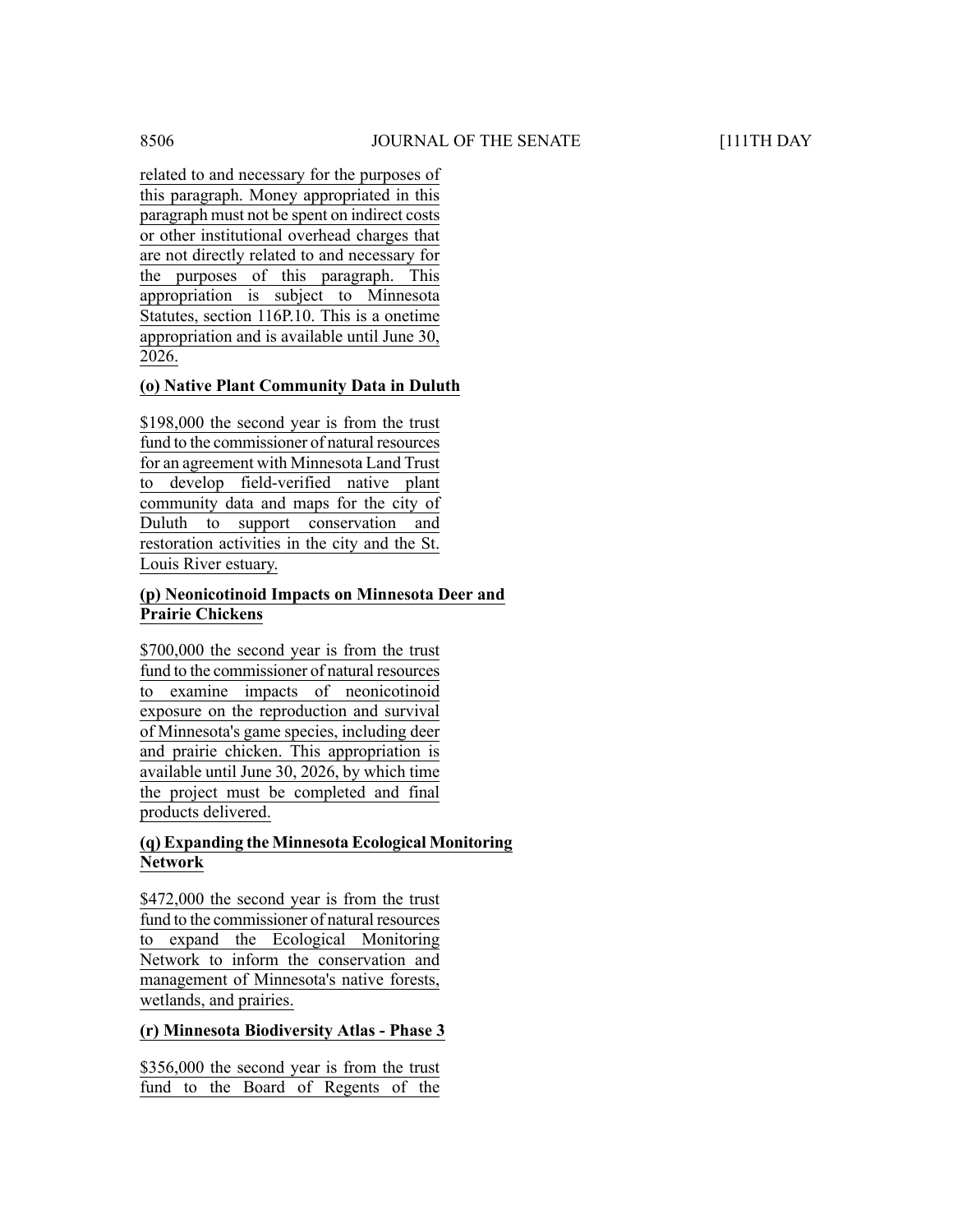University of Minnesota for the Bell Museum of Natural History to expand the Minnesota Biodiversity Atlas to include more than 2,000,000 Minnesota wildlife, plants, and fungi records and images from multiple organizations. This appropriation is available until June 30,  $2026$ , by which time the project must be completed and final products delivered.

# **(s) Sweetening the Crop: Perennial Flax for Ecosystem Benefits**

\$490,000 the second year is from the trust fund to the Board of Regents of the University of Minnesota to produce, select, and evaluate how perennial flax provides pollinator and other ecosystem services while enhancing yield for oilseed, fiber, and honey production.

# **(t) Beavers, Trees, and Climate - Increasing Floodplain Forest Resilience**

\$297,000 the second year is from the trust fund to the commissioner of natural resources for an agreement with the National Park Service, Mississippi National River and Recreation Area, to identify solutions for saving floodplain wildlife habitat from beaver herbivory, changes in climate, and emerald ash borer.

#### **(u) What's Causing Declines in Black Bear Reproduction**

\$398,000 the second year is from the trust fund to the commissioner of natural resources to examine why bear reproduction has declined in central and northwestern Minnesota using citizen science to collect samples from hunters to assess reproduction, health, and exposure to disease and pesticides. This appropriation is available until December 31, 2025.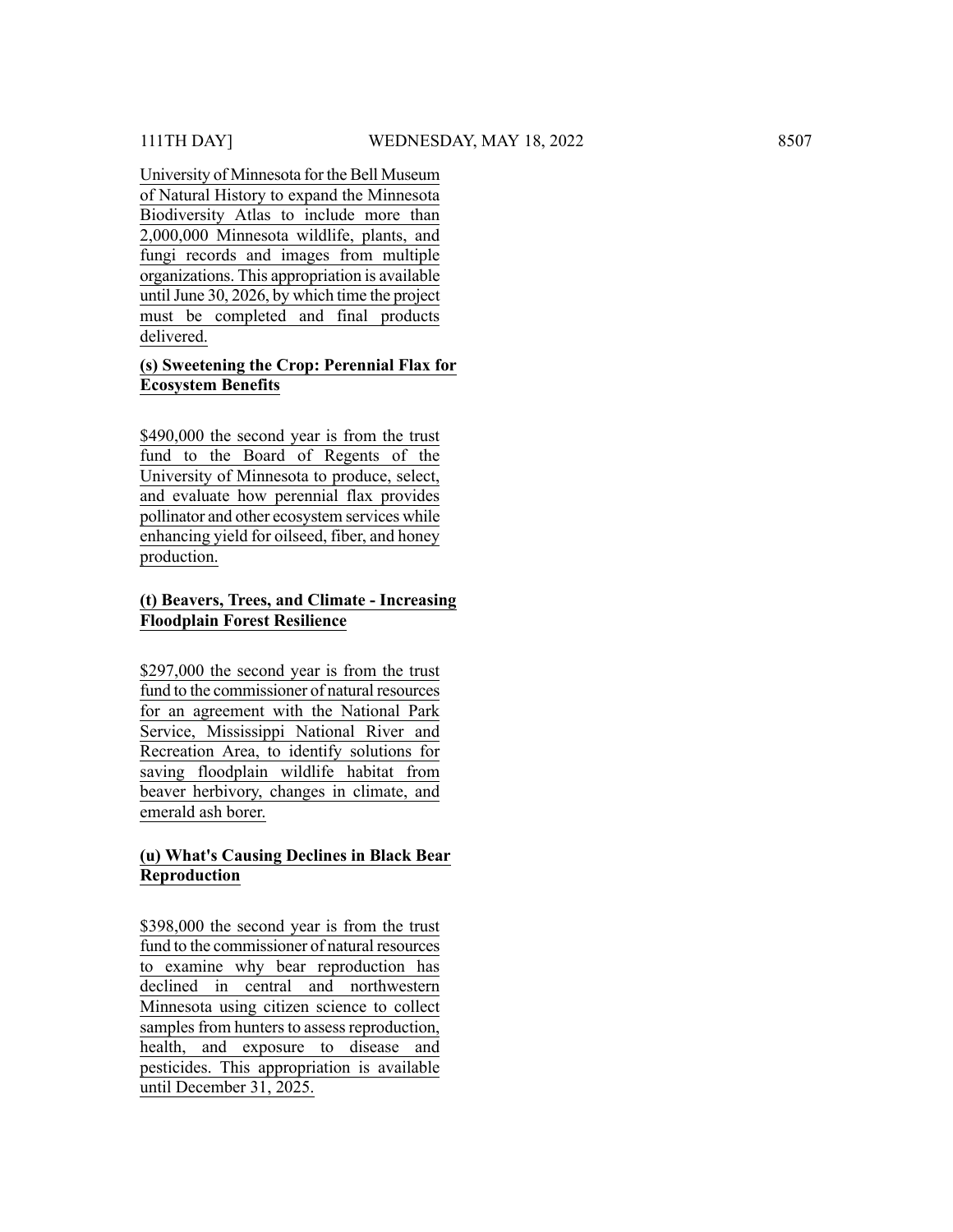#### Subd. 4. **Water Resources** -0- 5,757,000

# **(a) Scaling a Market-Driven Water-Quality Solution for Row-Crop Farming**

\$476,000 the second year is from the trust fund to the Board of Regents of the University of Minnesota to work with farmers to accelerate adoption of grain-camelina rotations in targeted watersheds as a scalable and market-driven way to enhance stewardship of soil, water, and wildlife.

# **(b) Methods to Destroy PFAS in Landfill Leachates**

\$200,000 the second year is from the trust fund to the Board of Regents of the University of Minnesota to develop and examine methods for destruction of per- and polyfluoroalkyl substances (PFAS) in landfill leachate. This appropriation is subject to Minnesota Statutes, section 116P.10.

# **(c) High Temperature Anaerobic Digestion of Sewage Sludge**

\$208,000 the second year is from the trust fund to the Board of Regents of the University of Minnesota to demonstrate that high temperature anaerobic digestion is effective at treating sewage sludge and preventing disease-causing microorganisms and antibiotic resistance genes from being released into the environment.

# **(d) Evaluating Locally Sourced Biochar for Restoring Impaired Water Bodies**

\$200,000 the second year is from the trust fund to the commissioner of the Pollution Control Agency to evaluate locally produced biochar as a method for remediating moderate-level contamination in aquatic habitats. This appropriation is available until June 30, 2026, by which time the project must be completed and final products delivered.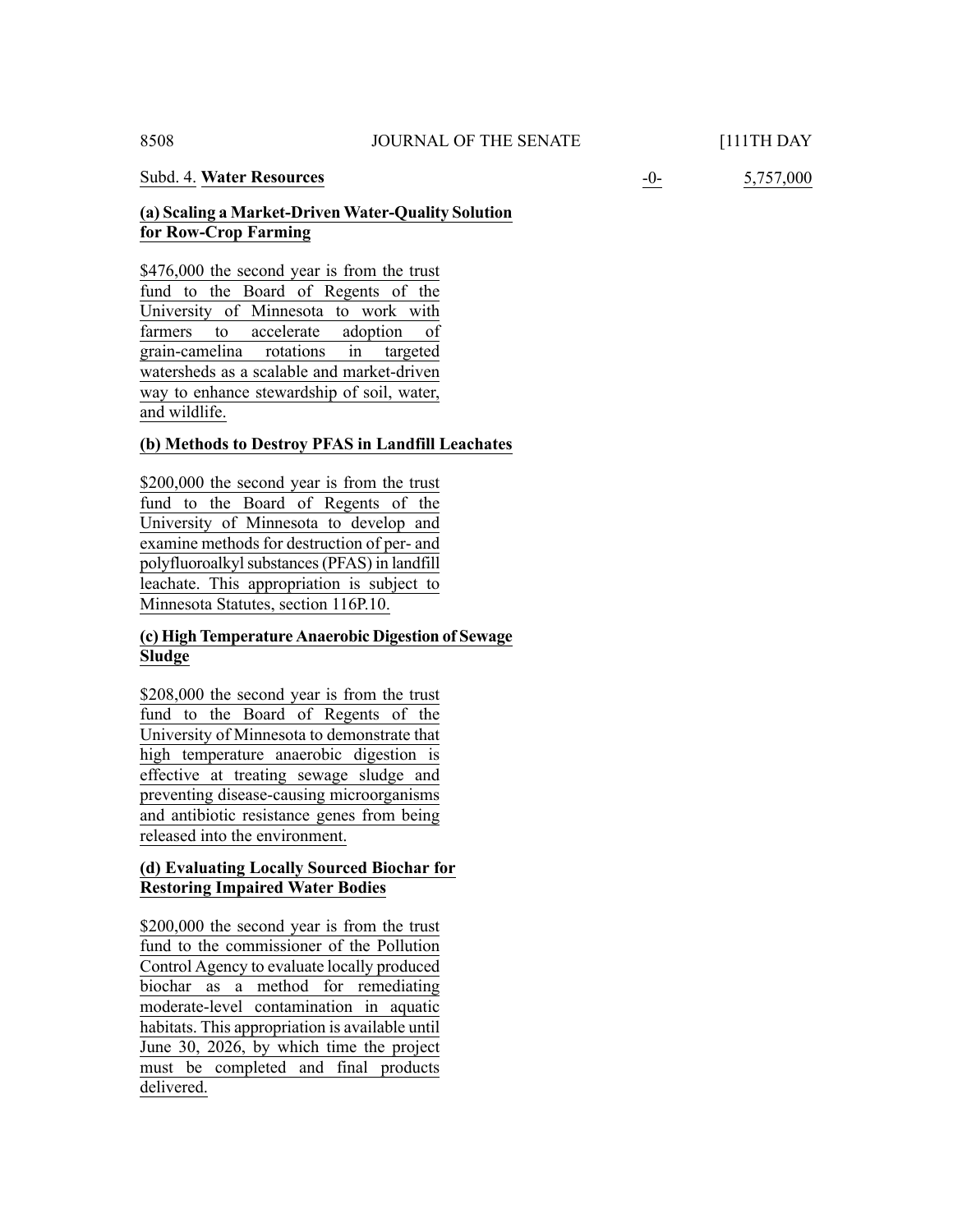# **(e) Mitigating Cyanobacterial Blooms and Toxins Using Clay-Algae Flocculation**

\$264,000 the second year is from the trust fund to the Board of Regents of the University of Minnesota for St. Anthony Falls Laboratory to develop and test a clay-algae flocculation method to mitigate cyanobacterial blooms that can contaminate drinking water and cause mass fish mortality. This appropriation is subject to Minnesota Statutes, section 116P.10.

# **(f) Changing Winters and Game Fish in Minnesota Lakes**

\$200,000 the second year is from the trust fund to the Board of Regents of the University of Minnesota for the Large Lakes Observatory in Duluth to determine how changing winter conditions such as ice cover, snowfall patterns, and water quality affect Minnesota's game fish populations.

#### **(g) Rainy River Drivers of Lake of the Woods Algal Blooms**

\$526,000 the second year is from the trust fund to the commissioner of natural resources for an agreement with the United States Geological Survey, Upper Midwest Water Science Center, to guide the reduction of phosphorus inputs to Lake of the Woods by examining sources, mobility, and storage of sediment-bound phosphorus in the Rainy River. This appropriation is available until June 30, 2026, by which time the project must be completed and final products delivered.

# **(h) Water and Climate Information to Enhance Community Resilience**

\$355,000 the second year is from the trust fund to the Board of Regents of the University of Minnesota to provide information on potential future water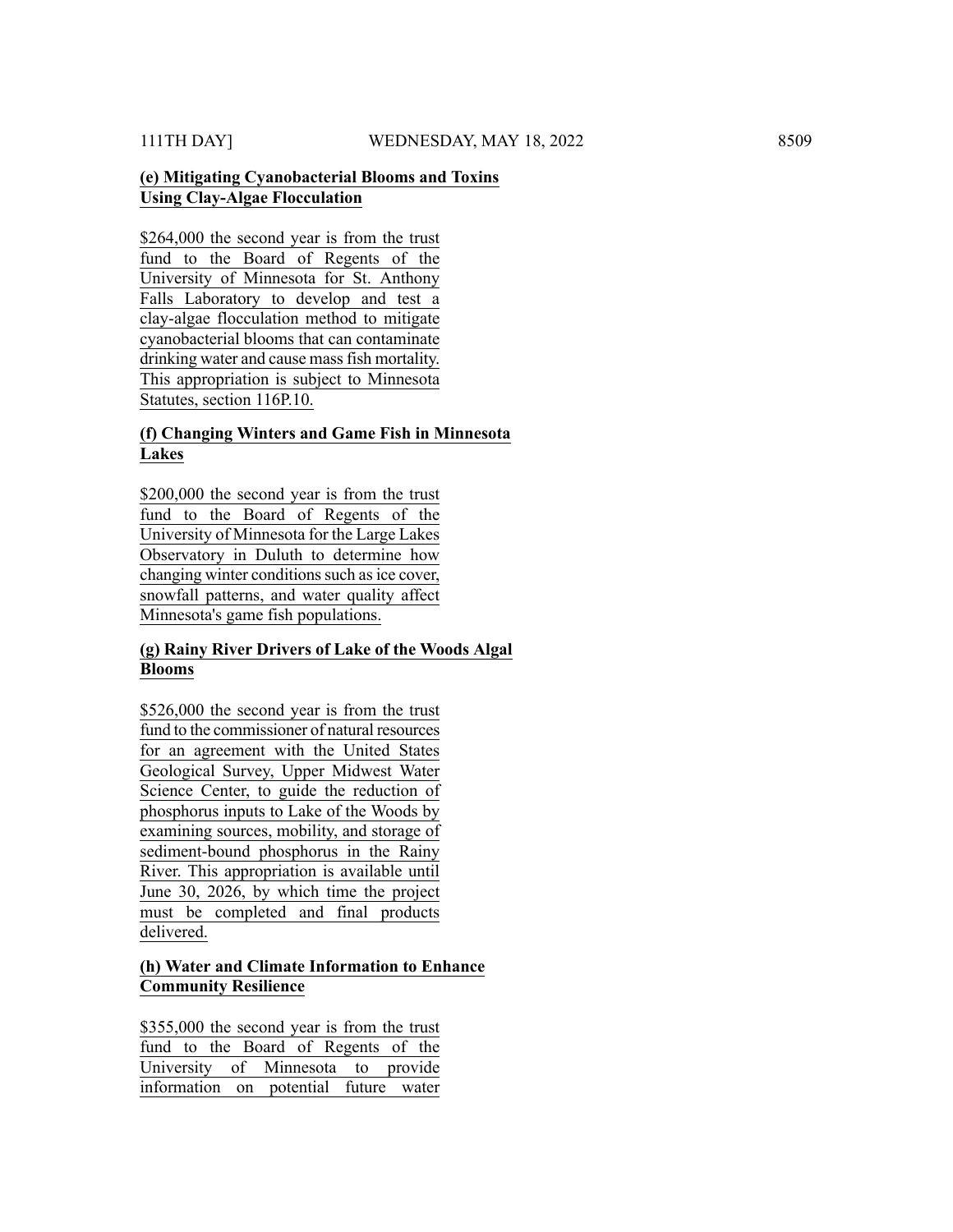# **(i) Catch and Reveal: Discovering Unknown Fish Contamination Threats**

\$201,000 the second year is from the trust fund to the Board of Regents of the University of Minnesota for the Natural Resources Research Institute in Duluth to identify contaminants present in Minnesota water bodies using passive sampling and discovery-based chemical analysis and rank the contaminants' potential threat to Minnesota's fisheries. This appropriation is available until June 30, 2026, by which time the project must be completed and final products delivered.

# **(j) Leveraging Data Analytics Innovations for Watershed District Planning**

\$483,000 the second year is from the trust fund to the commissioner of natural resources for an agreement with Minnehaha Creek Watershed District to develop a reproducible and automated data processing system and a watershed model that integrates local and statewide datasets into a quantitative tool for evaluating projects to improve water quality, ecological integrity, and flood prevention. Minnehaha Creek Watershed District may license third parties to use products developed with this appropriation without further approval from the legislature or the Legislative-Citizen Commission on Minnesota Resources, provided the licensing does not generate income. This appropriation is subject to Minnesota Statutes, section 116P.10.

# **(k) Increased Intense Rain and Flooding in Minnesota's Watersheds**

\$192,000 the second year is from the trust fund to the Science Museum of Minnesota for the St. Croix Watershed Research Station to partner with local communities to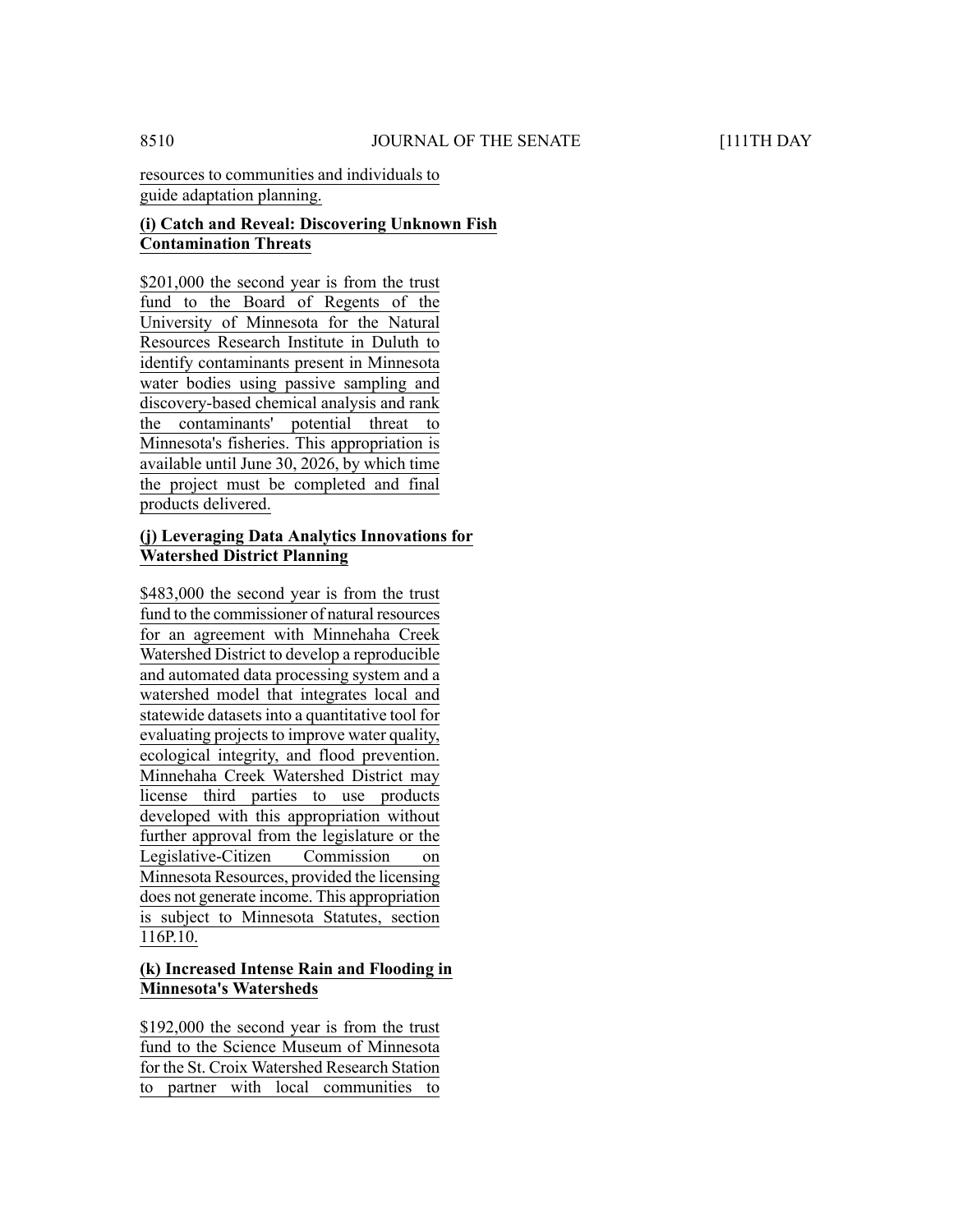determine the causes of increased flooding and the most cost-effective solutions for reducing flood risk in the Cottonwood River watershed and other agricultural watersheds in southern Minnesota.

#### **(l) Removing CECs from Stormwater with Biofiltration**

\$439,000 the second year is from the trust fund to the Board of Regents of the University of Minnesota for the St. Anthony Falls Laboratory to optimize designs for removing contaminants of emerging concern (CECs) from stormwater runoff with biofiltration and to develop guidance on biofiltration use for Minnesota stormwater managers.

# **(m)Isthe Tire Chemical 6PPDq Killing Minnesota's Fish?**

\$354,000 the second year is from the trust fund to the Board of Regents of the University of Minnesota to optimize detection methods, determine environmental occurrence, and evaluate risk to Minnesota's fish populations of the toxic tire-derived chemical 6PPDq.

# **(n) Mitigation Strategies for Agroplastic PFAS and Microplastic Contamination**

\$169,000 the second year is from the trust fund to the Board of Regents of the University of Minnesota for the West Central Research and Outreach Center, Morris, to study plastic use in the agricultural supply chain and to research and communicate strategies to reduce impacts of this plastic use, including water and land contamination from microplastics, PFAS, and related compounds.

# **(o) Innovative Technology for PFAS Destruction in Drinking Water**

\$350,000 the second year is from the trust fund to the Board of Regents of the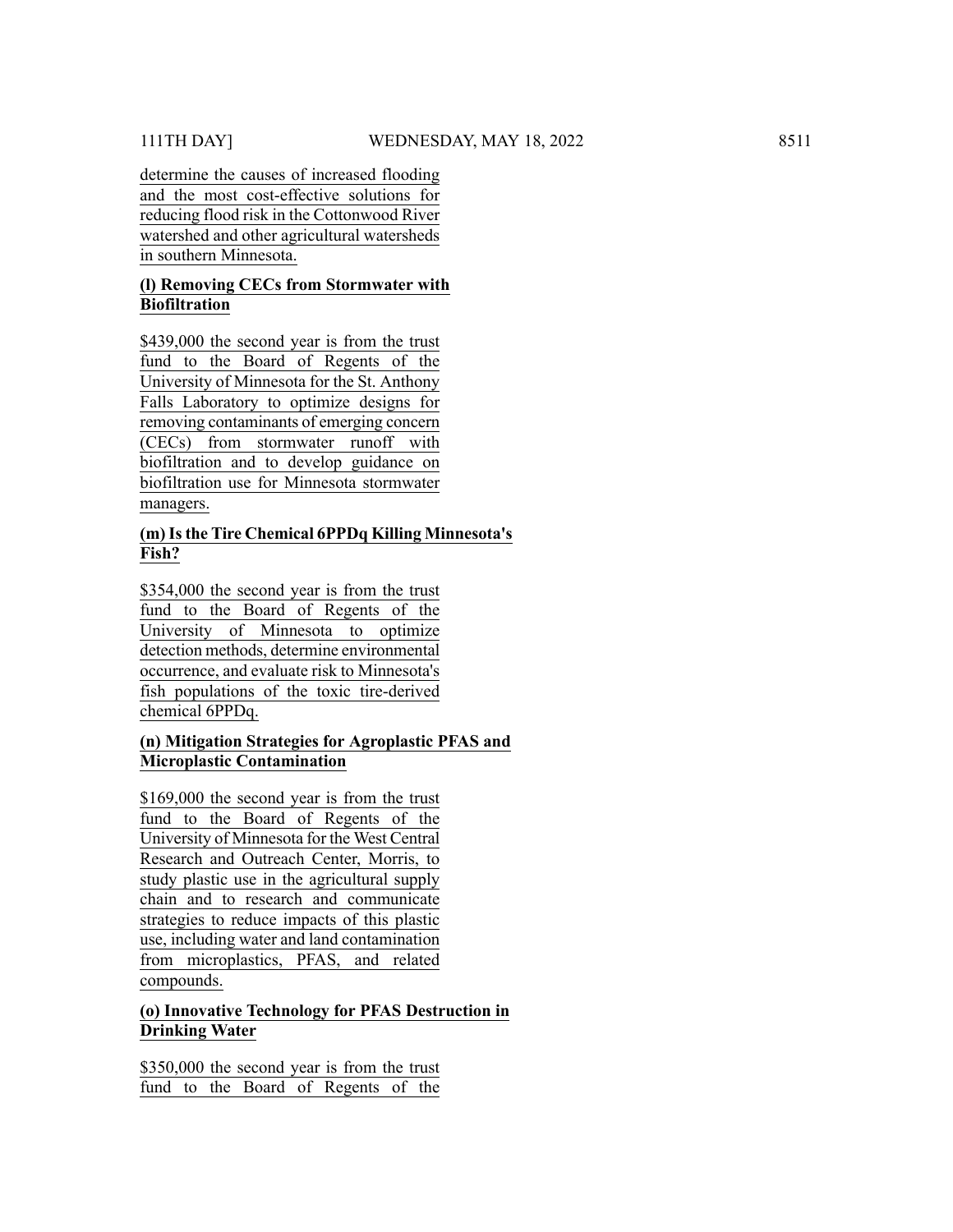University of Minnesota for the Southern Research and Outreach Center to develop and demonstrate a treatment process based on continuous liquid-phase plasma discharge technology to destroy per- and polyfluoroalkyl substances (PFAS) in drinking water. This appropriation is subject to Minnesota Statutes, section 116P.10.

# **(p) Salt Threatens Minnesota Water Quality and Fisheries**

\$774,000 the second year is from the trust fund to the Science Museum of Minnesota for the St. Croix Watershed Research Station to determine chloride tipping points that lead to water-quality and food-web degradations, measure how and when lakes are salinized, identify lake and food-web resilience to chloride, and test impacts of deicing alternatives.

# **(q) PFAS Contaminant Mitigation Using Hybrid Engineered Wetlands**

\$366,000 the second year is from the trust fund to the commissioner of natural resources for an agreement with St. Louis County to design, implement, and evaluate an innovative method for protecting water resources through mitigation of per- and polyfluoroalkyl substances (PFAS) from landfill leachate using engineered wetland treatment systems.

# **Subd. 5. Environmental Education**  $-0$ - 4,326,000

# **(a) Teacher Field School: Stewardship through Nature-Based Education**

\$310,000 the second year is from the trust fund to the commissioner of natural resources for an agreement with Hamline University to create an immersive, research-backed field school for teachers to use nature-based education to benefit student well-being and academic outcomes while increasing stewardship habits.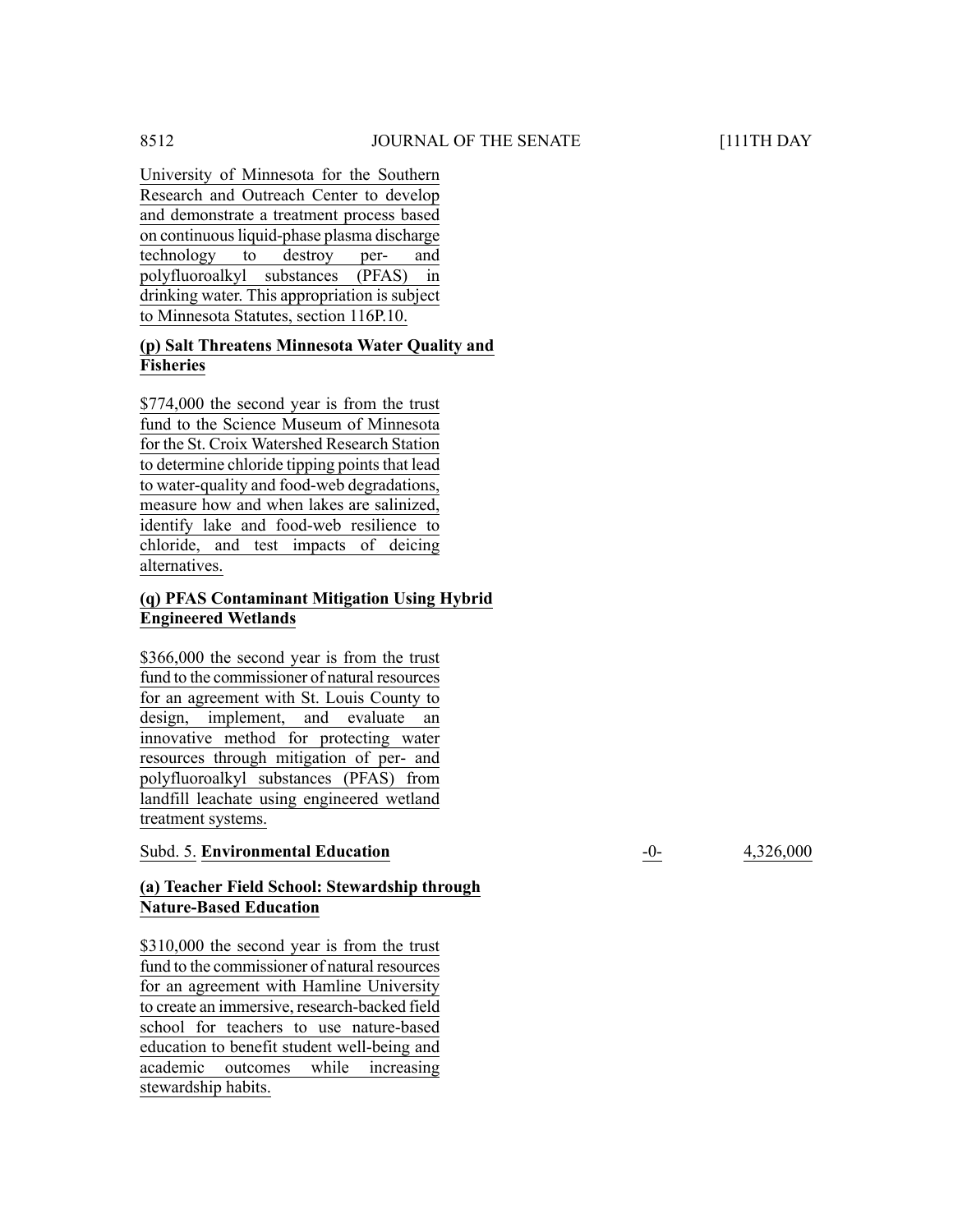# **(b) Increasing K-12 Student Learning to Develop Environmental Awareness, Appreciation, and Interest**

\$1,368,000 the second year is from the trust fund to the commissioner of natural resources for an agreement with Osprey Wilds Environmental Learning Center to partner with Minnesota's five other accredited residential environmental learning centers to provide needs-based scholarships to at least 25,000 K-12 students statewide for immersive multiday environmental learning experiences.

#### **(c) Expanding Access to Wildlife Learning Bird by Bird**

\$200,000 the second year is from the trust fund to the commissioner of natural resources to engage young people from diverse communities in wildlife conservation through bird-watching in schools, outdoor leadership training, and participating in neighborhood bird walks.

# **(d) Engaging a Diverse Public in Environmental Stewardship**

\$200,000 the second year is from the trust fund to the commissioner of natural resources for an agreement with Great River Greening to increase participation in natural resources restoration efforts through volunteer, internship, and youth engagement activities that target diverse audiences more accurately reflecting local demographic and socioeconomic conditions in Minnesota.

# **(e) LCCMR Stories: Sharing Minnesota's Biggest Environmental Investment**

\$411,000 the second year is from the trust fund to the Science Museum of Minnesota to enhance public education about the results of Legislative-Citizen Commission on Minnesota Resources-recommended research, including through a free online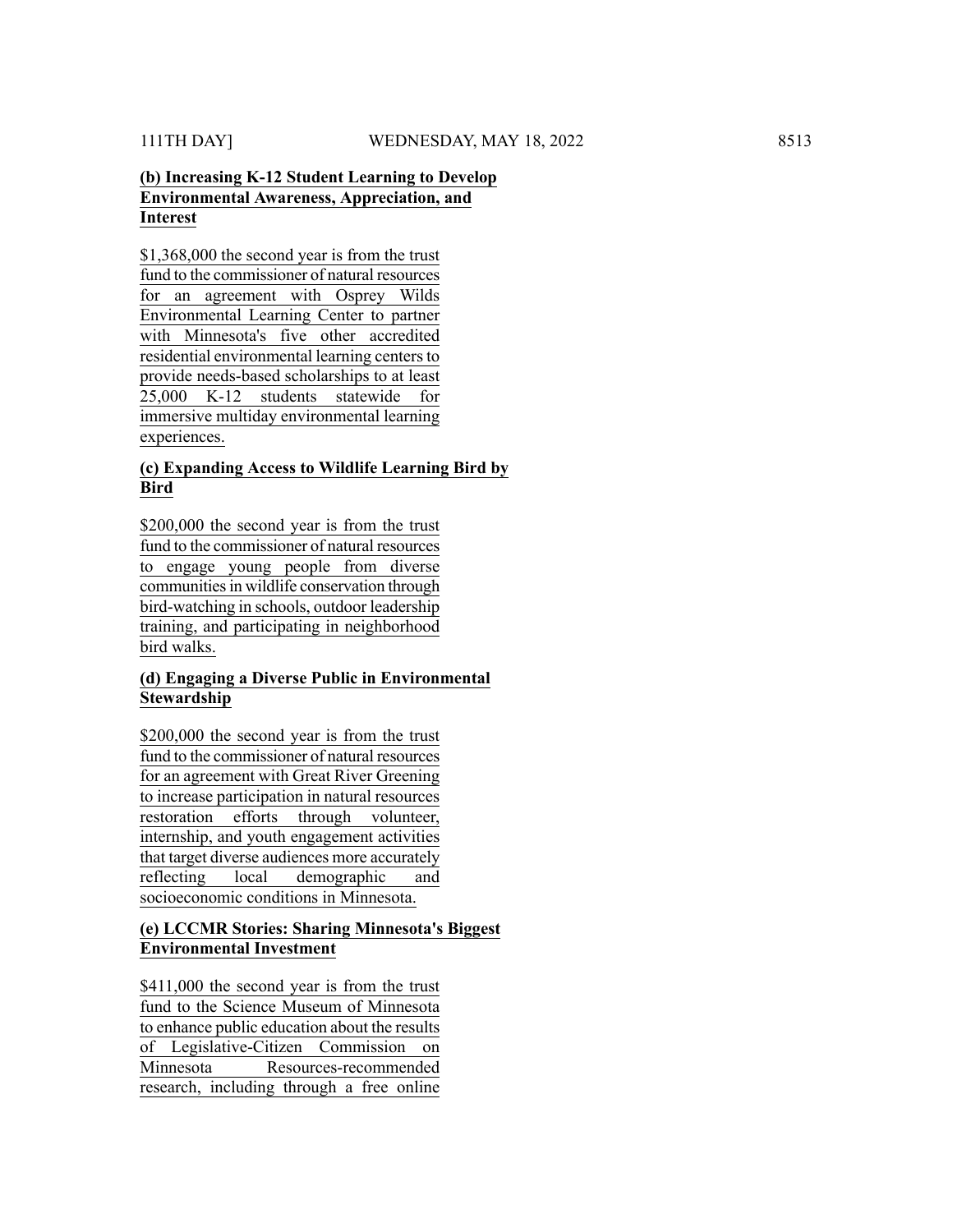interactive map, in-depth videos, and public events.

# **(f) Bugs Below Zero: Engaging Citizens in Winter Research**

\$198,000 the second year is from the trust fund to the Board of Regents of the University of Minnesota to raise awareness about the winter life of bugs, inspire learning about stream food webs, and engage citizen scientists in research and environmental stewardship.

# **(g) ESTEP: Earth Science Teacher Education Project**

\$317,000 the second year is from the trust fund to the commissioner of natural resources for an agreement with the Minnesota Science Teachers Association to provide professional development for Minnesota science teachers in environmental and earth science to strengthen environmental education in schools.

# **(h) YES! Students Take Action to Complete Eco Projects**

\$199,000 the second year is from the trust fund to the commissioner of natural resources for an agreement with Prairie Woods Environmental Learning Center, in partnership with Ney Nature Center and Laurentian Environmental Center, to empower Minnesota youth to connect with natural resource experts, identify ecological challenges, and take action to complete innovative projects in their communities.

# **(i) North Shore Private Forestry Outreach, Education, and Implementation**

\$221,000 the second year is from the trust fund to the commissioner of natural resources for an agreement with Sugarloaf: The North Shore Stewardship Association to conduct outreach to private landowners about forestry incentive programs and provide tree-planting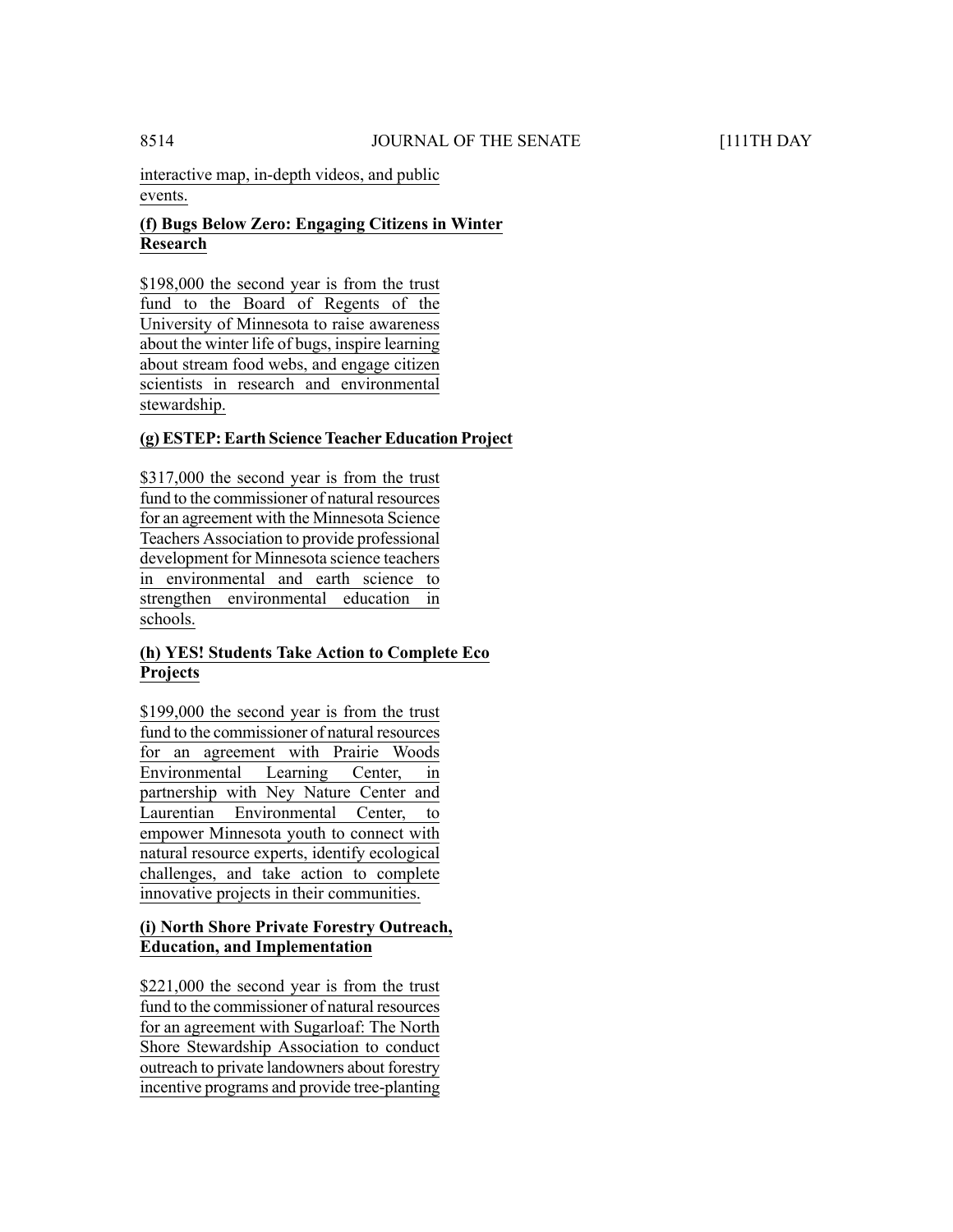# and site plans to restore the ecological health of Minnesota's North Shore forest landscape.

# **(j) Strengthening Watershed Stewardship through Outdoor Youth Education**

\$200,000 the second year is from the trust fund to the commissioner of natural resources for an agreement with Minnesota Trout Unlimited to engage students in classroom and outdoor hands-on learning focused on water quality, groundwater, aquatic life, and watershed stewardship and provide youth and their families with fishing experiences to further foster a conservation ethic.

# **(k) Increasing Diversity in Environmental Careers**

\$182,000 the second year is from the trust fund to the commissioner of natural resources, in cooperation with Conservation Corps Minnesota and Iowa, to encourage a diversity of students to pursue careers in the environment and natural resources through internships, mentorships, and fellowships with the Department of Natural Resources, the Board of Water and Soil Resources, and the Pollution Control Agency.

# **(l) Partnering for Pollinator Protection**

\$123,000 the second year is from the trust fund to the commissioner of natural resources for an agreement with Monarch Joint Venture to organize a multisector consortium to develop a state pollinator conservation plan that includes habitat goals and research priorities and to serve as coordinator of statewide pollinator conservation efforts.

# **(m) BioBlitzes to Engage Communities in Scientific Efforts**

\$198,000 the second year is from the trust fund to the commissioner of natural resources for an agreement with the Minneapolis Park and Recreation Board to work with allies and volunteers to collect baseline biodiversity data for neighborhood and regional parks to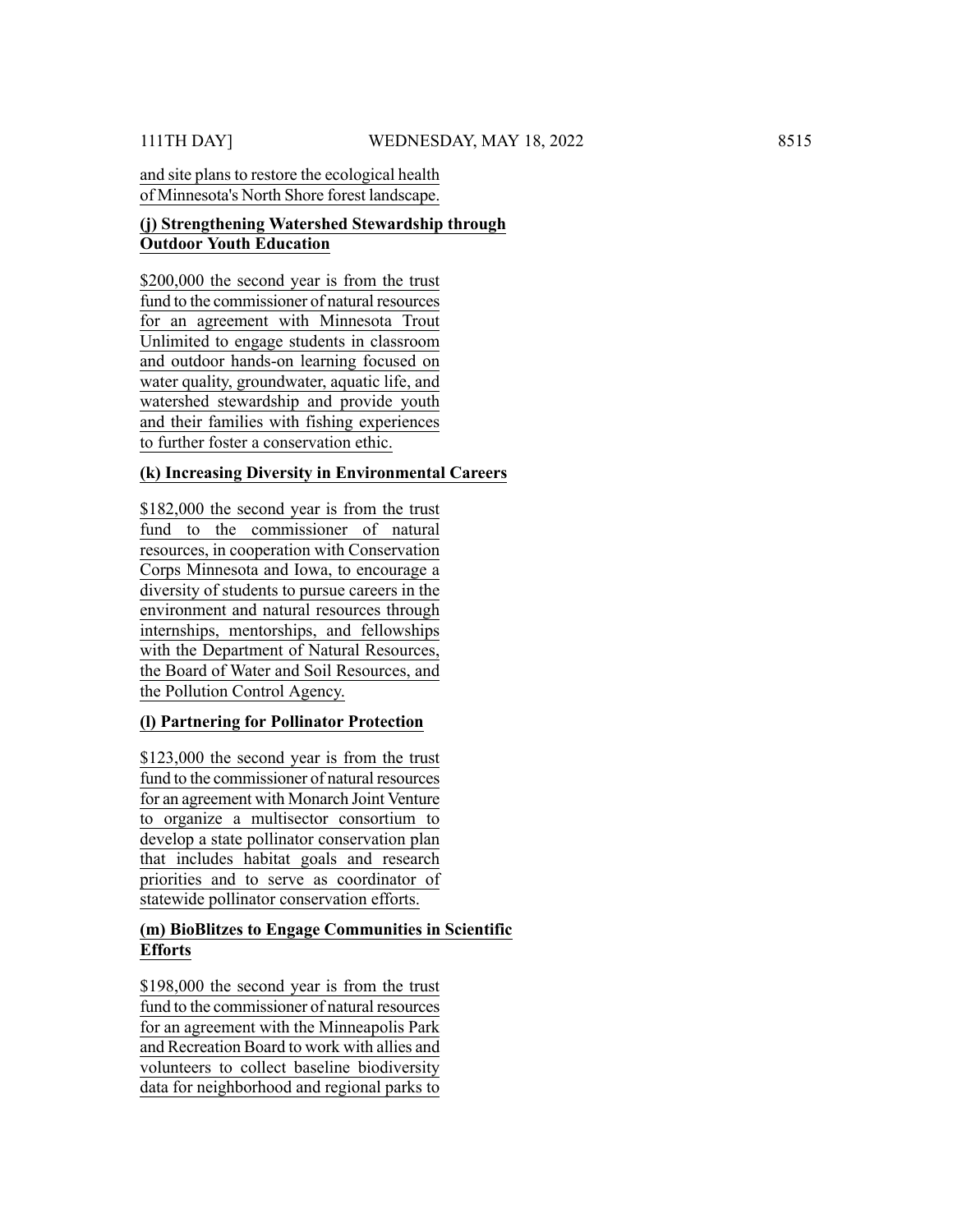inspire stewardship and inform habitat restoration work.

# **(n) Diversity and Access to Wildlife-Related Opportunities**

\$199,000 the second year is from the trust fund to the Board of Regents of the University of Minnesota to broaden the state's conservation constituency by researching diverse communities' values about nature and wildlife experiences and identifying barriers to engagement.

#### Subd. 6. **Aquatic and Terrestrial Invasive Species** -0- 4,674,000

# **(a) Minnesota Invasive Terrestrial Plants and Pests Center**

\$4,500,000 the second year is from the trust fund to the Board of Regents of the University of Minnesota to support the Minnesota Invasive Terrestrial Plants and Pests Center to fund high-priority research projects to better manage invasive plants, pathogens, and pests on Minnesota's natural and agricultural lands. This appropriation is subject to Minnesota Statutes, section 116P.10. This appropriation is available until June 30, 2027, by which time the project must be completed and final products delivered.

### **(b) Purple Loosestrife Biocontrol Citizen Science Program**

\$174,000 the second year is from the trust fund to the commissioner of natural resources for an agreement with the Wild Rivers Conservancy to protect and restore native ecosystems by identifying purple loosestrife in priority management areas and engaging, educating, and empowering citizens to use an approved purple loosestrife biocontrol in Minnesota's St. Croix River watershed.

Subd. 7. **Air Quality and Renewable Energy** -0- 1,754,000

**(a) Using Minnesota Timber to Mitigate Landfill Methane Emissions**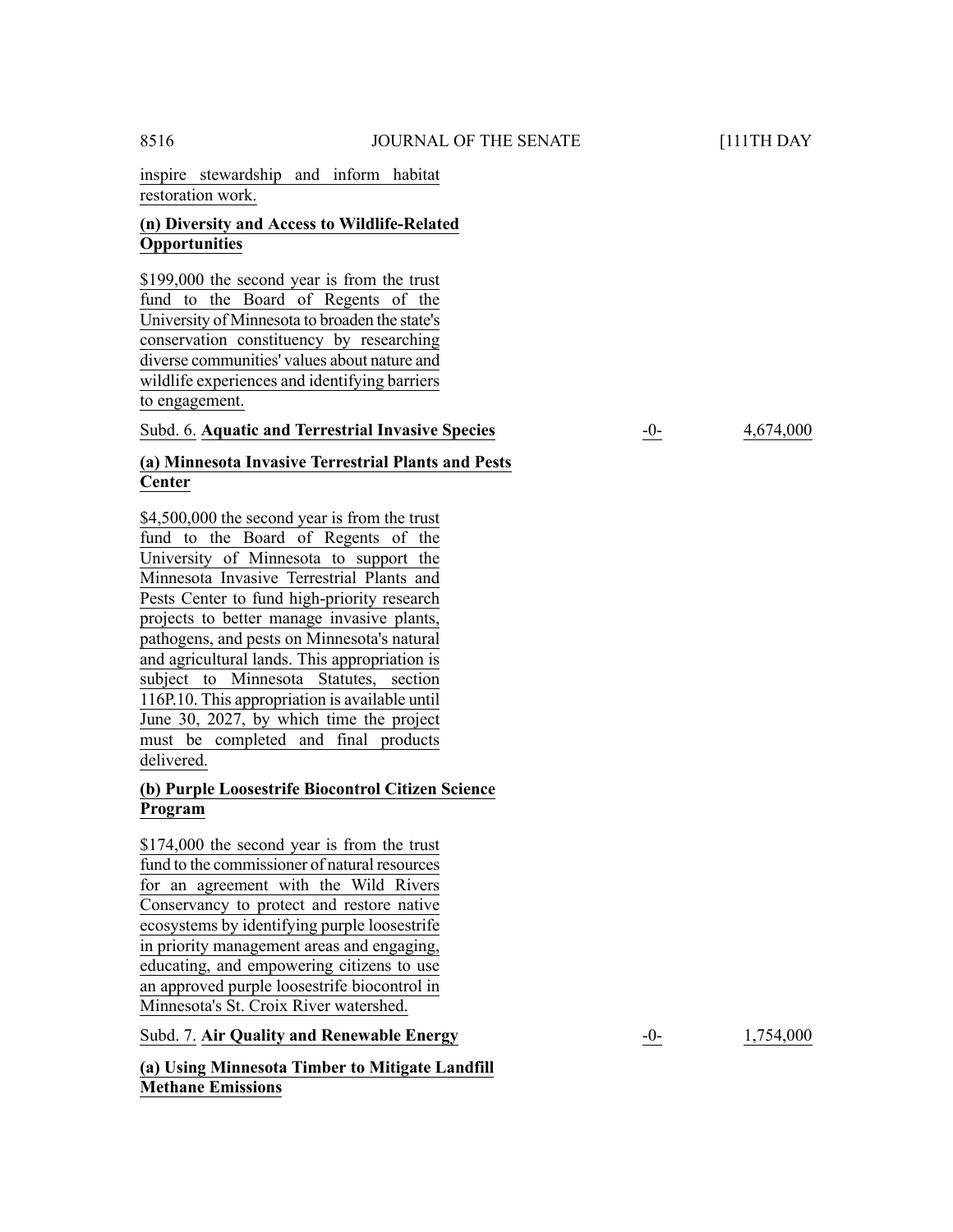\$753,000 the second year is from the trust fund to the Board of Regents of the University of Minnesota for the Natural Resources Research Institute in Duluth to design, develop, and test biochar-based landfill covers to reduce methane emissions in Minnesota through natural biological processes. This appropriation is subject to Minnesota Statutes, section 116P.10.

# **(b) How Do Lakes Influence Minnesota's Carbon Budget?**

\$279,000 the second year is from the trust fund to the Board of Regents of the University of Minnesota to measure and model the release of carbon dioxide, methane, and nitrous oxide from Minnesota lakes and wetlands to guide resource management decisions.

#### **(c) Green Solar Cells from a Minnesota Natural Resource**

\$552,000 the second year is from the trust fund to the Board of Regents of the University of Minnesota to develop an efficient, low cost, and nontoxic pyrite solar cell and conduct a feasibility study for using Iron Range resources to manufacture this product. This appropriation is subject to Minnesota Statutes, section 116P.10.

# **(d) Morris GHG EmissionsInventory and Mitigation Strategies**

\$170,000 the second year is from the trust fund to the commissioner of natural resources for an agreement with the city of Morris to conserve natural resources by conducting a greenhouse gas (GHG) emissions inventory of city and county operations as part of the Morris Model partnership, implementing policy to achieve targeted reductions, and disseminating findings. This appropriation is available until June 30, 2026, by which time the project must be completed and final 111TH DAY1<br>
111TH DAY1<br>
111TH DAY1<br>
111TH DAY<br>
<u>Group to the Bound of the Statume of</u> the Hust<br>
<u>Interactivered Recentral Institutere in Day of the Boundary of Minnesota for the Statume<br>
Elementary of Minnesota Recentral I</u>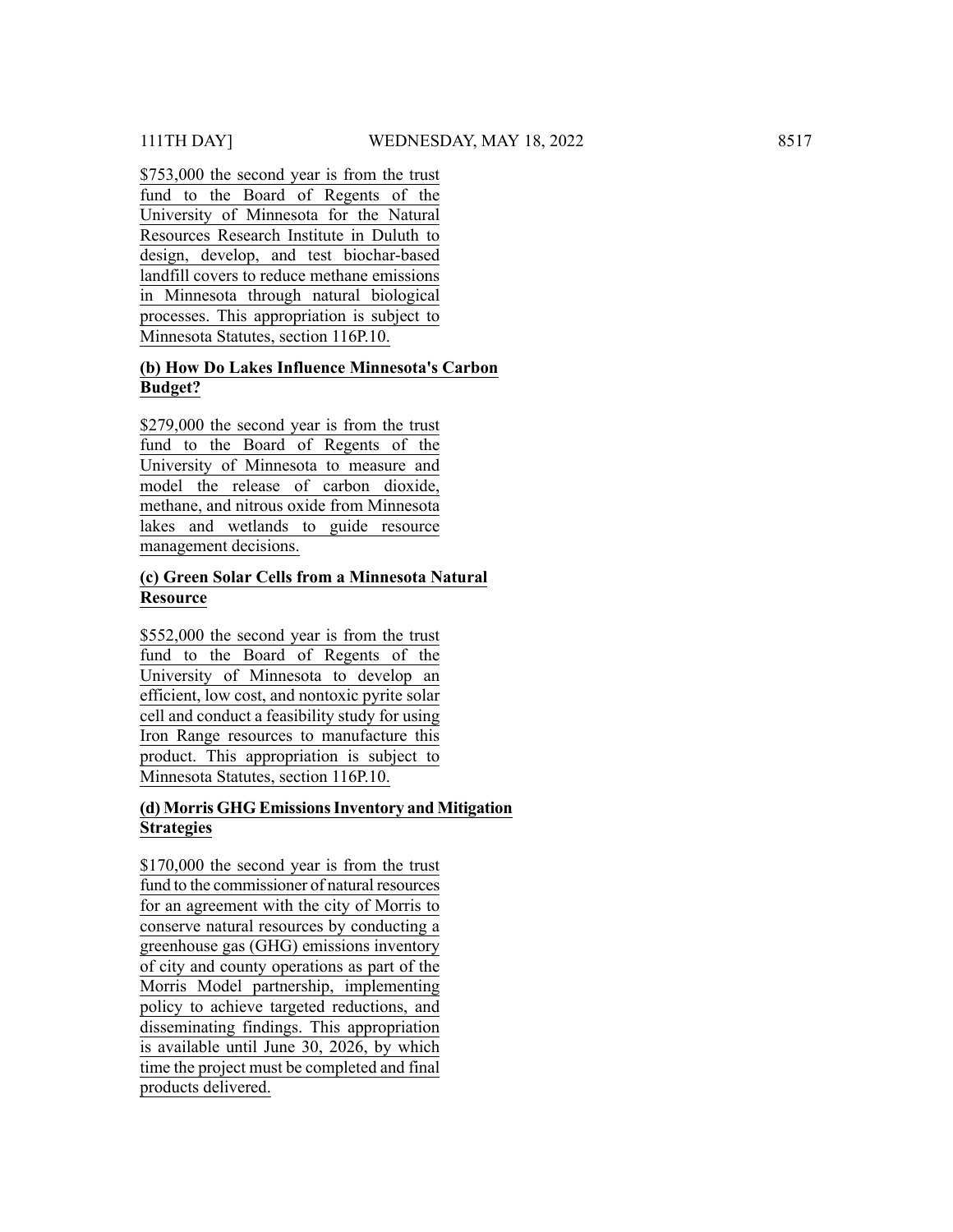### Subd. 8. **Methods to Protect, Restore, and Enhance Land, Water, and Habitat**

-0- 14,987,000

# **(a) Minnesota's Volunteer Rare Plant Conservation Corps**

\$515,000 the second year is from the trust fund to the Board of Regents of the University of Minnesota for the Minnesota Landscape Arboretum to partner with the Department of Natural Resources and the Minnesota Native Plant Society to establish and train a volunteer corps to survey, monitor, and bank seed from Minnesota's rare plant populations and enhance the effectiveness and efficiencies of conservation efforts.

# **(b) Conservation Corps Veterans Service Corps Program**

\$1,339,000 the second year is from the trust fund to the commissioner of natural resources for an agreement with Conservation Corps Minnesota to create a Veterans Service Corps program to accelerate natural resource restorations in Minnesota while providing workforce development opportunities for the state's veterans.

# **(c) Conservation Cooperative for Working Lands**

\$1,500,000 the second year is from the trust fund to the commissioner of natural resources for an agreement with Pheasants Forever Inc. to increase adoption of voluntary conservation practices on working lands in Minnesota by hiring personnel to provide technical assistance to farmers and landowners while also attracting federal matching funds.

# **(d) Pollinator Habitat Pilot Project at Closed Landfills**

\$853,000 the second year is from the trust fund to the commissioner of the Pollution Control Agency to conduct a pilot project to create pollinator habitat at closed landfill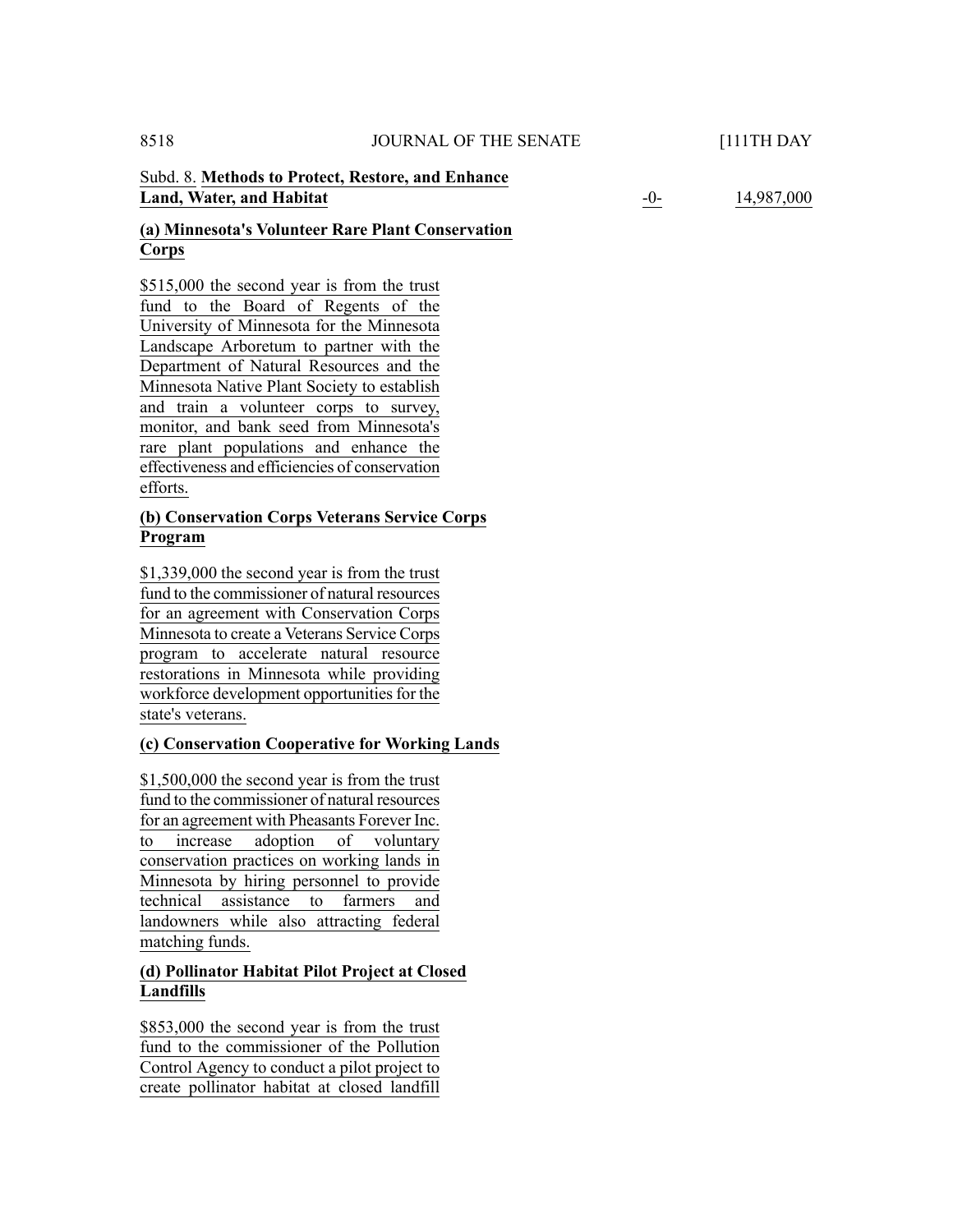sites in the closed landfill program. This appropriation is available until June 30, 2026, by which time the project must be completed and final products delivered.

### **(e) Creating Seed Sources of Early-Blooming Plants for Pollinators**

\$200,000 the second year is from the trust fund to the commissioner of natural resources to establish new populations of early-season flowers by hand-harvesting and propagating species that are currently lacking in prairie restorations and that are essential to pollinator health. This appropriation is available until June 30, 2026, by which time the project must be completed and final products delivered.

#### **(f) Root River Habitat Restoration Project**

\$537,000 the second year is from the trust fund to the commissioner of natural resources for an agreement with Eagle Bluff Environmental Learning Center to restore flood-damaged Root River stream bank and instream habitat and incorporate monitoring into the center's curriculum to evaluate the restoration's success.

# **(g) Hastings Lake Rebecca Park Area**

\$1,200,000 the second year is from the trust fund to the commissioner of natural resources for an agreement with the city of Hastings to develop an ecological-based master plan for Lake Rebecca Park and to enhance habitat quality and construct passive recreational facilities consistent with the master plan. No funds for implementation may be spent until the master plan is complete.

# **(h) Connecting the Mississippi Flyway to Urban Open Space**

\$175,000 the second year is from the trust fund to the commissioner of natural resources for an agreement with the Minneapolis Parks and Recreation Board to conduct a pilot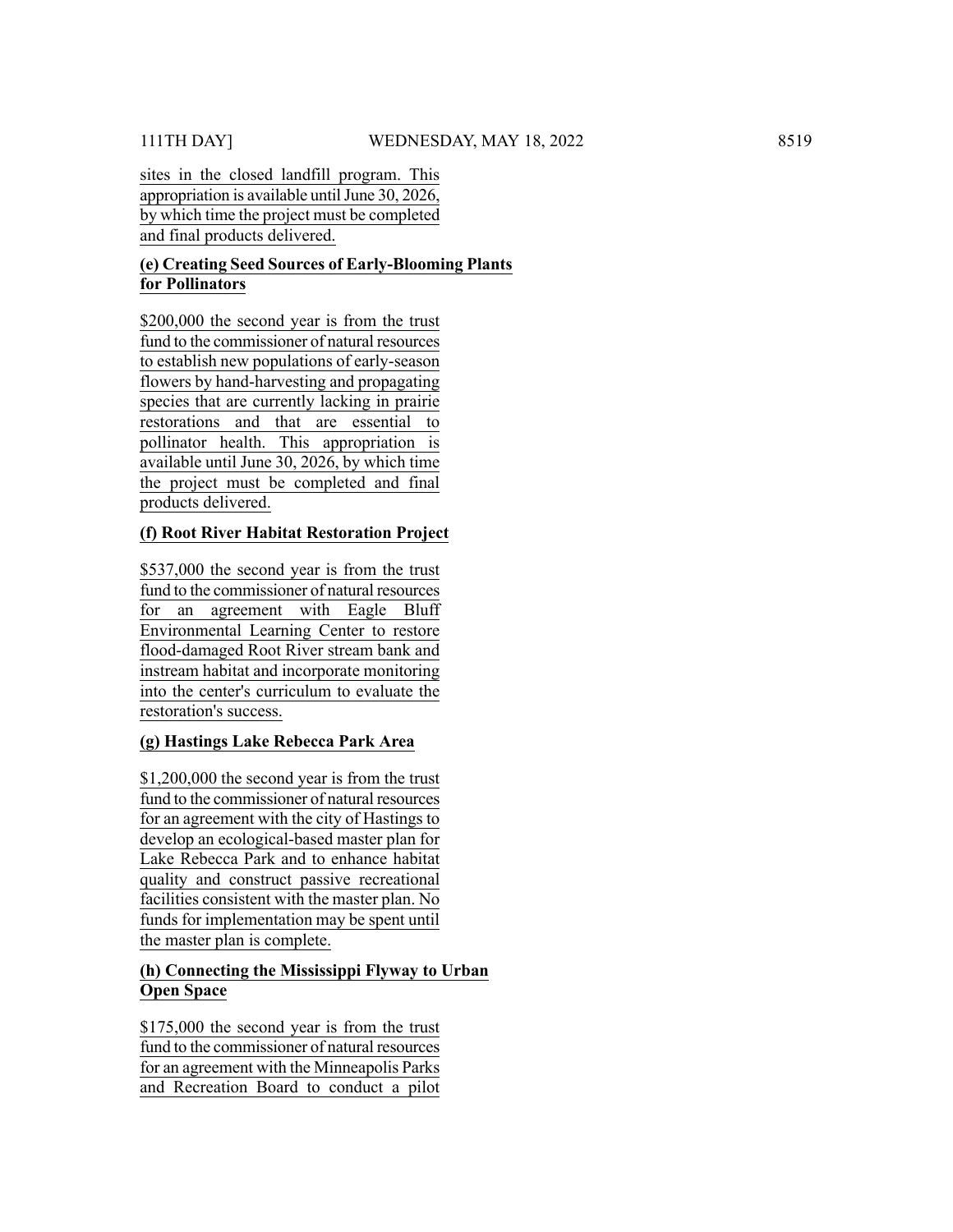project to enhance and restore habitat in and between neighborhood parks and the Mississippi Flyway to increase habitat connectivity.

# **(i) River Habitat Restoration and Recreation in Melrose**

\$575,000 the second year is from the trust fund to the commissioner of natural resources for an agreement with the city of Melrose to conduct habitat restoration and create fishing, canoeing, and camping opportunities along a segment of the Sauk River within the city of Melrose and to provide public education about stream restoration, fish habitat, and the importance of natural areas.

# **(j) Restoring Forests and Savannas Using Silvopasture - Phase 2**

\$414,000 the second year is from the trust fund to the commissioner of natural resources for an agreement with Great River Greening to continue to partner with the University of Minnesota and the Sustainable Farming Association to demonstrate, evaluate, and increase adoption of the combined use of intensive tree, forage, and livestock management as a method to restore threatened oak savanna habitats.

# **(k) Minnesota Green Schoolyards**

\$631,000 the second year is from the trust fund to the commissioner of natural resources for an agreement with The Trust for Public Land to renovate schoolyards to be student and community-designed park-like spaces that provide water, air, and habitat benefits and foster new generations of stewards. This appropriation is also to develop and support an action plan for a statewide green schoolyards program.

# **(l) Pollinator Plantings and the Redistribution of Soil Toxins**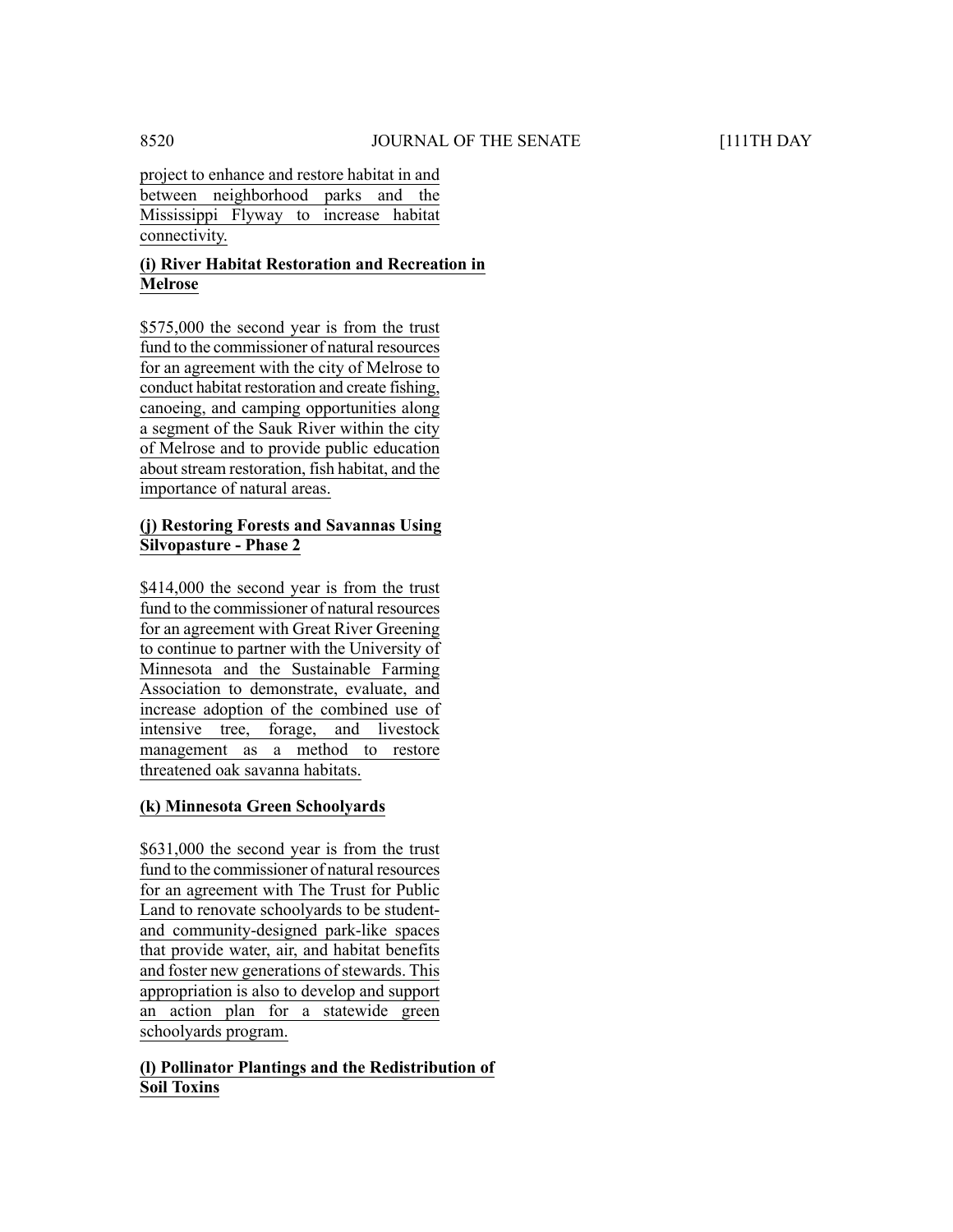\$384,000 the second year is from the trust fund to the Board of Regents of the University of Minnesota to map urban and suburban soil toxins of concern, such as heavy metals and microplastics, and to test whether pollinator plantings can redistribute these toxins in the soil of yards, parks, and community gardens and reduce exposure to humans and wildlife.

# **(m) Mitigating the Effects of Visitor Use Patterns**

\$310,000 the second year is from the trust fund to the commissioner of natural resources for an agreement with the Superior Hiking Trail Association to rehabilitate and renew Superior Hiking Trail campsites, trailheads, and trail segments for a more resilient future amid unprecedented use.

# **(n) PFAS Fungal-Wood Chip Filtering System**

\$189,000 the second year is from the trust fund to the Board of Regents of the University of Minnesota to identify, develop, and field-test various types of waste wood chips and fungi to sequester and degrade PFAS leachate from contaminated waste sites. This appropriation is subject to Minnesota Statutes, section 116P.10.

# **(o) Phytoremediation for Extracting Deicing Salt**

\$365,000 the second year is from the trust fund to the Board of Regents of the University of Minnesota to protect lands and waters from contamination by collaborating with the Department of Transportation to develop methods for using native plants to remediate roadside deicing salt.

# **(p) Mustinka River Fish and Wildlife Habitat Corridor Rehabilitation**

\$2,692,000 the second year is from the trust fund to the commissioner of natural resources for an agreement with the Bois de Sioux Watershed District to permanently rehabilitate a straightened reach of the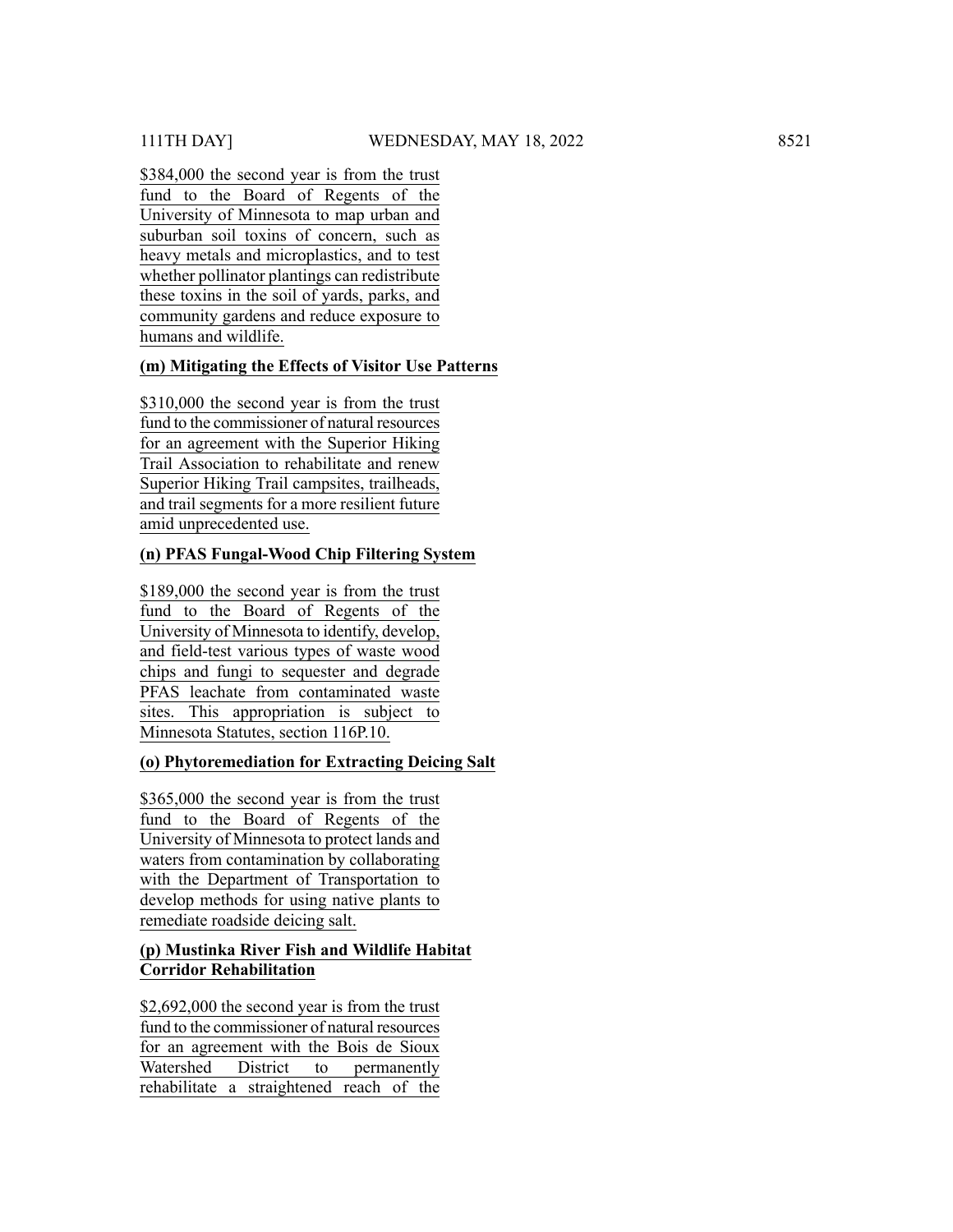Mustinka River to a naturally functioning stream channel and floodplain corridor for water, fish, and wildlife benefits.

#### **(q) Bohemian Flats Savanna Restoration**

\$200,000 the second year is from the trust fund to the commissioner of natural resources for an agreement with Minneapolis Park and Recreation Board to restore an area of compacted urban turf within Bohemian Flats Park and adjacent to the Mississippi River to an oak savanna ecosystem.

# **(r) Watershed and Forest Restoration: What a Match!**

\$2,908,000 the second year is from the trust fund to the Board of Water and Soil Resources, in cooperation with soil and water conservation districts, the Mille Lacs Band of Ojibwe, and the Department of Natural Resources, to accelerate tree planting on privately owned, protected lands for water-quality protection and carbon sequestration.

#### Subd. 9. **Land Acquisition, Habitat, and Recreation** -0- 29,140,000

# **(a) Mesabi Trail: Wahlsten Road (CR 26) to Tower**

\$1,307,000 the second year is from the trust fund to the commissioner of natural resources for an agreement with the St. Louis and Lake Counties Regional Railroad Authority to acquire, engineer, and construct a segment of the Mesabi Trail beginning at the intersection of Wahlsten Road (CR 26) and Benson Road in Embarrass and extending to Tower.

# **(b) The Missing Link: Gull Lake Trail, Fairview Township**

\$1,394,000 the second year is from the trust fund to the commissioner of natural resources for an agreement with Fairview Township to complete the Gull Lake Trail by engineering and constructing the trail's final segment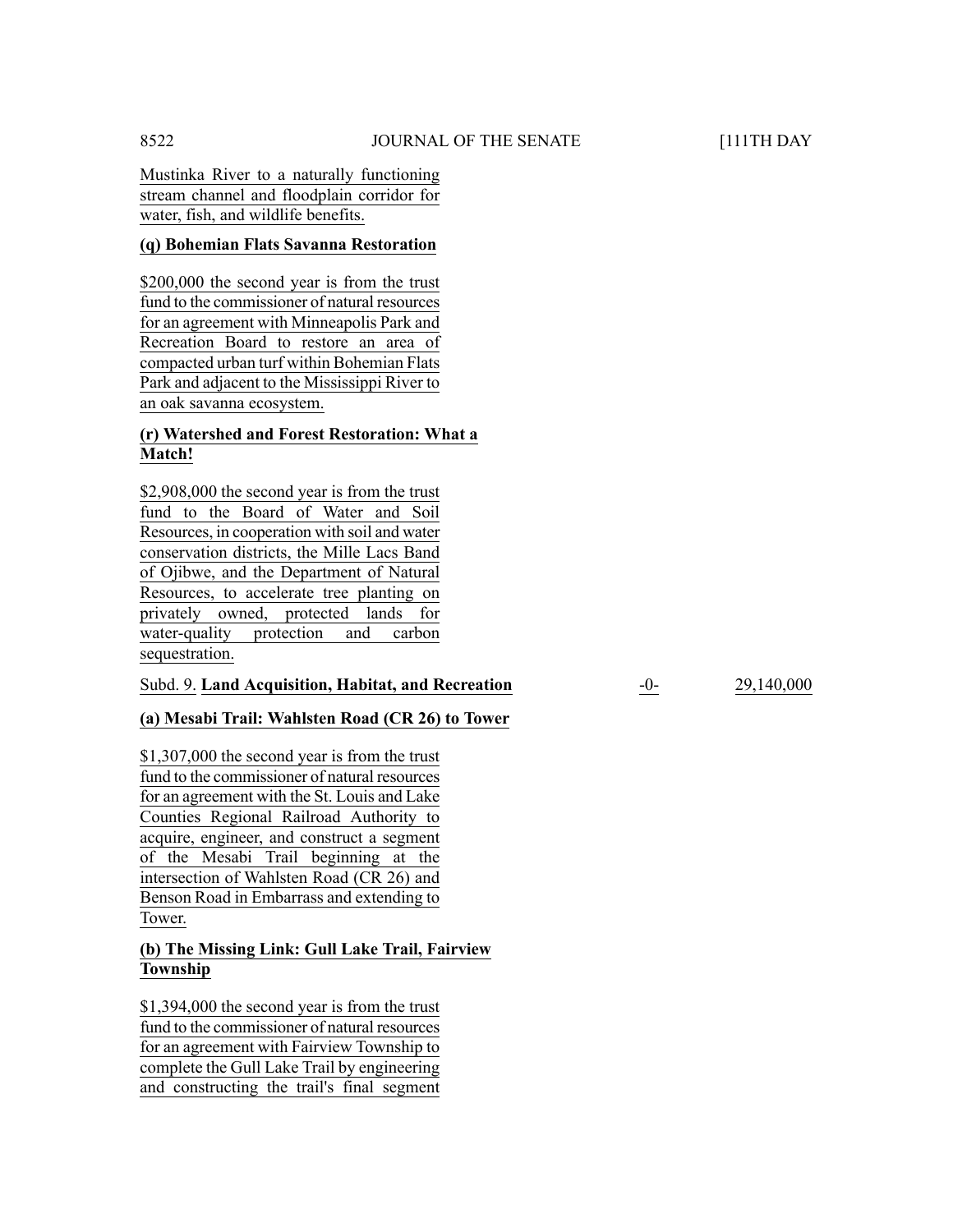through Fairview Township in the Brainerd Lakes area.

# **(c) Pierz Park and Campground Expansion Project**

\$200,000 the second year is from the trust fund to the commissioner of natural resources for an agreement with the city of Pierz to purchase land adjacent to a city-owned park and campground for conservation and recreational uses and to create a master plan for the park and campground to serve regional natural resource and recreational needs.

# **(d) Redhead Mountain Bike Park**

\$1,285,000 the second year is from the trust fund to the commissioner of natural resources for an agreement with the Minnesota Discovery Center to enhance outdoor recreational opportunities by adding trails and recreational amenities to the Redhead Mountain Bike Park in Chisholm.

# **(e) Environmental Learning Classroom with Trails**

\$82,000 the second year is from the trust fund to the commissioner of natural resources for an agreement with Mountain Iron-Buhl Public Schools to build an outdoor classroom pavilion, accessible trails, and a footbridge within the Mountain Iron-Buhl School Forest to conduct environmental education that cultivates a lasting conservation ethic.

# **(f) Local Parks, Trails, and Natural Areas Grant Programs**

\$3,400,000 the second year is from the trust fund to the commissioner of natural resources to solicit, rank, and fund competitive matching grants for local parks, trail connections, and natural and scenic areas under Minnesota Statutes, section 85.019. This appropriation is for local nature-based recreation, connections to regional and state natural areas, and recreation facilities and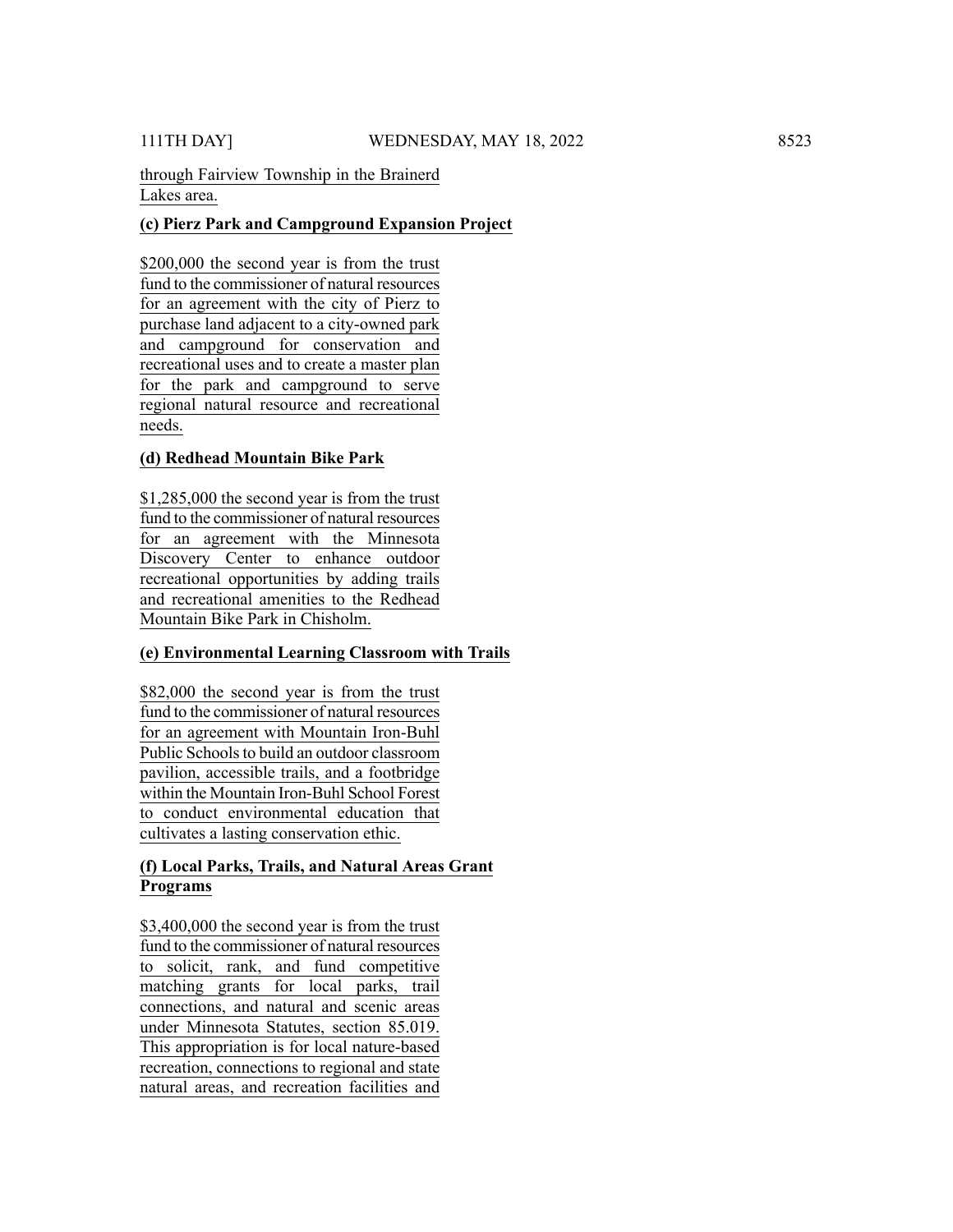may not be used for athletic facilities such as sport fields, courts, and playgrounds.

# **(g) St. Louis River Re-Connect**

\$1,200,000 the second year is from the trust fund to the commissioner of natural resources for an agreement with the city of Duluth to expand recreational access along the St. Louis River and estuary by implementing the St. Louis River National Water Trail outreach plan, designing and constructing upgrades and extensions to the Waabizheshikana Trail, and installing interpretive features that describe the cultural and ecological significance of the area.

# **(h) Native Prairie Stewardship and Prairie Bank Easement Acquisition**

\$942,000 the second year is from the trust fund to the commissioner of natural resources to provide technical stewardship assistance to private landowners, restore and enhance native prairie protected by easements in the native prairie bank, and acquire easements for the native prairie bank in accordance with Minnesota Statutes, section 84.96, including preparing initial baseline property assessments. Up to \$....... of this appropriation may be deposited in the natural resources conservation easement stewardship account created under Minnesota Statutes, section 84.69, proportional to the number of easements acquired.

# **(i) Minnesota State Parks and State Trails Acquisitions**

\$3,230,000 the second year is from the trust fund to the commissioner of natural resources to acquire high-priority inholdings from willing sellers within the legislatively authorized boundaries of state parks, recreation areas, and trails to protect Minnesota's natural heritage, enhance outdoor recreation, and improve the efficiency of public land management.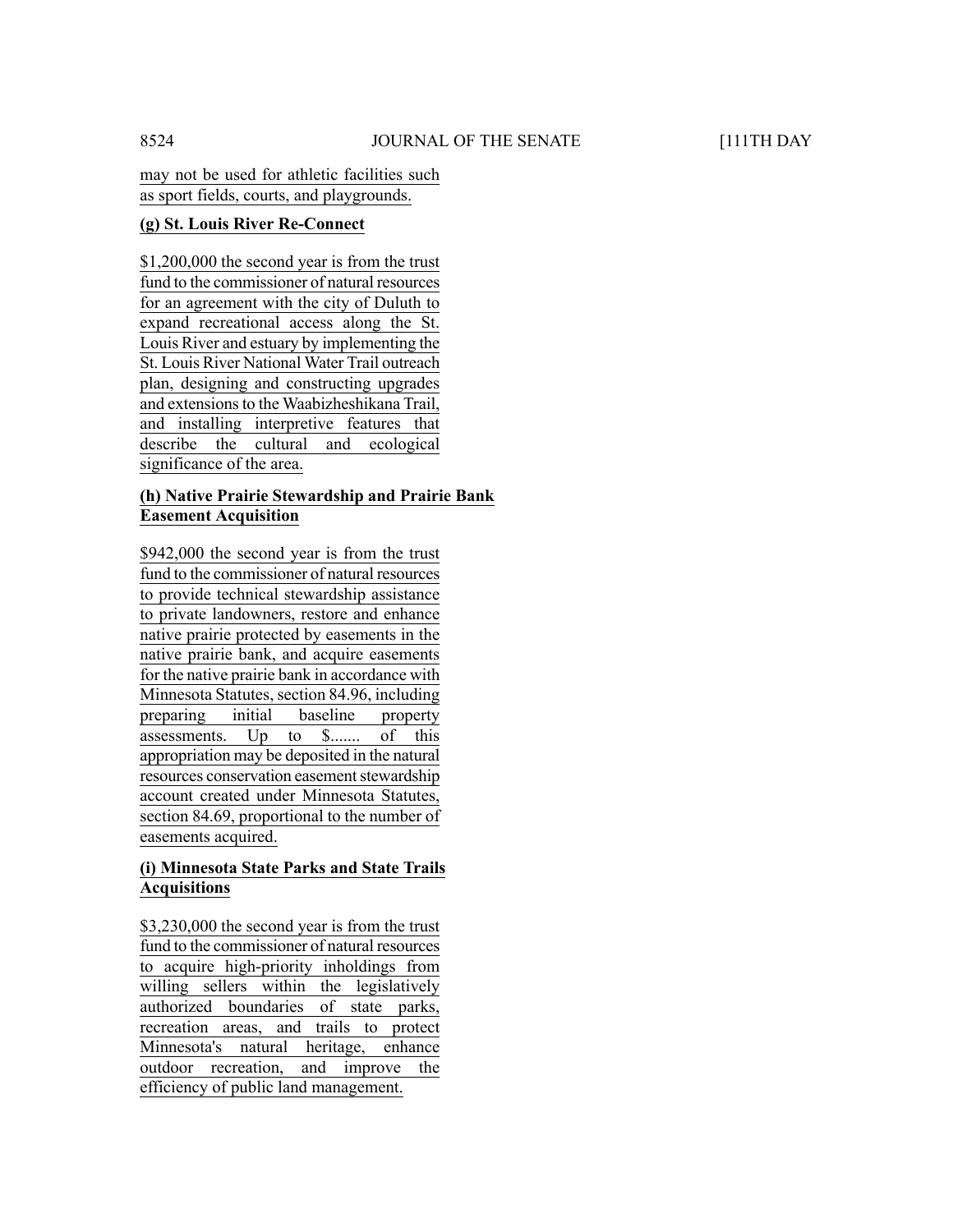#### **(j) Silver Bay Multimodal Trailhead Project**

\$1,650,000 the second year is from the trust fund to the commissioner of natural resources for an agreement with the city of Silver Bay to develop a multimodal trailhead center to provide safe access to the Superior, Gitchi-Gami, and C.J. Ramstad/North Shore trails; Black Beach Park; and other recreational destinations.

#### **(k) Minnesota State Trails Development**

\$6,022,000 the second year is from the trust fund to the commissioner of natural resources to expand recreational opportunities on Minnesota state trails by rehabilitating and enhancing existing state trails and replacing or repairing existing state trail bridges.

#### **(l) Brookston Campground, Boat Launch, and Outdoor Recreational Facility**

\$453,000 the second year is from the trust fund to the commissioner of natural resources for an agreement with the city of Brookston to build a campground, boat launch, and outdoor recreation area on the banks of the St. Louis River in northeastern Minnesota. Before any trust fund dollars are spent, the city must demonstrate that all funds to complete the project are secured and a fiscal agent must be approved in the work plan.

#### **(m) Silver Lake Trail Connection**

\$727,000 the second year is from the trust fund to the commissioner of natural resources for an agreement with the city of Virginia to design, engineer, and construct a multiuse trail that will connect Silver Lake Trail to a new Miners Entertainment and Convention Center and provide lighting on Bailey Lake Trail.

# **(n) Preserving the Avon Hills with Reverse-Bidding Easements**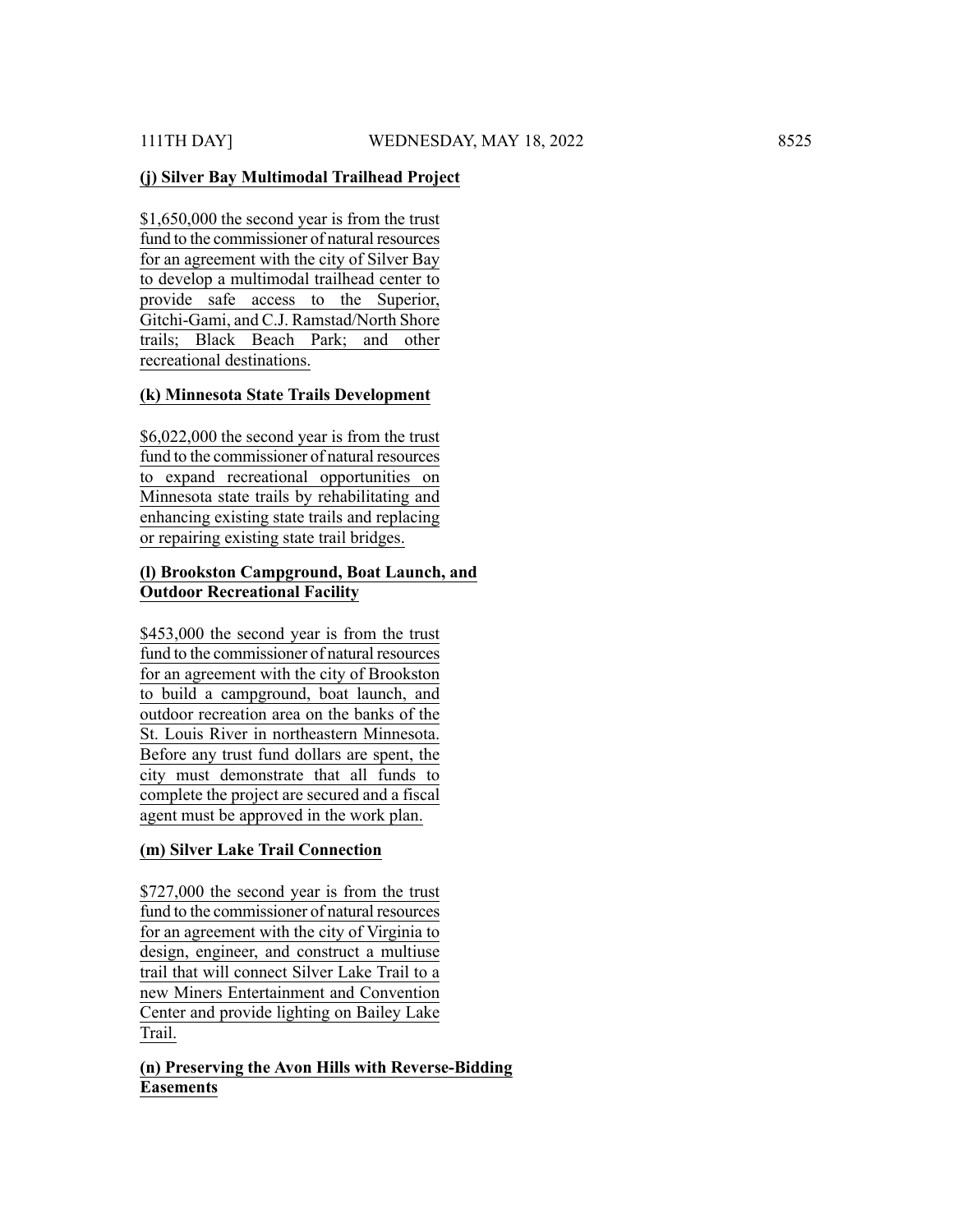\$1,604,000 the second year is from the trust fund to the commissioner of natural resources for an agreement with Saint John's University, in cooperation with Minnesota Land Trust, to use a reverse-bid ranking system to permanently protect, restore, and enhance habitat in the Avon Hills area of Stearns County. Of this amount, up to \$....... is for use by Minnesota Land Trust in a monitoring fund as approved in the work plan and subject to Minnesota Statutes, section 116P.20. An annual financial report is required for any monitoring, management, and enforcement fund, including expenditures from the fund. A proposed list of acquisitions and restorations must be provided in the work plan. This appropriation is available until June 30, 2027, by which time the project must be completed and final products delivered.

# **(o) Floodwood Campground Improvement Project**

\$816,000 the second year is from the trust fund to the commissioner of natural resources for an agreement with the city of Floodwood to upgrade the Floodwood Campground and connecting trails to provide high-quality nature and recreation experience for people of all ages.

#### **(p) SNA Habitat Restoration, Public Engagement, and Protection**

\$2,022,000 the second year is from the trust fund to the commissioner of natural resources for the scientific and natural areas (SNA) program to restore and enhance exceptional habitat on SNAs; increase public involvement and outreach; and strategically acquire lands that meet criteria for SNAs under Minnesota Statutes, section 86A.05, from willing sellers.

# **(q) Ranier Safe Harbor/Transient Dock - Phase 2**

\$1,113,000 the second year is from the trust fund to the commissioner of natural resources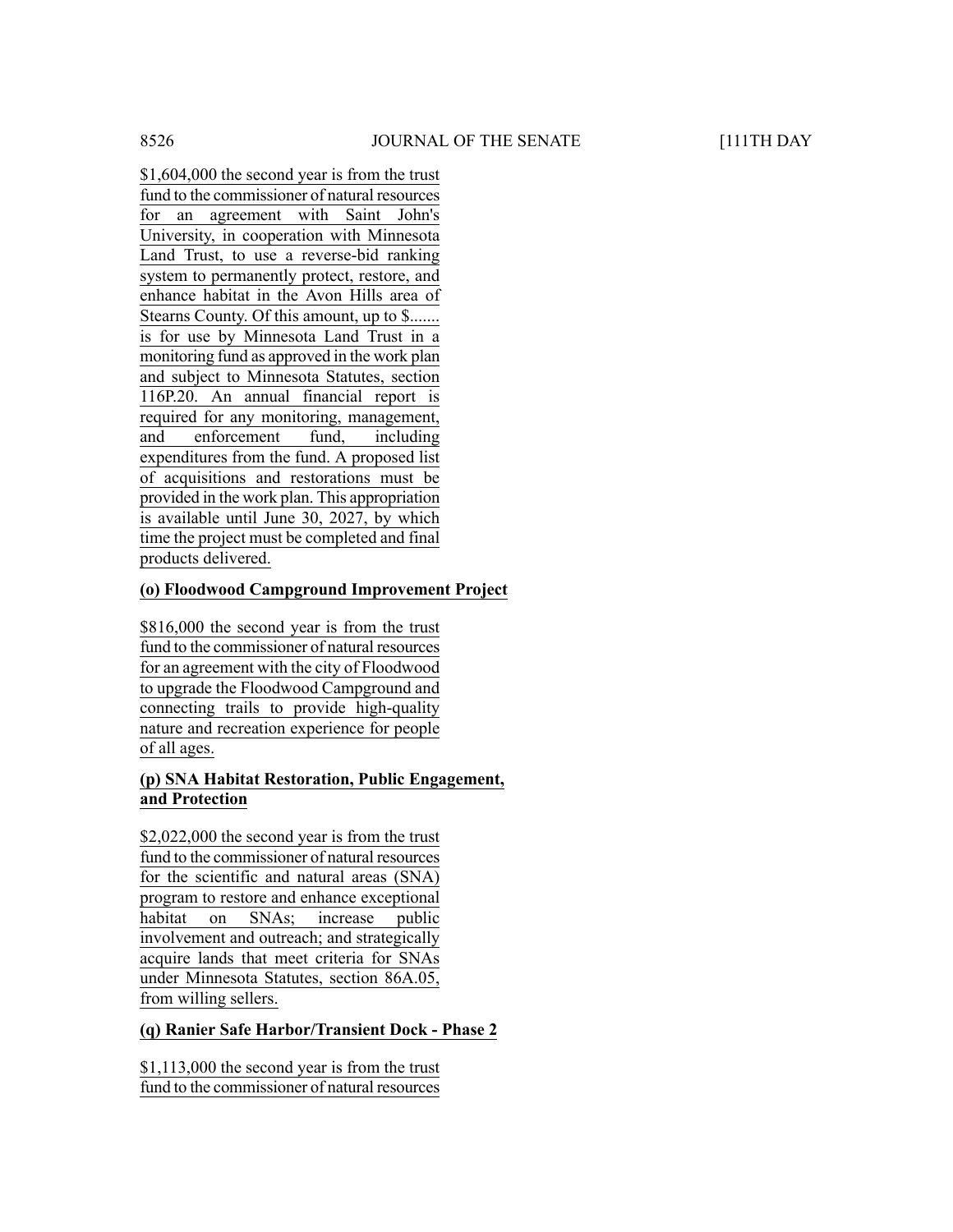for an agreement with the city of Ranier to construct a safe harbor and transient dock to accommodate watercraft of many sizes to improve public access for boat recreation on Rainy Lake. Before trust fund dollars are spent, a fiscal agent must be approved in the work plan. Before any trust fund dollars are spent, the city must demonstrate that all funds to complete the project are secured. Any revenue generated from selling products or assets developed or acquired with this appropriation must be repaid to the trust fund unless a plan is approved for reinvestment of income in the project as provided under Minnesota Statutes, section 116P.10.

# **(r) Prospector ATV Trails**

\$944,000 the second year is from the trust fund to the commissioner of natural resources for an agreement with the city of Ely to work with the Prospector ATV Club to extend and upgrade several sections of the Prospector ATV trail system.

#### **(s) City of Biwabik Recreation Area**

\$749,000 the second year is from the trust fund to the commissioner of natural resources for an agreement with the city of Biwabik to reconstruct and renovate Biwabik Recreation Area's access road, parking area, and bathroom facilities.

#### Subd. 10. **Administrative and Emerging Issues** -0- 516,000

#### **(a) 2022 Contract Agreement Reimbursement**

\$210,000 the second year is to the commissioner of natural resources, at the direction of the Legislative-Citizen Commission on Minnesota Resources, for expenses incurred in preparing and administering contracts, including for the agreements specified in this section. Of this amount, \$132,000 is from the trust fund and \$78,000 is from the transfer of money appropriated under Laws 2021, First Special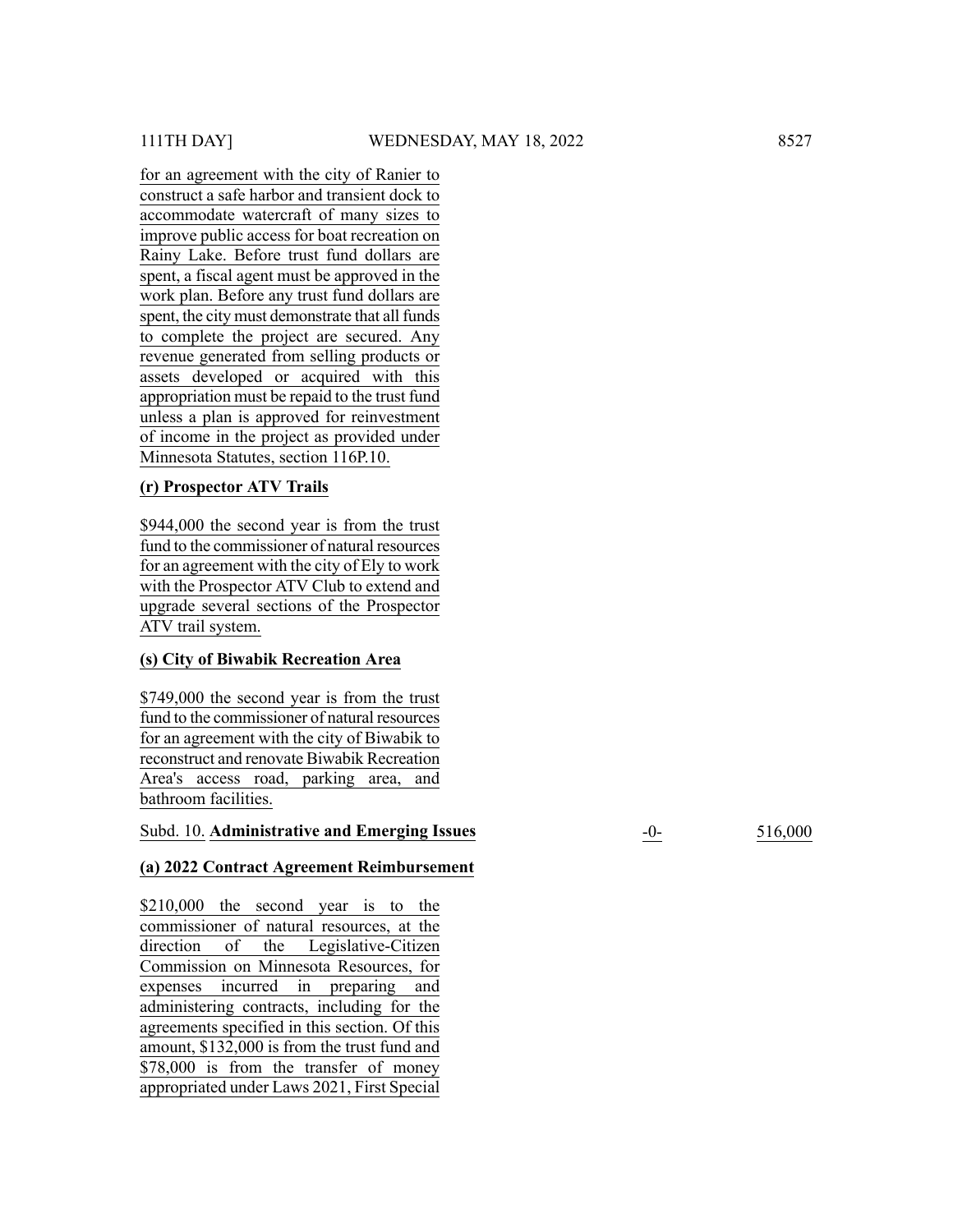Session chapter 6, article 5, section 2, subdivision 4, paragraph (b). The commissioner must provide documentation to the Legislative-Citizen Commission on Minnesota Resources on the expenditure of these funds.

#### **(b) Emerging Issues Account**

\$384,000 the second year is from the trust fund to an emerging issues account authorized in Minnesota Statutes, section 116P.08, subdivision 4, paragraph (d).

#### Subd. 11. **Availability of Appropriations**

Money appropriated in this section may not be spent on activities unless they are directly related to and necessary for a specific appropriation and are specified in the work plan approved by the Legislative-Citizen Commission on Minnesota Resources. Money appropriated in this section must not be spent on indirect costs or other institutional overhead charges that are not directly related to and necessary for a specific appropriation. Costs that are directly related to and necessary for an appropriation, including financial services, human resources, information services, rent, and utilities, are eligible only if the costs can be clearly justified and individually documented specific to the appropriation's purpose and would not be generated by the recipient but for receipt of the appropriation. No broad allocations for costs in either dollars or percentages are allowed. Unless otherwise provided, the amounts in this section are available for three years beginning July 1, 2022, and ending June 30, 2025, when projects must be completed and final products delivered. For acquisition of real property, the appropriations in this section are available for an additional fiscal year if a binding contract for acquisition of the real property is entered into before the expiration date of the appropriation. If a project receives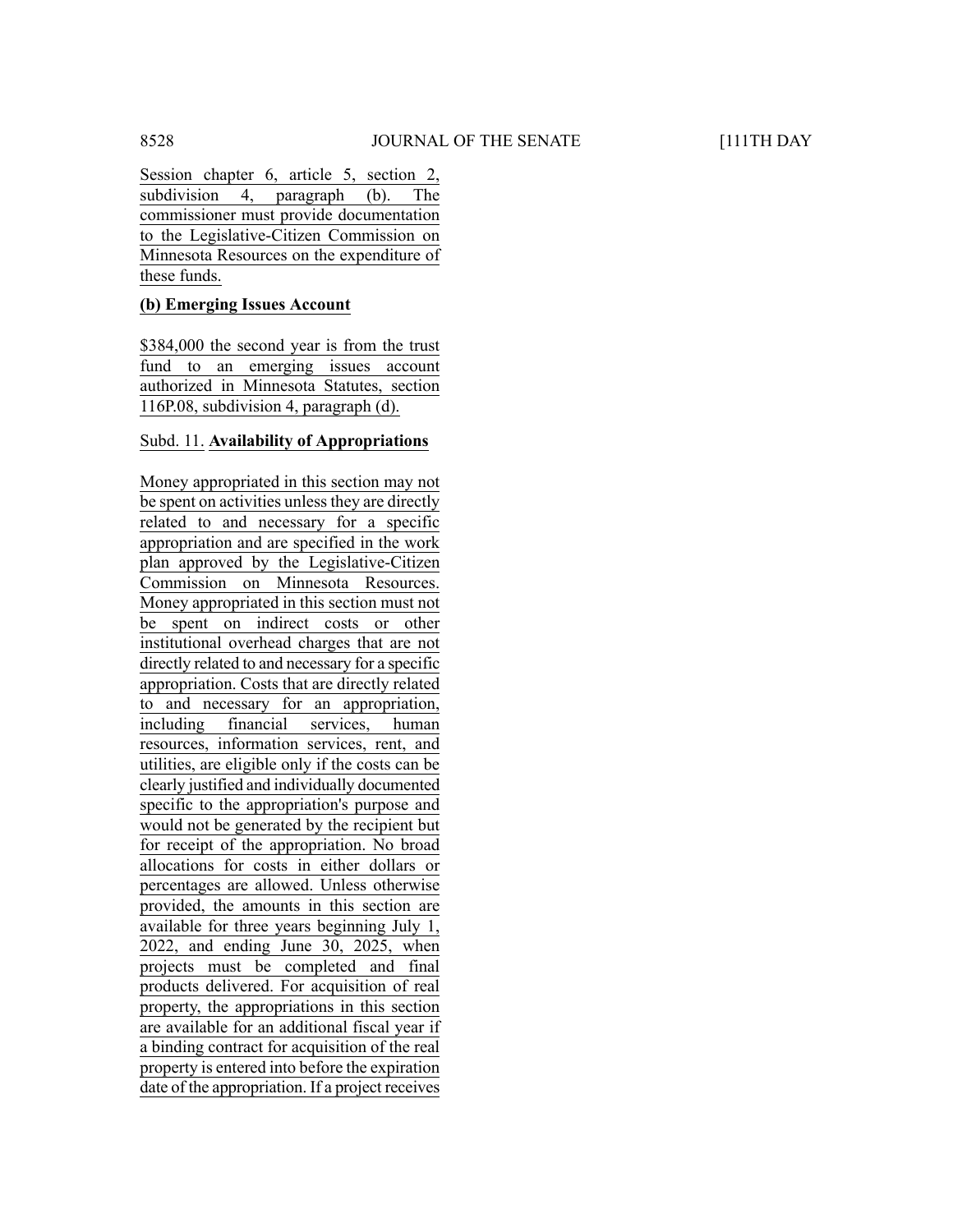a federal award, the period of the appropriation is extended to equal the federal award period to a maximum trust fund appropriation length of six years.

### Subd. 12. **Data Availability Requirements Data**

Data collected by the projects funded under this section must conform to guidelines and standards adopted by Minnesota IT Services. Spatial data must also conform to additional guidelines and standards designed to support data coordination and distribution that have been published by the Minnesota Geospatial Information Office. Descriptions of spatial data must be prepared as specified in the state's geographic metadata guideline and must be submitted to the Minnesota Geospatial Information Office. All data must be accessible and free to the public unless made private under the Data Practices Act, Minnesota Statutes, chapter 13. To the extent practicable, summary data and results of projects funded under this section should be readily accessible on the Internet and identified as having received funding from the environment and natural resources trust fund. 11TH DAY] We are the model of the model of the model of the model of the model of the model of the model of the model of the model of the model of the model of the model of the model of the model of the model of the model

#### Subd. 13. **Project Requirements**

(a) As a condition of accepting an appropriation under this section, an agency or entity receiving an appropriation or a party to an agreement from an appropriation must comply with paragraphs (b) to (l) and Minnesota Statutes, chapter 116P, and must submit a work plan and annual or semiannual progress reports in the form determined by the Legislative-Citizen Commission on Minnesota Resources for any project funded in whole or in part with funds from the appropriation. Modifications to the approved work plan and budget expenditures must be made through the amendment process established by the Legislative-Citizen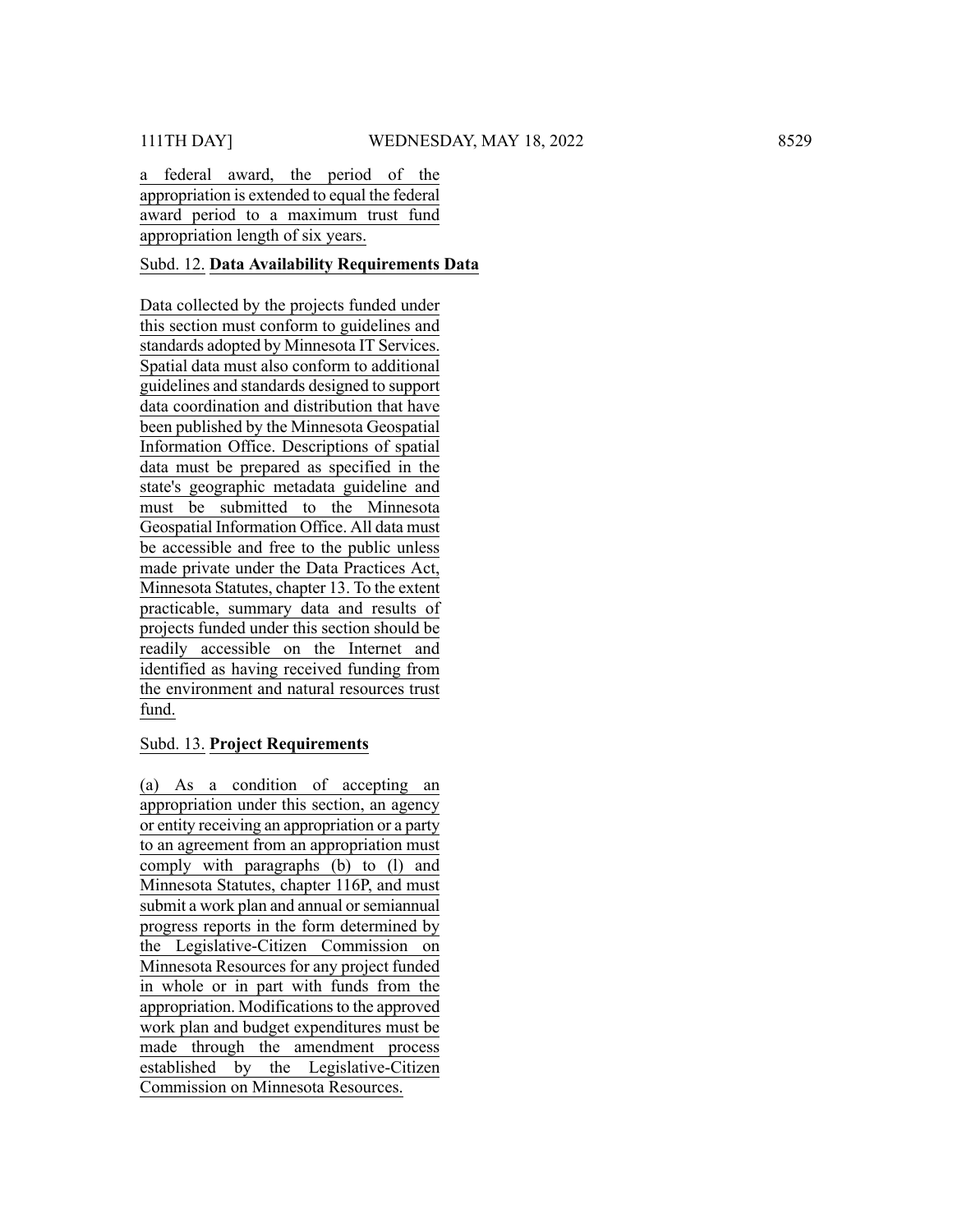(b) A recipient of money appropriated in this section that conducts a restoration using funds appropriated in this section must use native plant species according to the Board of Water and Soil Resources' native vegetation establishment and enhancement guidelines and include an appropriate diversity of native species selected to provide habitat for pollinators throughout the growing season as required under Minnesota Statutes, section 84.973.

(c) For all restorations conducted with money appropriated under this section, a recipient must prepare an ecological restoration and management plan that, to the degree practicable, is consistent with the highest-quality conservation and ecological goals for the restoration site. Consideration should be given to soil, geology, topography, and other relevant factors that would provide the best chance for long-term success and durability of the restoration project. The plan must include the proposed timetable for implementing the restoration, including site preparation, establishment of diverse plant species, maintenance, and additional enhancement to establish the restoration; identify long-term maintenance and management needs of the restoration and how the maintenance, management, and enhancement will be financed; and take advantage of the best-available science and include innovative techniques to achieve the best restoration.

(d) An entity receiving an appropriation in this section for restoration activities must provide an initial restoration evaluation at the completion of the appropriation and an evaluation three years after the completion of the expenditure. Restorations must be evaluated relative to the stated goals and standards in the restoration plan, current science, and, when applicable, the Board of Water and Soil Resources' native vegetation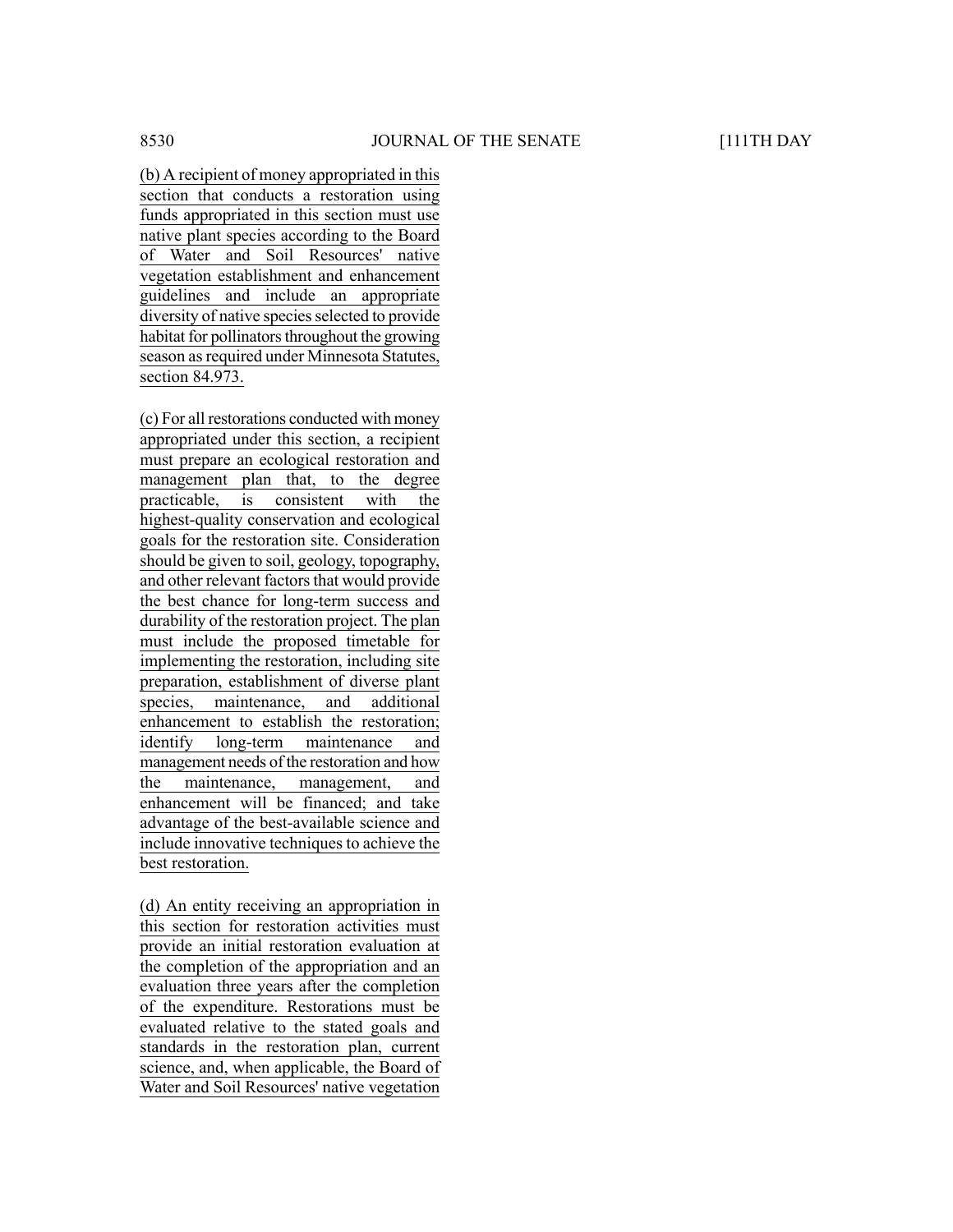establishment and enhancement guidelines. The evaluation must determine whether the restorations are meeting planned goals, identify any problems with implementing the restorations, and, if necessary, give recommendations on improving restorations. The evaluation must be focused on improving future restorations.

(e) All restoration and enhancement projects funded with money appropriated in this section must be on land permanently protected by a conservation easement or public ownership.

(f) A recipient of money from an appropriation under this section must give consideration to contracting with Conservation Corps Minnesota for contract restoration and enhancement services.

(g) All conservation easements acquired with money appropriated under this section must:

(1) be permanent;

(2) specify the parties to an easement in the easement;

(3) specify all provisions of an agreement that are permanent;

(4) be sent to the Legislative-Citizen Commission on Minnesota Resources in an electronic format at least ten business days before closing;

(5) include a long-term monitoring and enforcement plan and funding for monitoring and enforcing the easement agreement; and

(6) include requirements in the easement document to protect the quantity and quality of groundwater and surface water through specific activities such as keeping water on the landscape, reducing nutrient and contaminant loading, and not permitting artificial hydrological modifications.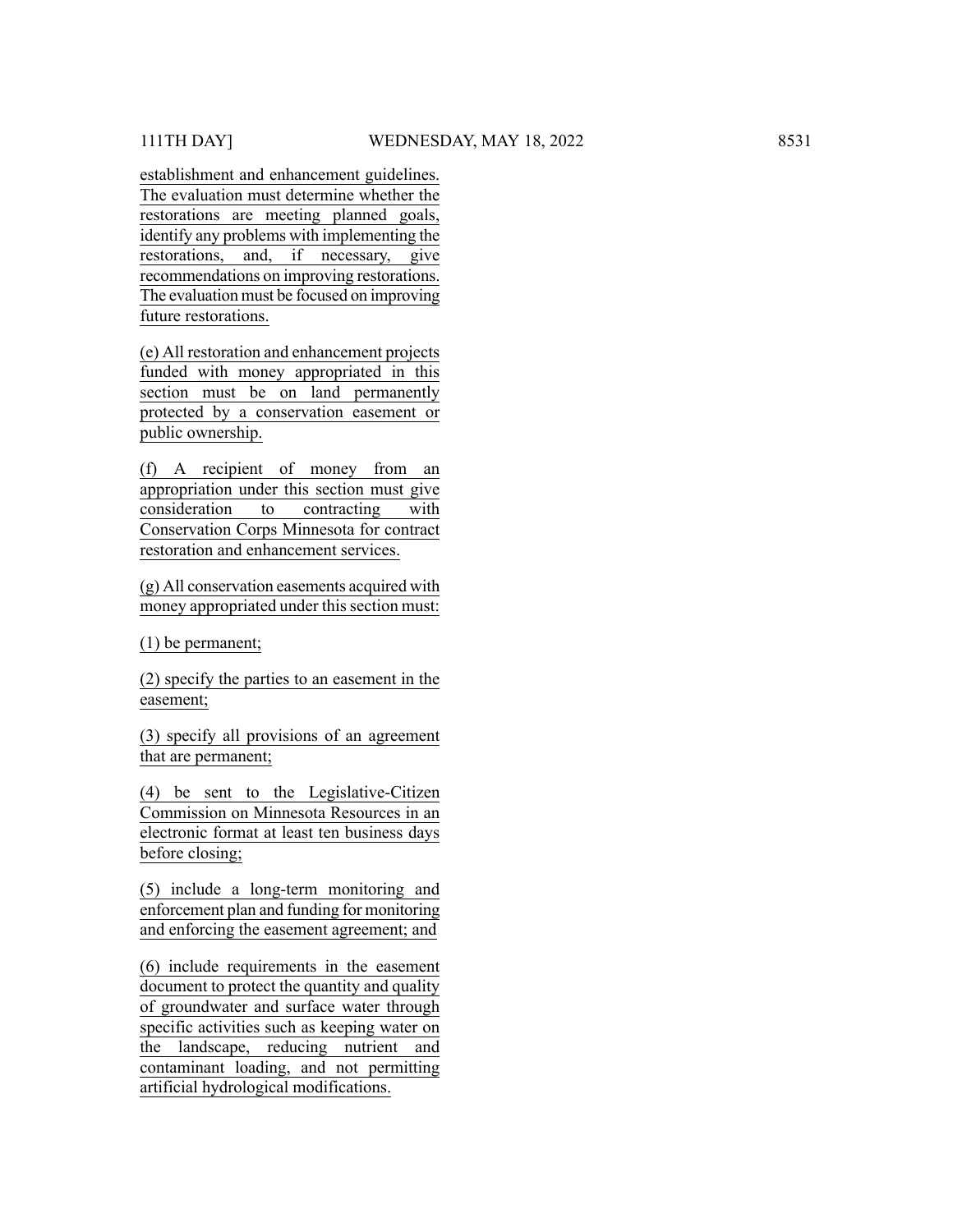(h) For any acquisition of lands or interest in lands, a recipient of money appropriated under this section must not agree to pay more than 100 percent of the appraised value for a parcel of land using this money to complete the purchase, in part or in whole, except that up to ten percent above the appraised value may be allowed to complete the purchase, in part or in whole, using this money if permission is received in advance of the purchase from the Legislative-Citizen Commission on Minnesota Resources.

(i) For any acquisition of land or interest in land, a recipient of money appropriated under this section must give priority to high-quality natural resources or conservation lands that provide natural buffers to water resources.

(j) For new lands acquired with money appropriated under this section, a recipient must prepare an ecological restoration and management plan in compliance with paragraph (c), including sufficient funding for implementation unless the work plan addresses why a portion of the money is not necessary to achieve a high-quality restoration.

(k) To ensure public accountability for using public funds, a recipient of money appropriated under this section must, within 60 days of the transaction, provide to the Legislative-Citizen Commission on Minnesota Resources documentation of the selection process used to identify parcels acquired and provide documentation of all related transaction costs, including but not limited to appraisals, legal fees, recording fees, commissions, other similar costs, and donations. This information must be provided for all parties involved in the transaction. The recipient must also report to the Legislative-Citizen Commission on Minnesota Resources any difference between the acquisition amount paid to the seller and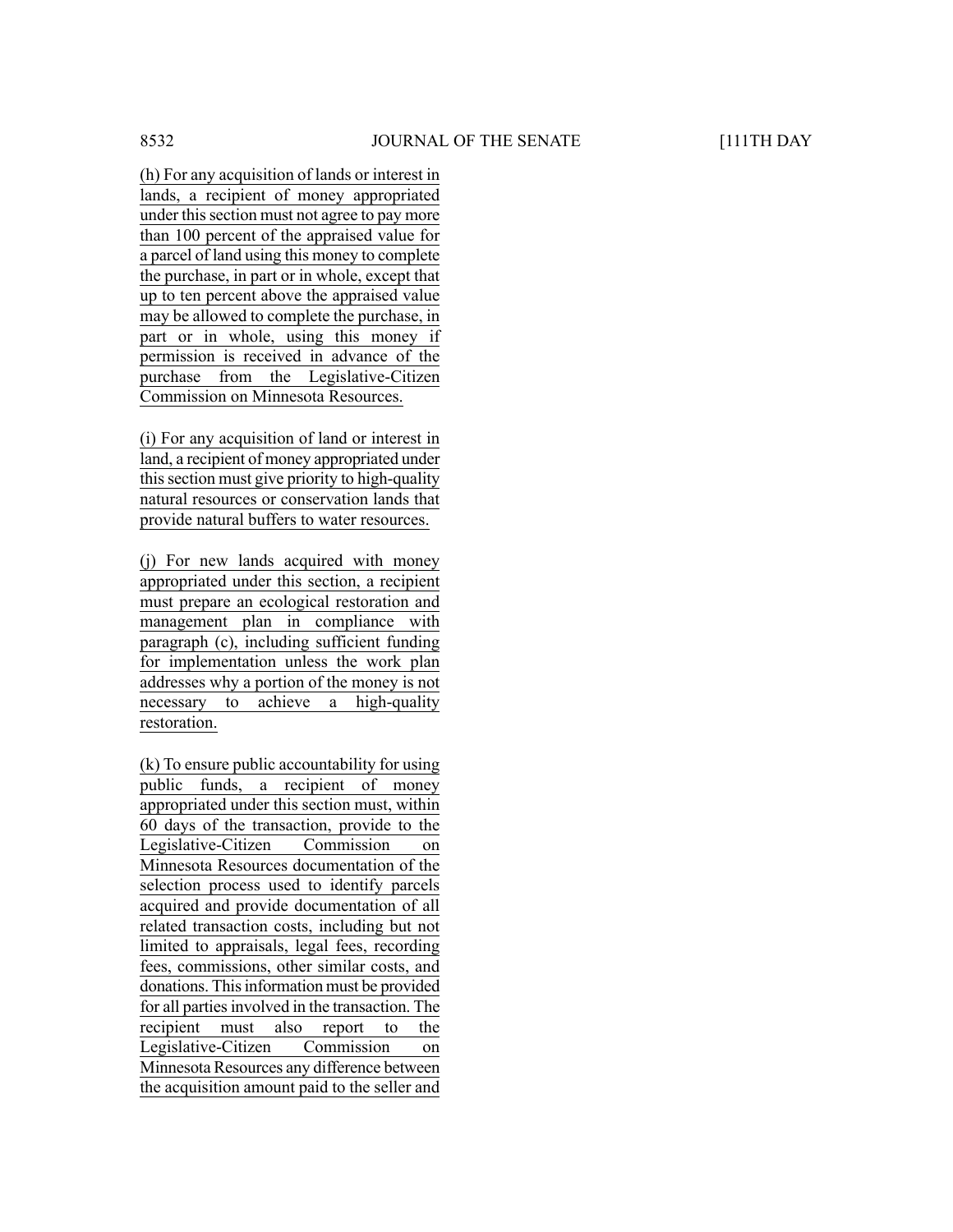the state-certified or state-reviewed appraisal, if a state-certified orstate-reviewed appraisal was conducted.

(l) A recipient of an appropriation from the trust fund under this section must acknowledge financial support from the environment and natural resources trust fund in project publications, signage, and other public communications and outreach related to work completed using the appropriation. Acknowledgment may occur , as appropriate, through use of the trust fund logo or inclusion of language attributing support from the trust fund. Each direct recipient of money appropriated in this section, as well as each recipient of a grant awarded pursuant to this section, must satisfy all reporting and other requirements incumbent upon constitutionally dedicated funding recipients as provided in Minnesota Statutes, section 3.303, subdivision 10, and chapter 116P. 111TH DAY<br>
11 The David of State evolvisor and the main term of the status of the status of the status of the status of the status of the status of the status of the status of the status of the status of the status of the

(m) A recipient of an appropriation from the trust fund under this section that is receiving funding to conduct children's services, as defined in Minnesota Statutes, section 299C.61, subdivision 7, must certify to the Legislative-Citizen Commission on Minnesota Resources, as part of the required work plan, that criminal background checks for background check crimes, as defined in Minnesota Statutes, section 299C.61, subdivision 2, are performed on all employees, contractors, and volunteers that have or may have access to a child to whom the recipient provides children's services using the appropriation.

# Subd. 14. **Payment Conditions and Capital Equipment Expenditures**

(a) All agreements, grants, or contracts referred to in this section must be administered on a reimbursement basis unless otherwise provided in this section.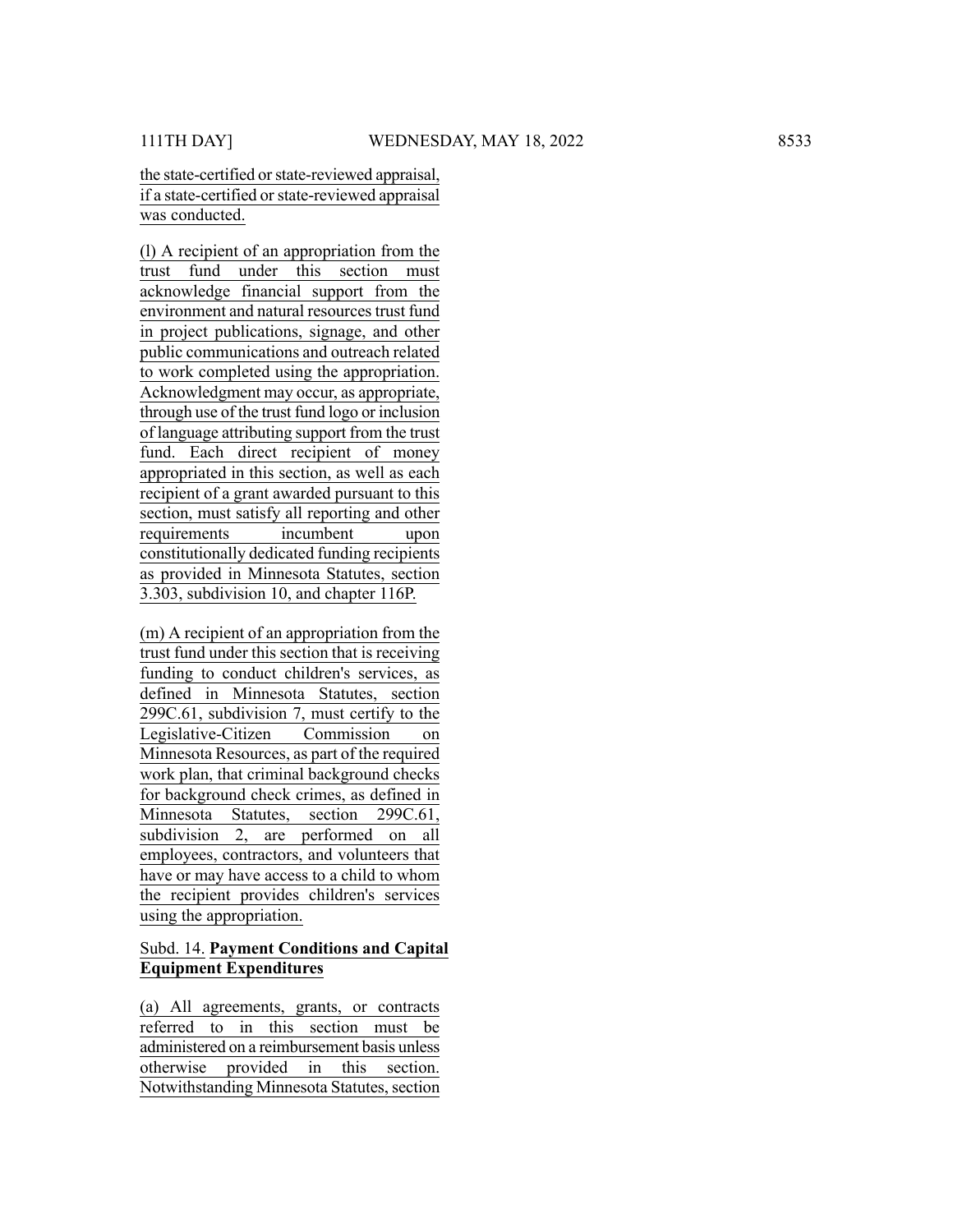16A.41, expenditures made on or after July 1, 2022, or the date the work plan is approved, whichever is later, are eligible for reimbursement unless otherwise provided in this section. Periodic payments must be made upon receiving documentation that the deliverable items articulated in the approved work plan have been achieved, including partial achievements as evidenced by approved progress reports. Reasonable amounts may be advanced to projects to accommodate cash-flow needs or match federal money. The advances must be approved as part of the work plan. No expenditures for capital equipment are allowed unless expressly authorized in the project work plan.

(b) Single-source contracts as specified in the approved work plan are allowed.

# Subd. 15. **Purchasing Recycled and Recyclable Materials**

A political subdivision, public or private corporation, or other entity that receives an appropriation under this section must use the appropriation in compliance with Minnesota Statutes, section 16C.0725, regarding purchasing recycled, repairable, and durable materials, and Minnesota Statutes, section 16C.073, regarding purchasing and using paper stock and printing.

#### Subd. 16. **Energy Conservation and Sustainable Building Guidelines**

A recipient to whom an appropriation is made under this section for a capital improvement project must ensure that the project complies with the applicable energy conservation and sustainable building guidelines and standards contained in law, including Minnesota Statutes, sections 16B.325, 216C.19, and 216C.20, and rules adopted under those sections. The recipient may use the energy planning, advocacy, and State Energy Office units of the Department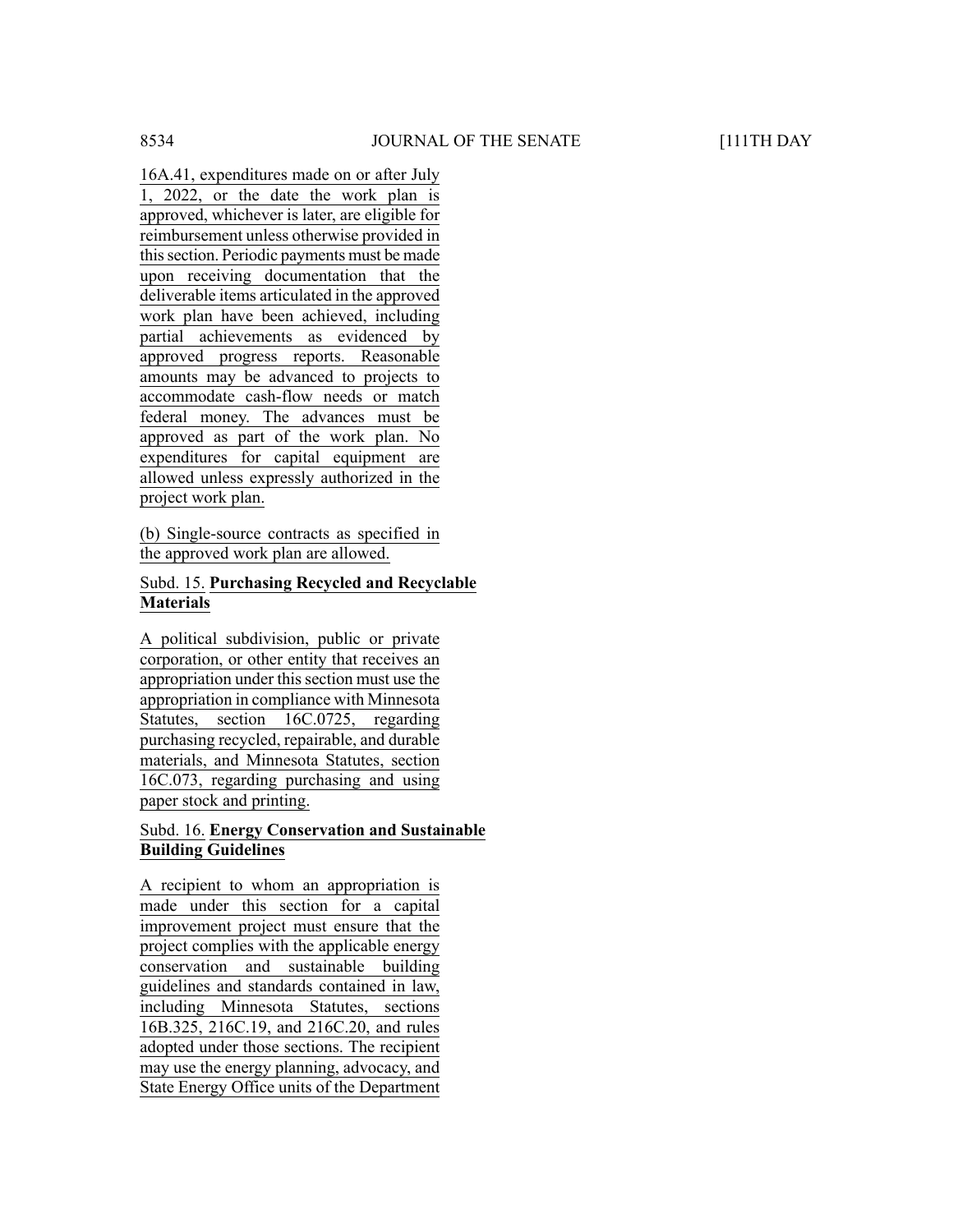of Commerce to obtain information and technical assistance on energy conservation and alternative-energy development relating to planning and constructing the capital improvement project.

Subd. 17. **Accessibility**

Structural and nonstructural facilities must meet the design standards in the Americans with Disabilities Act (ADA) accessibility guidelines.

Subd. 18. **Carryforward; Extensions**

(a) The availability of the appropriation under Laws 2019, First Special Session chapter 4, article 2, section 2, subdivision 9, paragraph (e), National Loon Center, is extended to June 30, 2024.

(b) The availability of the transfers for the following projects are extended to June 30, 2024:

(1) Laws 2021, First Special Session chapter 6, article 5, section 2, subdivision 20, paragraph (a), clause (1), for the Unprecedented Change Threatens Minnesota's Pristine Lakes project;

(2) Laws 2021, First Special Session chapter 6, article 5, section 2, subdivision 20, paragraph (a), clause (2), for the Wastewater Pond Optimization project;

(3) Laws 2021, First Special Session chapter 6, article 5, section 2, subdivision 20, paragraph  $(a)$ , clause  $(3)$ , for the Applied Research in State Mineral and Water Resources project;

(4) Laws 2021, First Special Session chapter 6, article 5, section 2, subdivision 20, paragraph (a), clause (4), for the Chloride Pollution Reduction project;

(5) Laws 2021, First Special Session chapter 6, article 5, section 2, subdivision 20,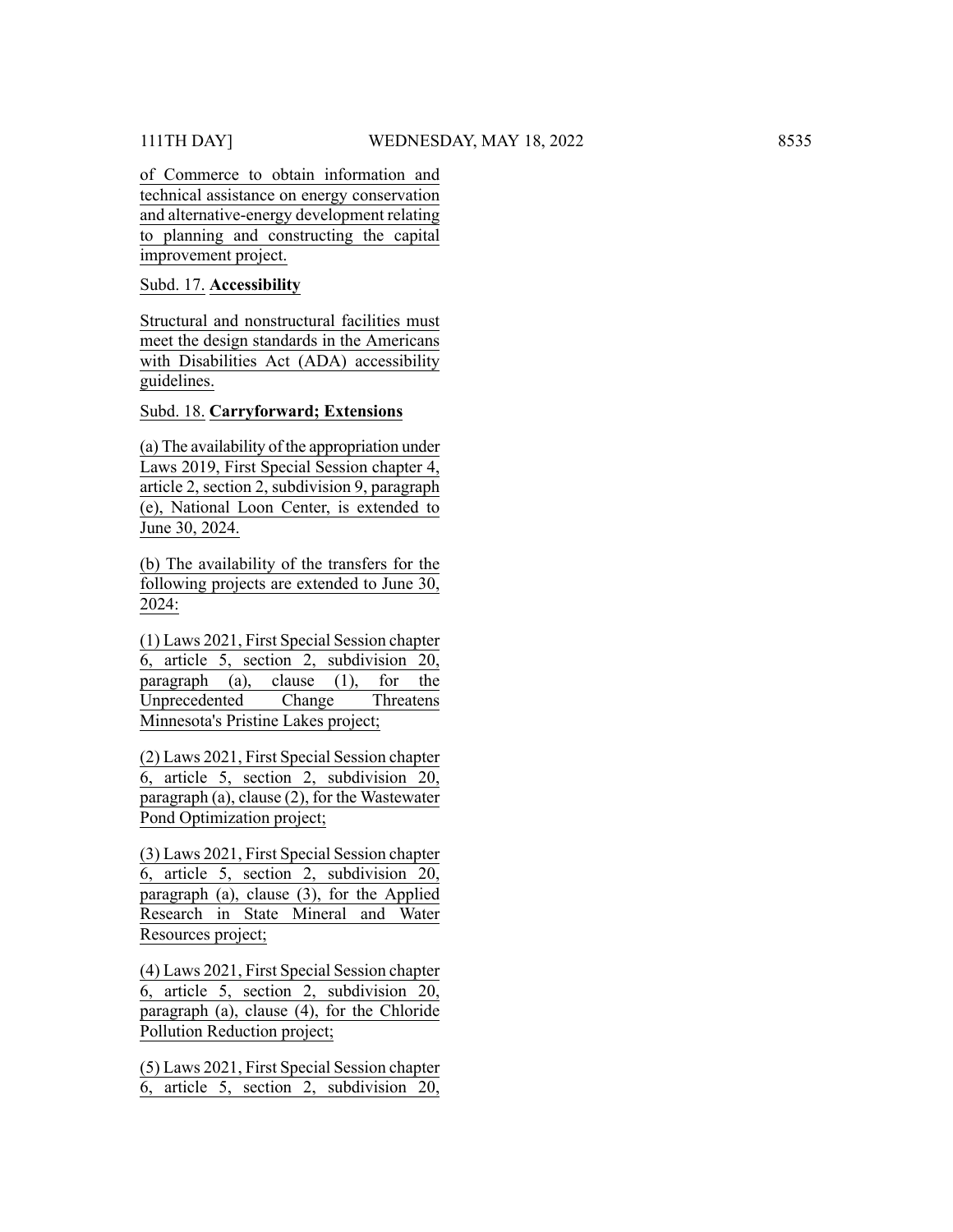paragraph (a), clause (5), for the CWD Prion Research in Soils project;

(6) Laws 2021, First Special Session chapter 6, article 5, section 2, subdivision 20, paragraph (b), clauses (1) and (2), Lawns to Legumes;

(7) Laws 2021, First Special Session chapter 6, article 5, section 2, subdivision 20, paragraph (c), clauses (1) to (8), Emerging Issues Account; and

(8) Laws 2021, First Special Session chapter 6, article 6, section 2, subdivision 19, paragraph (a), clauses (1) to (4), for the Forest Health Research, Development and Demonstration project at the Natural Resources Research Institute.

(c) Notwithstanding Minnesota Statutes, section 16A.28, or any other law to the contrary, the availability of any appropriation or grant of money from the environment and natural resources trust fund that would otherwise cancel, lapse, or expire on June 30, 2022, is extended to June 30, 2023, if the recipient or grantee:

(1) by May 15, 2022, notifies the Legislative-Citizen Commission on Minnesota Resources in the manner specified by the commission that the recipient or grantee intends to avail itself of the extension available under this subdivision; and

(2) modifies the applicable work plan where required by Minnesota Statutes, section 116P.05, subdivision 2, in accordance with the work plan amendment procedures adopted under that section.

(d) The commission must notify the commissioner of management and budget and the commissioner of natural resources of any extension granted under paragraph (c).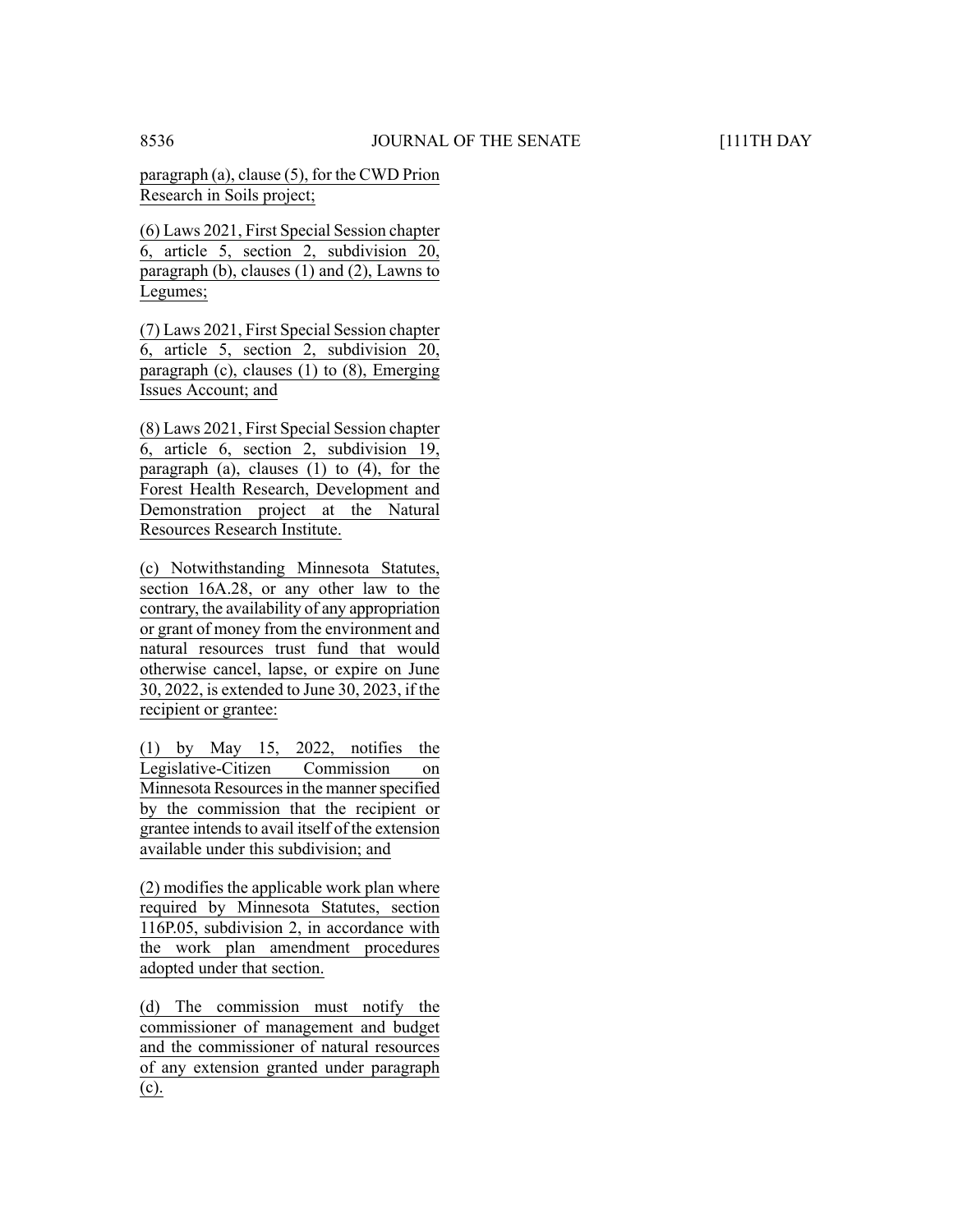#### **EFFECTIVE DATE.** Subdivision 18 is effective the day following final enactment."

Amend the title accordingly

The question was taken on the adoption of the amendment.

The roll was called, and there were yeas 30 and nays 34, as follows:

Those who voted in the affirmative were:

| Abeler<br>Bigham | <b>Dibble</b><br>Dziedzic | Hoffman<br>Isaacson | Latz<br>Marty | Port<br>Putnam |
|------------------|---------------------------|---------------------|---------------|----------------|
| Carlson          | Eaton                     | Johnson Stewart     | McEwen        | Rest           |
| Champion         | Eken                      | Kent                | Murphy        | Torres Ray     |
| Clausen          | Fateh                     | Klein               | Newton        | Wiger          |
| Cwodzinski       | Frentz                    | Kunesh              | Pappas        | Wiklund        |

Pursuant to Rule 40, Senator Frentz cast the affirmative vote on behalf of the following Senators: Eken, Fateh, Kent, Latz, Putnam, and Wiklund.

Those who voted in the negative were:

| Anderson    | Draheim   | Howe         | Limmer  | Rosen     |
|-------------|-----------|--------------|---------|-----------|
| Bakk        | Duckworth | Ingebrigtsen | Mathews | Senjem    |
| Benson      | Eichorn   | Jasinski     | Miller  | Tomassoni |
| Chamberlain | Gazelka   | Johnson      | Newman  | Utke      |
| Coleman     | Goggin    | Kiffmeyer    | Osmek   | Weber     |
| Dahms       | Hawi      | Koran        | Pratt   | Westrom   |
| Dornink     | Housley   | Lang         | Rarick  |           |

Pursuant to Rule 40, Senator Jasinski cast the negative vote on behalf of the following Senators: Anderson, Chamberlain, Coleman, Lang, Rarick, Senjem, and Tomassoni.

The motion did not prevail. So the amendment was not adopted.

Senator Marty moved to amend H.F. No. 3765, the unofficial engrossment, as follows:

Page 2, line 9, delete "5,491,000" and insert "6,847,000"

Page 4, line 23, delete "\$3,000,000" and insert "\$4,356,000"

Page 24, line 1, delete "15,575,000" and insert "14,219,000"

Page 24, delete lines 2 to 34

Page 25, delete lines 1 to 35

Page 26, delete lines 1 to 35

Page 27, delete lines 1 to 34

Page 28, delete lines 1 to 35

Page 29, delete lines 1 to 35

Page 30 delete lines 1 to 35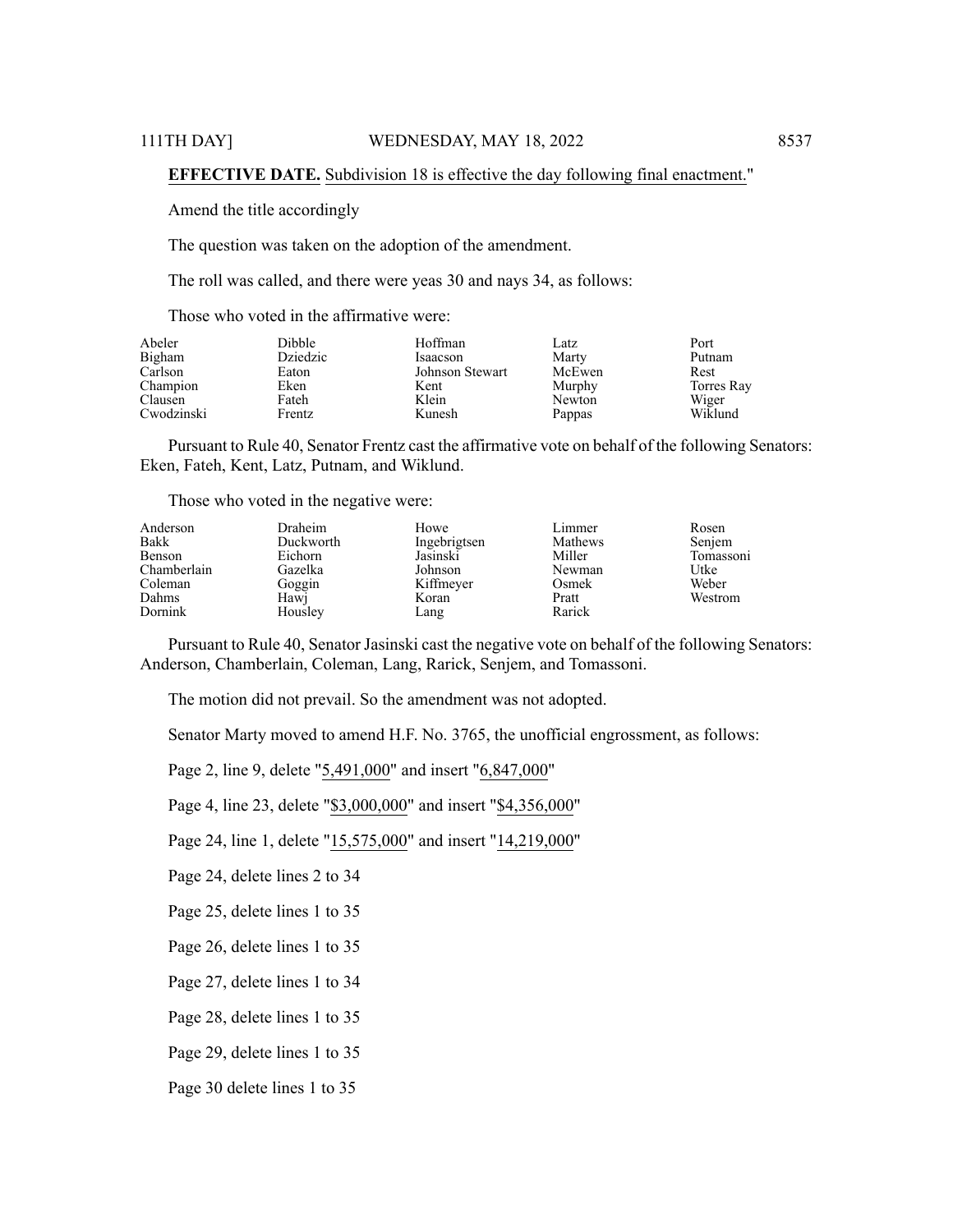Page 31, delete lines 1 to 7

Page 31, line 8, delete "(t)"

Page 31, line 9, delete "\$244,000" and insert "\$14,219,000"

Page 31, delete lines 13 to 25

The question was taken on the adoption of the amendment.

The roll was called, and there were yeas 32 and nays 32, as follows:

Those who voted in the affirmative were:

| Abeler     | Dziedzic | Isaacson        | Marty  | Rest       |
|------------|----------|-----------------|--------|------------|
| Bigham     | Eaton    | Johnson Stewart | McEwen | Torres Ray |
| Carlson    | Eken     | Kent            | Murphy | Wiger      |
| Champion   | Fateh    | Klein           | Newton | Wiklund    |
| Clausen    | Frentz   | Kunesh          | Pappas |            |
| Cwodzinski | Hawi     | Latz            | Port   |            |
| Dibble     | Hoffman  | López Franzen   | Putnam |            |

Pursuant to Rule 40, Senator Frentz cast the affirmative vote on behalf of the following Senators: Eken, Fateh, López Franzen, Putnam, and Wiklund.

Those who voted in the negative were:

| Anderson<br>Bakk | Draheim<br>Duckworth | Ingebrigtsen<br>Jasinski | Mathews<br>Miller | Tomassoni<br>Utke |
|------------------|----------------------|--------------------------|-------------------|-------------------|
| Benson           | Eichorn              | Johnson                  | Newman            | Weber             |
| Chamberlain      | Gazelka              | Kiffmeyer                | Osmek             | Westrom           |
| Coleman          | Goggin               | Koran                    | Pratt             |                   |
| Dahms            | Housley              | Lang                     | Rarick            |                   |
| Dornink          | Howe                 | Limmer                   | Senjem            |                   |

Pursuant to Rule 40, Senator Jasinski cast the negative vote on behalf of the following Senators: Anderson, Chamberlain, Coleman, Lang, Rarick, Senjem, and Tomassoni.

The motion did not prevail. So the amendment was not adopted.

Senator Pappas moved to amend H.F. No. 3765, the unofficial engrossment, as follows:

Page 43, after line 3, insert:

#### "Sec. 4. **[116P.21] CAPITAL PROJECT PROPOSAL REQUIREMENTS.**

(a) A proposal requesting money from the trust fund for a capital project must include the following information:

(1) the name of the entity that will own the capital for which the money is being requested;

(2) the extent to which the entity has or expects to provide local, private, user financing, or other funding for the project and whether the project will require new or additional state funding; and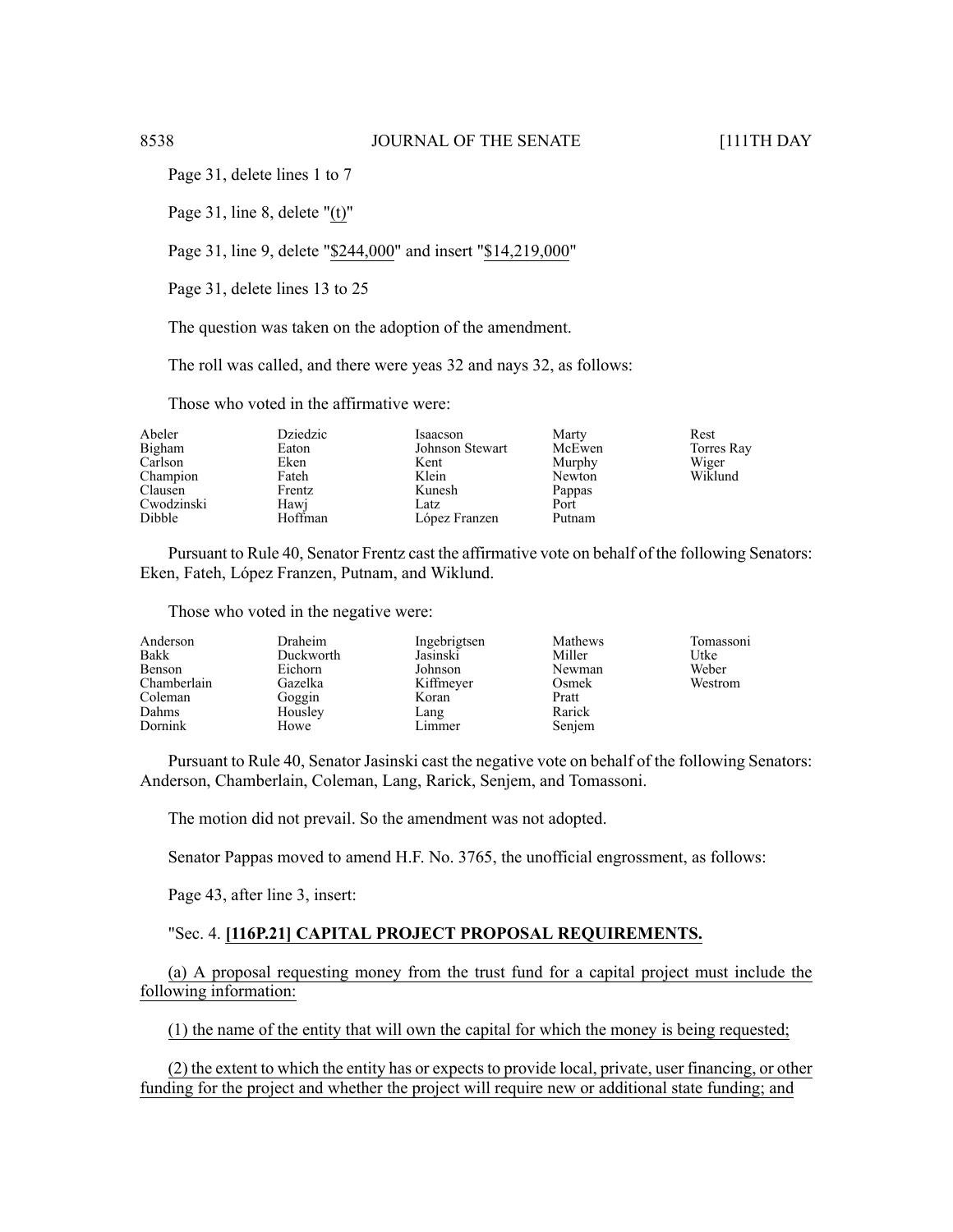(3) documentation showing that the entity requesting the project and, if applicable, its fiscal agent, have passed a resolution in support of the project.

(b) A proposal requesting at least \$750,000 from the trust fund for construction coststhat requires predesign under section 16B.335, must be accompanied by a statement that the required predesign has been completed and submitted to the commissioner of administration for review and approval. For purposes of this paragraph, construction costs include predesign, design, and construction management costs."

Amend the title accordingly

The motion prevailed. So the amendment was adopted.

H.F. No. 3765 was read the third time, as amended, and placed on its final passage.

The question was taken on the passage of the bill, as amended.

The roll was called, and there were yeas 36 and nays 28, as follows:

Those who voted in the affirmative were:

| Bakk<br>Benson<br>Bigham<br>Chamberlain<br>Coleman<br>Dahms<br>Dornink | Duckworth<br>Eichorn<br>Eken<br>Gazelka<br>Hawj<br>Hoffman<br>Housley | Ingebrigtsen<br>Jasinski<br>Johnson<br>Kiffmeyer<br>Koran<br>Lang<br>Limmer | Miller<br>Newman<br>Osmek<br>Pappas<br>Pratt<br>Rarick<br>Rosen | Tomassoni<br>Utke<br>Weber<br>Westrom |
|------------------------------------------------------------------------|-----------------------------------------------------------------------|-----------------------------------------------------------------------------|-----------------------------------------------------------------|---------------------------------------|
| Draheim                                                                | Howe                                                                  | Mathews                                                                     | Senjem                                                          |                                       |

Pursuant to Rule 40, Senator Jasinski cast the affirmative vote on behalf of the following Senators: Chamberlain, Coleman, Lang, Rarick, Rosen, Senjem, and Tomassoni.

Pursuant to Rule 40, Senator Frentz cast the affirmative vote on behalf of the following Senator: Eken.

Those who voted in the negative were:

| Abeler     | <b>Dibble</b> | Johnson Stewart | Marty  | Rest       |
|------------|---------------|-----------------|--------|------------|
| Anderson   | Dziedzic      | Kent            | McEwen | Torres Ray |
| Carlson    | Eaton         | Klein           | Murphy | Wiger      |
| Champion   | Fateh         | Kunesh          | Newton | Wiklund    |
| Clausen    | Frentz        | Latz            | Port   |            |
| Cwodzinski | Isaacson      | López Franzen   | Putnam |            |

Pursuant to Rule 40, Senator Jasinski cast the negative vote on behalf of the following Senator: Anderson.

Pursuant to Rule 40, Senator Frentz cast the negative vote on behalf of the following Senators: Fateh, López Franzen, Putnam, and Wiklund.

So the bill, as amended, was passed and its title was agreed to.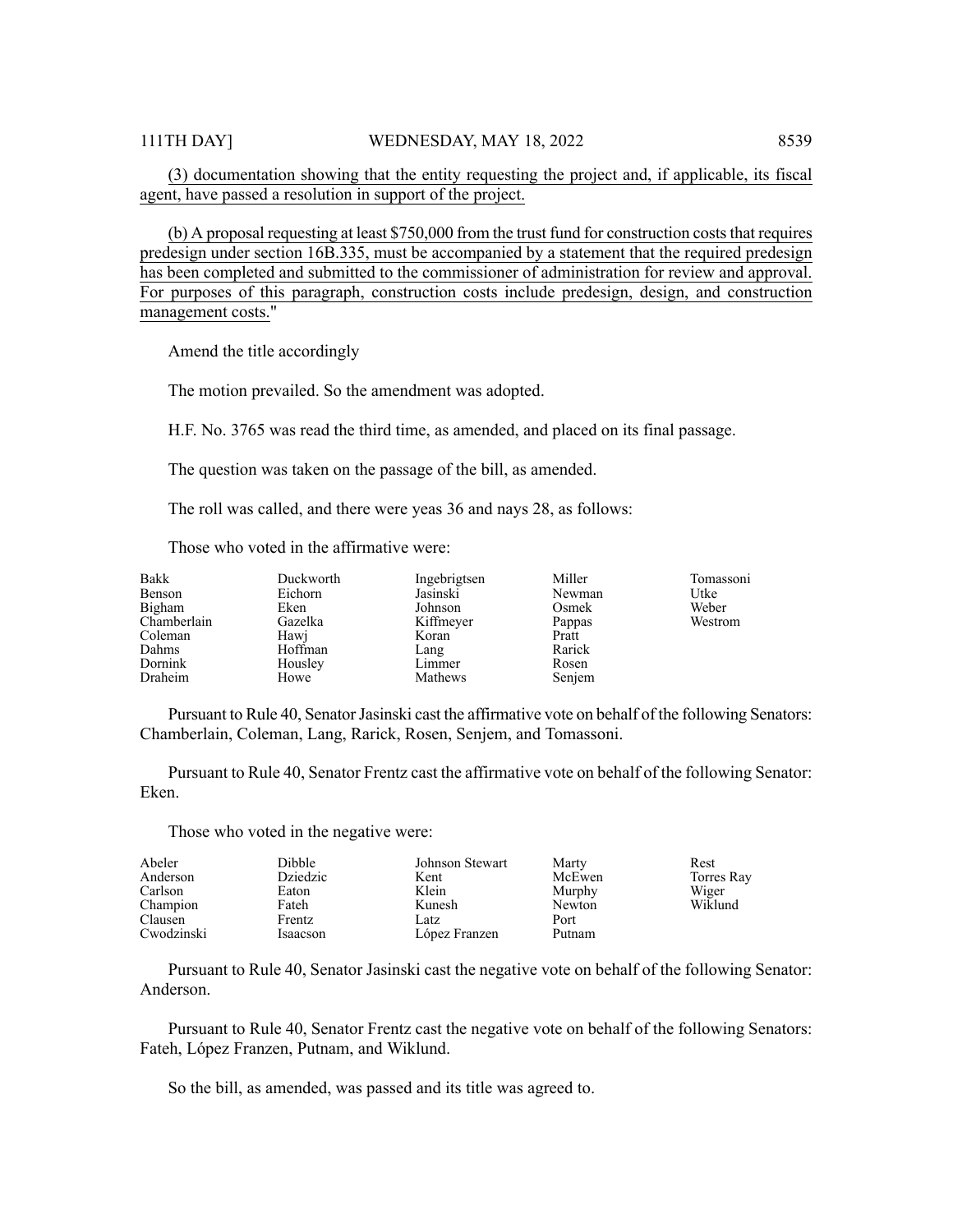#### **SPECIAL ORDER**

**H.F. No. 4221:** A bill for an act relating to local government; permitting the Hennepin Board of County Commissioners to set reasonable allowances for expenses or a per diem allowance for members of boards or agencies; amending Minnesota Statutes 2020, section 375.47, subdivision 1.

H.F. No. 4221 was read the third time and placed on its final passage.

The question was taken on the passage of the bill.

The roll was called, and there were yeas 66 and nays 1, as follows:

Those who voted in the affirmative were:

| Abeler      | Draheim   | Ingebrigtsen    | Marty   | Rosen      |
|-------------|-----------|-----------------|---------|------------|
| Anderson    | Duckworth | Isaacson        | Mathews | Ruud       |
| Bakk        | Dziedzic  | Jasinski        | McEwen  | Senjem     |
| Benson      | Eaton     | Johnson         | Miller  | Tomassoni  |
| Bigham      | Eichorn   | Johnson Stewart | Murphy  | Torres Ray |
| Carlson     | Eken      | Kent            | Nelson  | Utke       |
| Chamberlain | Fateh     | Kiffmeyer       | Newman  | Weber      |
| Champion    | Frentz    | Klein           | Newton  | Westrom    |
| Clausen     | Gazelka   | Koran           | Pappas  | Wiger      |
| Coleman     | Goggin    | Kunesh          | Port    | Wiklund    |
| Cwodzinski  | Hawj      | Lang            | Pratt   |            |
| Dahms       | Hoffman   | Latz            | Putnam  |            |
| Dibble      | Housley   | Limmer          | Rarick  |            |
| Dornink     | Howe      | López Franzen   | Rest    |            |

Pursuant to Rule 40, Senator Jasinski cast the affirmative vote on behalf of the following Senators: Anderson, Chamberlain, Coleman, Goggin, Lang, Rarick, Rosen, Senjem, and Tomassoni.

Pursuant to Rule 40, Senator Frentz cast the affirmative vote on behalf of the following Senators: Eken, Fateh, López Franzen, Putnam, and Wiklund.

Those who voted in the negative were:

Osmek

So the bill passed and its title was agreed to.

#### **SPECIAL ORDER**

**S.F. No. 4082:** A bill for an act relating to energy; modifying the prohibition on construction of new nuclear-powered electric generating plants; amending Minnesota Statutes 2020, section 216B.243, subdivision 3b.

S.F. No. 4082 was read the third time and placed on its final passage.

The question was taken on the passage of the bill.

The roll was called, and there were yeas 45 and nays 21, as follows:

Those who voted in the affirmative were: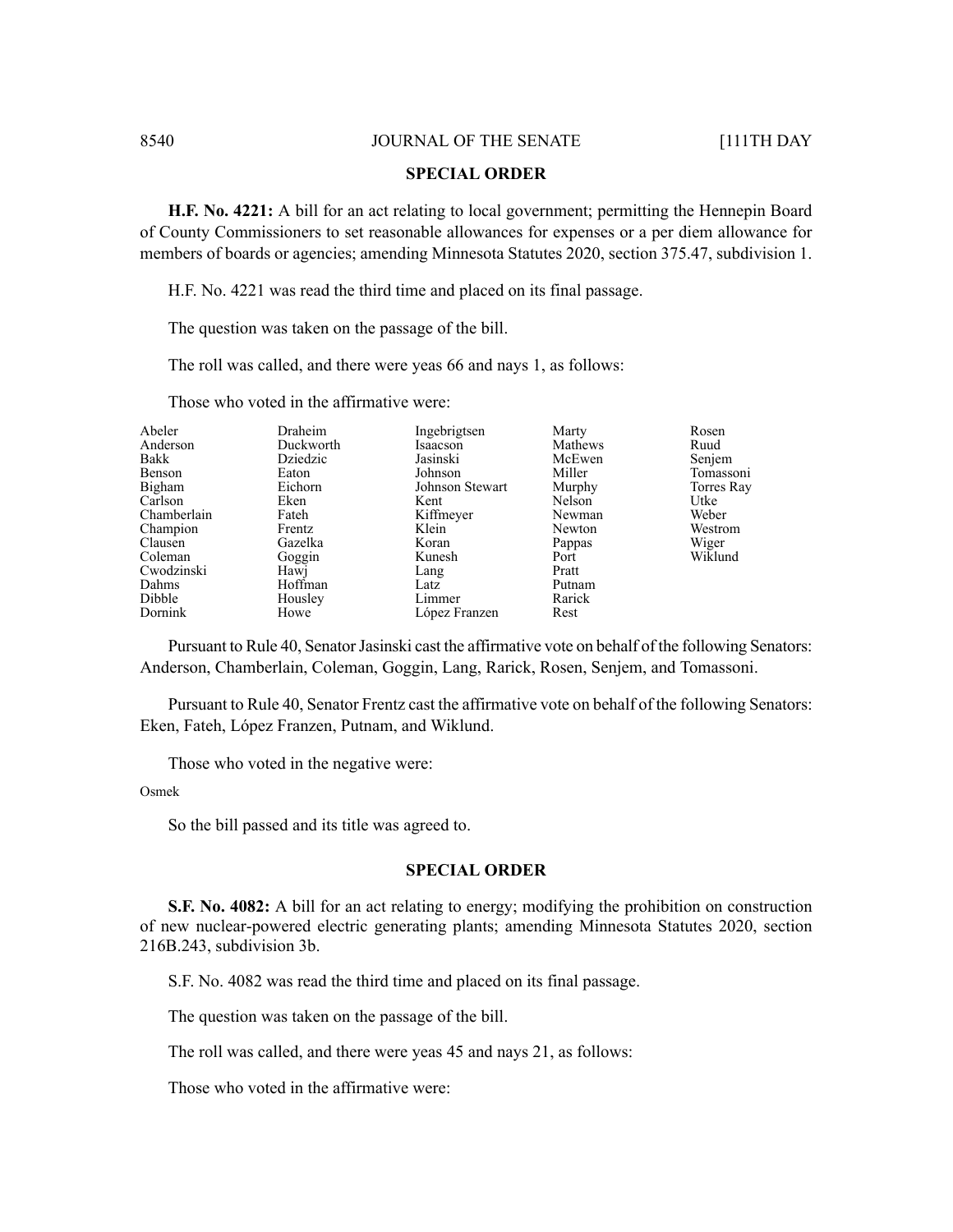| Anderson    | Cwodzinski   | Housley      | Latz    | Putnam    |
|-------------|--------------|--------------|---------|-----------|
| Bakk        | <b>Dahms</b> | Howe         | Limmer  | Rarick    |
| Benson      | Dornink      | Ingebrigtsen | Mathews | Rosen     |
| Bigham      | Draheim      | Jasinski     | Miller  | Ruud      |
| Carlson     | Duckworth    | Johnson      | Nelson  | Senjem    |
| Chamberlain | Eichorn      | Kiffmeyer    | Newman  | Tomassoni |
| Champion    | Frentz       | Klein        | Newton  | Utke      |
| Clausen     | Gazelka      | Koran        | Osmek   | Weber     |
| Coleman     | Hoffman      | Lang         | Pratt   | Westrom   |

Pursuant to Rule 40, Senator Jasinski cast the affirmative vote on behalf of the following Senators: Anderson, Chamberlain, Coleman, Lang, Miller, Rarick, Rosen, and Tomassoni.

Pursuant to Rule 40, Senator Frentz cast the affirmative vote on behalf of the following Senators: Bigham, Latz, and Putnam.

Those who voted in the negative were:

| Abeler   | Fateh           | Kunesh        | Pappas     | Wiklund |
|----------|-----------------|---------------|------------|---------|
| Dibble   | Hawi            | López Franzen | Port       |         |
| Dziedzic | Isaacson        | Marty         | Rest       |         |
| Eaton    | Johnson Stewart | McEwen        | Torres Ray |         |
| Eken     | Kent            | Murphy        | Wiger      |         |

Pursuant to Rule 40, Senator Frentz cast the negative vote on behalf of the following Senators: Eken, Fateh, Rest, and Wiklund.

So the bill passed and its title was agreed to.

#### **SPECIAL ORDER**

**H.F. No. 2919:** A bill for an act relating to certified public accountants; modifying reinstatement provision for accountants; repealing procedures related to the automatic revocation of certain public accountant certificates; amending Minnesota Statutes 2020, section 326A.09; repealing Minnesota Statutes 2020, section 326A.04, subdivision 11.

H.F. No. 2919 was read the third time and placed on its final passage.

The question was taken on the passage of the bill.

The roll was called, and there were yeas 64 and nays 0, as follows:

Those who voted in the affirmative were:

| Dornink   | Howe            | López Franzen     | Rarick     |
|-----------|-----------------|-------------------|------------|
| Draheim   | Ingebrigtsen    | Marty             | Rest       |
| Duckworth | Isaacson        | Mathews           | Rosen      |
| Dziedzic  | Jasinski        | McEwen            | Ruud       |
| Eaton     | Johnson         | Miller            | Senjem     |
| Eichorn   | Johnson Stewart | Murphy            | Tomassoni  |
| Eken      | Kent            | Nelson            | Torres Ray |
| Fateh     |                 | Newman            | Utke       |
| Frentz    | Klein           | Newton            | Weber      |
| Gazelka   | Koran           | Osmek             | Westrom    |
| Hawi      | Kunesh          | Pappas            | Wiger      |
| Hoffman   |                 | Port              | Wiklund    |
| Housley   | Limmer          | Putnam            |            |
|           |                 | Kiffmeyer<br>Lang |            |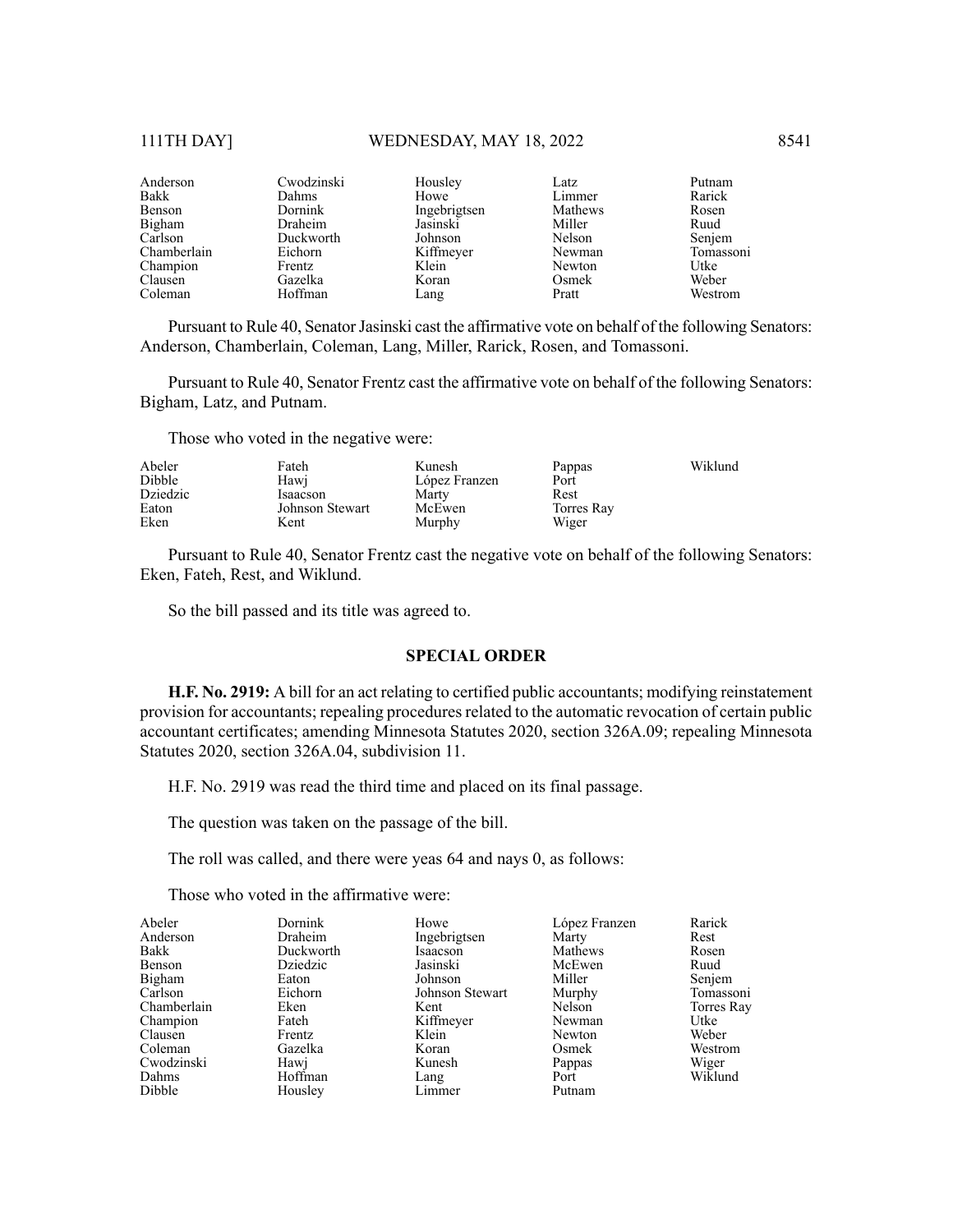Pursuant to Rule 40, Senator Jasinski cast the affirmative vote on behalf of the following Senators: Anderson, Chamberlain, Coleman, Lang, Miller, Rarick, Rosen, Senjem, and Tomassoni.

Pursuant to Rule 40, Senator Frentz cast the affirmative vote on behalf of the following Senators: Eken, Fateh, Putnam, Rest, and Wiklund.

So the bill passed and its title was agreed to.

#### **SPECIAL ORDER**

**S.F. No. 908:** A bill for an act relating to state lands; allowing county boards to spend net proceeds from sale of tax-forfeited land for certain purposes; amending Minnesota Statutes 2020, section 282.08.

S.F. No. 908 was read the third time and placed on its final passage.

The question was taken on the passage of the bill.

The roll was called, and there were yeas 65 and nays 0, as follows:

Those who voted in the affirmative were:

| Abeler      | Dornink   | Howe            | López Franzen | Putnam     |
|-------------|-----------|-----------------|---------------|------------|
| Anderson    | Draheim   | Ingebrigtsen    | Marty         | Rarick     |
| Bakk        | Duckworth | Isaacson        | Mathews       | Rest       |
| Benson      | Dziedzic  | Jasinski        | McEwen        | Rosen      |
| Bigham      | Eaton     | Johnson         | Miller        | Ruud       |
| Carlson     | Eichorn   | Johnson Stewart | Murphy        | Senjem     |
| Chamberlain | Eken      | Kent            | Nelson        | Tomassoni  |
| Champion    | Fateh     | Kiffmeyer       | Newman        | Torres Ray |
| Clausen     | Frentz    | Klein           | Newton        | Utke       |
| Coleman     | Gazelka   | Koran           | Osmek         | Weber      |
| Cwodzinski  | Hawj      | Kunesh          | Pappas        | Westrom    |
| Dahms       | Hoffman   | Lang            | Port          | Wiger      |
| Dibble      | Housley   | Limmer          | Pratt         | Wiklund    |

Pursuant to Rule 40, Senator Jasinski cast the affirmative vote on behalf of the following Senators: Anderson, Chamberlain, Coleman, Lang, Miller, Pratt, Rarick, Rosen, Senjem, and Tomassoni.

Pursuant to Rule 40, Senator Frentz cast the affirmative vote on behalf of the following Senators: Eken, Fateh, Putnam, Rest, and Wiklund.

So the bill passed and its title was agreed to.

#### **SPECIAL ORDER**

**S.F. No. 2861:** A bill for an act relating to education; modifying short-call substitute teacher requirements; amending Minnesota Statutes 2020, section 122A.18, subdivision 7a, by adding a subdivision.

Senator Dornink moved to amend S.F. No. 2861 as follows:

Page 3, line 16, delete "122A.18" and insert "123B.03"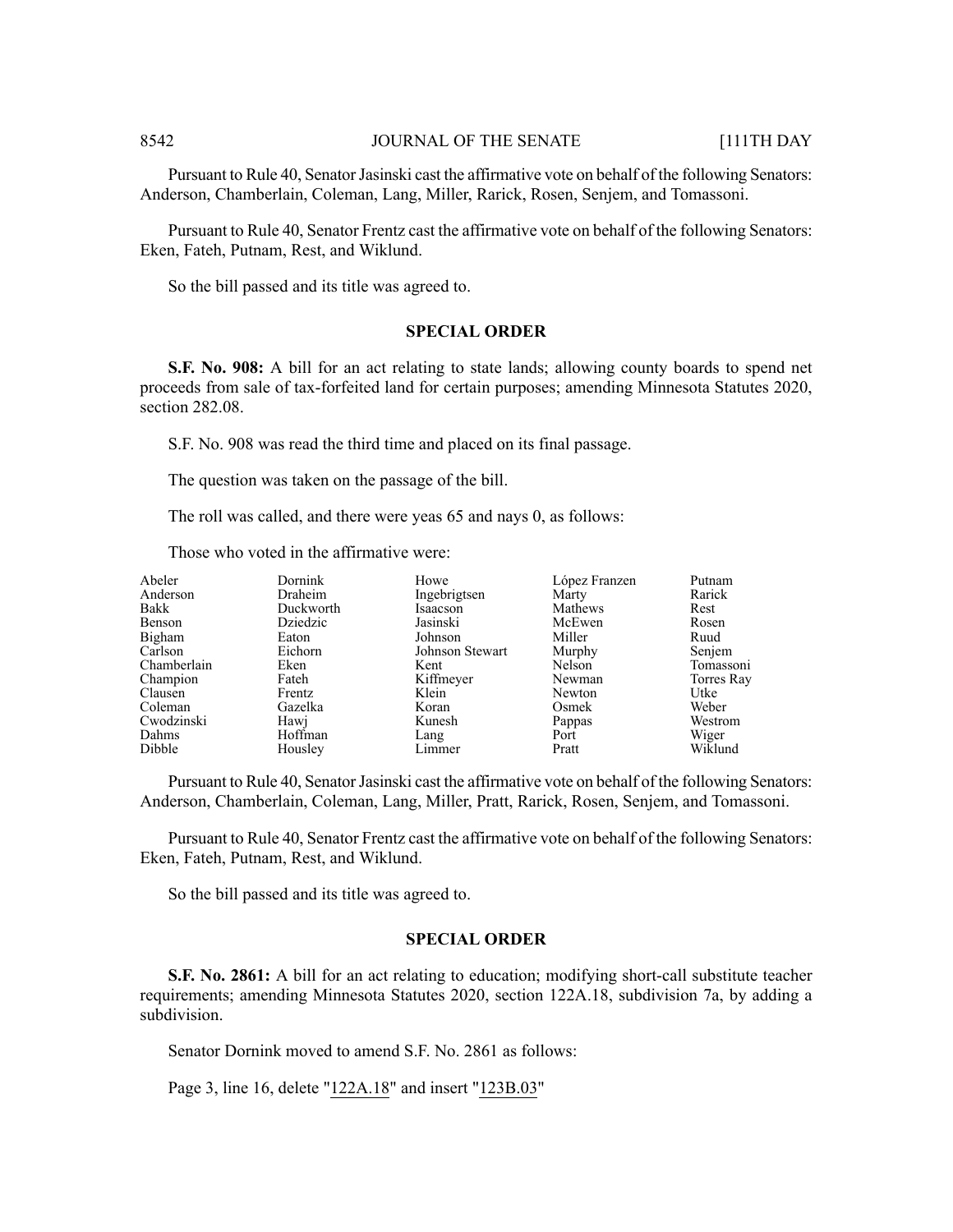Page 3, line 17, delete "subdivision 8,"

Page 3, line 24, delete "statewide portion of the criminal" and after "check" insert "consistent with Minnesota Statutes, section 123B.03,"

Page 3, line 25, after "must" insert "immediately"

Page 3, after line 28, insert:

"(d) A school hiring authority must, as part of the hiring process, obtain the short-call substitute teacher candidate's informed consent for the Professional Educator Licensing and Standards Board to release the candidate's private data to the school district or charter school under this section."

Page 3, line 29, delete "(d)" and insert "(e)" and delete "2021-2022," and delete "and" and after "2023-2024" insert ", and 2024-2025"

Page 3, line 30, delete "2024" and insert "2025"

Senator Dornink moved that S.F. No. 2861 be laid on the table. The motion prevailed.

#### **MEMBERS EXCUSED**

Senator Westrom was excused from the Session of today from 11:00 to 11:30 a.m. Senator Ruud was excused from the Session of today from 11:00 a.m. to 3:15 p.m. Senator Pratt was excused from the Session of today from 11:00 to 11:30 a.m. and from 3:00 to 3:30 p.m. Senator Goggin was excused from the Session of today at 2:30 p.m.

#### **ADJOURNMENT**

Senator Gazelka moved that the Senate do now adjourn until 11:00 a.m., Thursday, May 19, 2022. The motion prevailed.

Cal R. Ludeman, Secretary of the Senate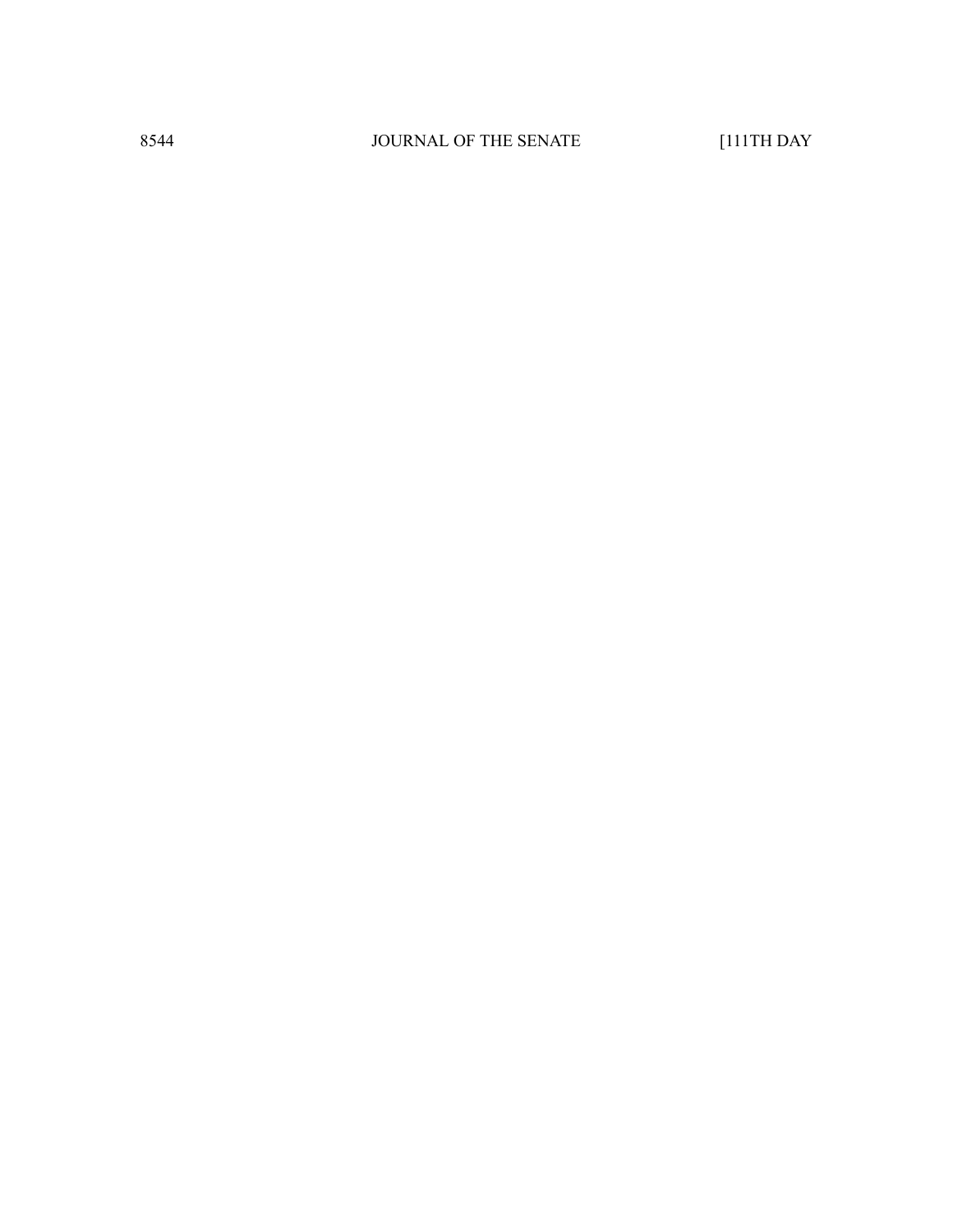# **INDEX TO DAILY JOURNAL**

# **Wednesday, May 18, 2022**

#### **MESSAGES FROM THE HOUSE AND FIRST READING OF HOUSE FILES**

| S.F.<br>Nos. | Message<br>Page | H.F.<br>Nos. | Message<br>Page | -l st<br>Reading<br>Page |
|--------------|-----------------|--------------|-----------------|--------------------------|
|              | $2922$ 8486     |              | 961 8487        |                          |
|              |                 |              | $1829$ 8487     | 8488                     |
|              |                 |              | 23548487        | 8488                     |
|              |                 |              | 26658487        | 8488                     |

#### **CONCURRENCE AND REPASSAGE**

| S.F. Nos.   | Page | H.F. Nos. | Page |
|-------------|------|-----------|------|
| $2922$ 8486 |      |           |      |

#### **REPORTS OF COMMITTEES**

| S.F. Nos. | Page        | H.F. Nos.   | Page |
|-----------|-------------|-------------|------|
|           | $3266$ 8492 | $4030$ 8488 |      |
|           | $3346$ 8494 |             |      |
|           | $3541$ 8494 |             |      |

#### **SECOND READINGS**

| S.F. Nos. | Page                                    | H.F. Nos.   | Page |
|-----------|-----------------------------------------|-------------|------|
|           | $3266 \ldots \ldots \ldots \ldots 8493$ | $4030$ 8488 |      |

#### **INTRODUCTION AND FIRST READING OF SENATE BILLS**

S.F Nos. 4598 to 4601 . . . . . . . . . . . . . . . . . Page 8489

#### **MOTIONS AND RESOLUTIONS**

| S.F. Nos. | Page      | H.F. Nos. | Page |
|-----------|-----------|-----------|------|
|           | 757 8491  |           |      |
|           | 4476 8491 |           |      |